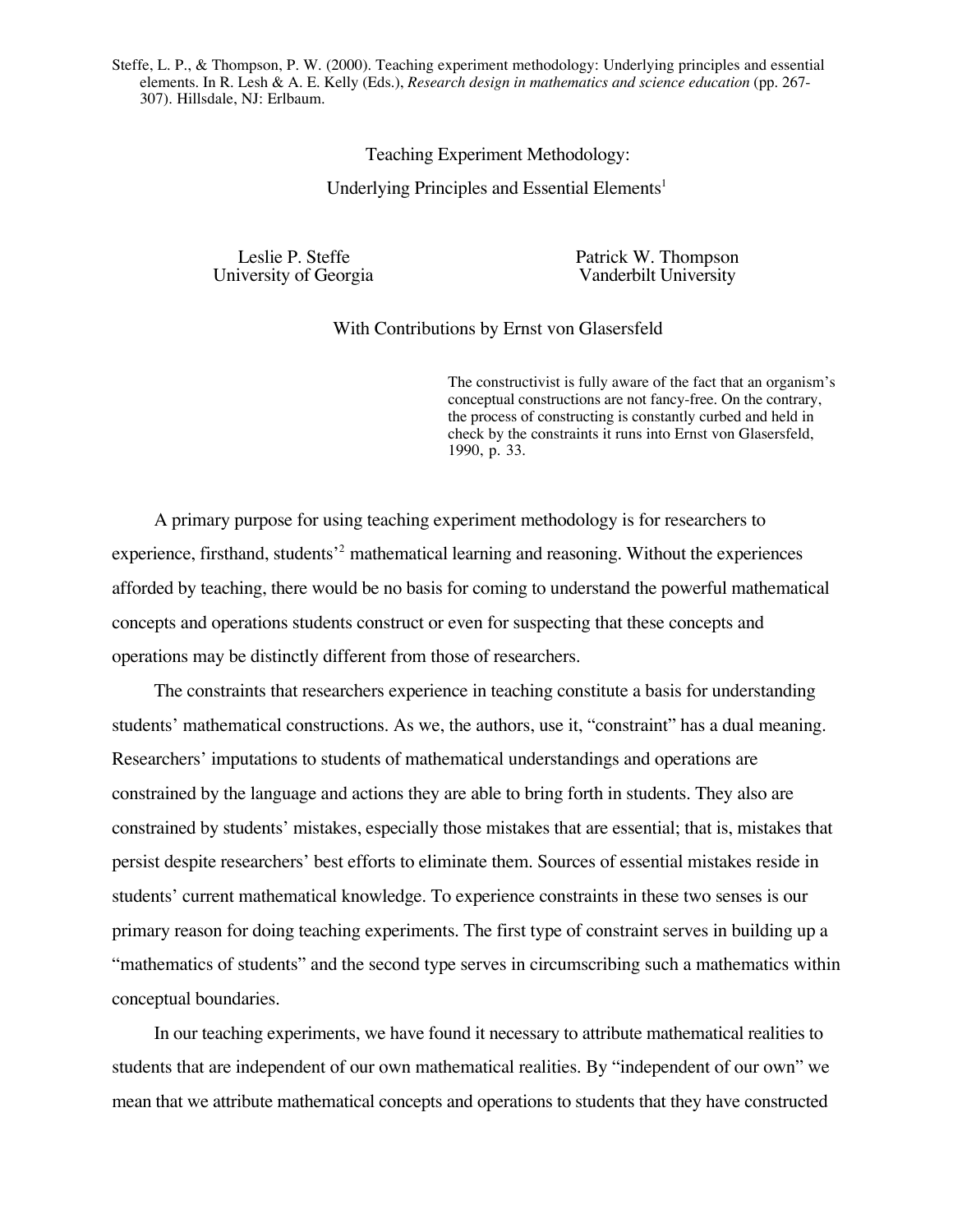as a result of their interactions in their physical and sociocultural mileau<sup>3</sup>. In this attribution, we remain aware that we may not, and probably cannot, account for students' mathematics using our own mathematical concepts and operations. Although our attribution of mathematical realities to studens is a conceptual construct, it is grounded in the mathematical realities of students as we experience them. We use the phrase "students' mathematics" to refer to whatever might constitute students' mathematical realities; we use the phrase "mathematics of students" to refer to our interpretations of students' mathematics.<sup>4</sup> The distinction we make between students' mathematics and mathematics of students has been captured by Ackermann (1995) in speaking of human relations:

> In human relations, it is vital to attribute autonomy to others and to things--to celebrate their existence independently from our current interaction with them. This is true even if an attribution (of existence) is a mental construct. We can literally rob others of their identity if we deny them an existence beyond our current interests (p. 343).

Students' mathematics is something we attribute to students independently of our interactions with them. In doing so, we reason as follows: If we acknowledge that students are autonomous organisms not unlike ourselves, and if we claim that our consensual mathematical reality is the only one, then certain difficulties arise. If our, the researchers', consensual mathematical reality is the only one, then the mathematical reality of any student would be solely in our imagination. But a student, being not unlike ourselves, can insist that his or her mathematical reality is the sole mathematical reality and that the mathematical reality of everyone else is in his or her imagination, including our, the researchers', consensual reality. Being autonomous also, we would not want to accept that our consensual mathematical reality is merely a concoction of the student's imagination. So, we have to accept the student's mathematical reality as being distinct from ours. We call those mathematical realities "students' mathematics," whatever they might be. Students' mathematics is indicated by what they say and do as they engage in mathematical activity, and a basic goal of the researchers in a teaching experiment is to construct models of students' mathematics. "Mathematics of students" refers to these models, and it includes the modifications students make in their ways of operating (Steffe, 1988).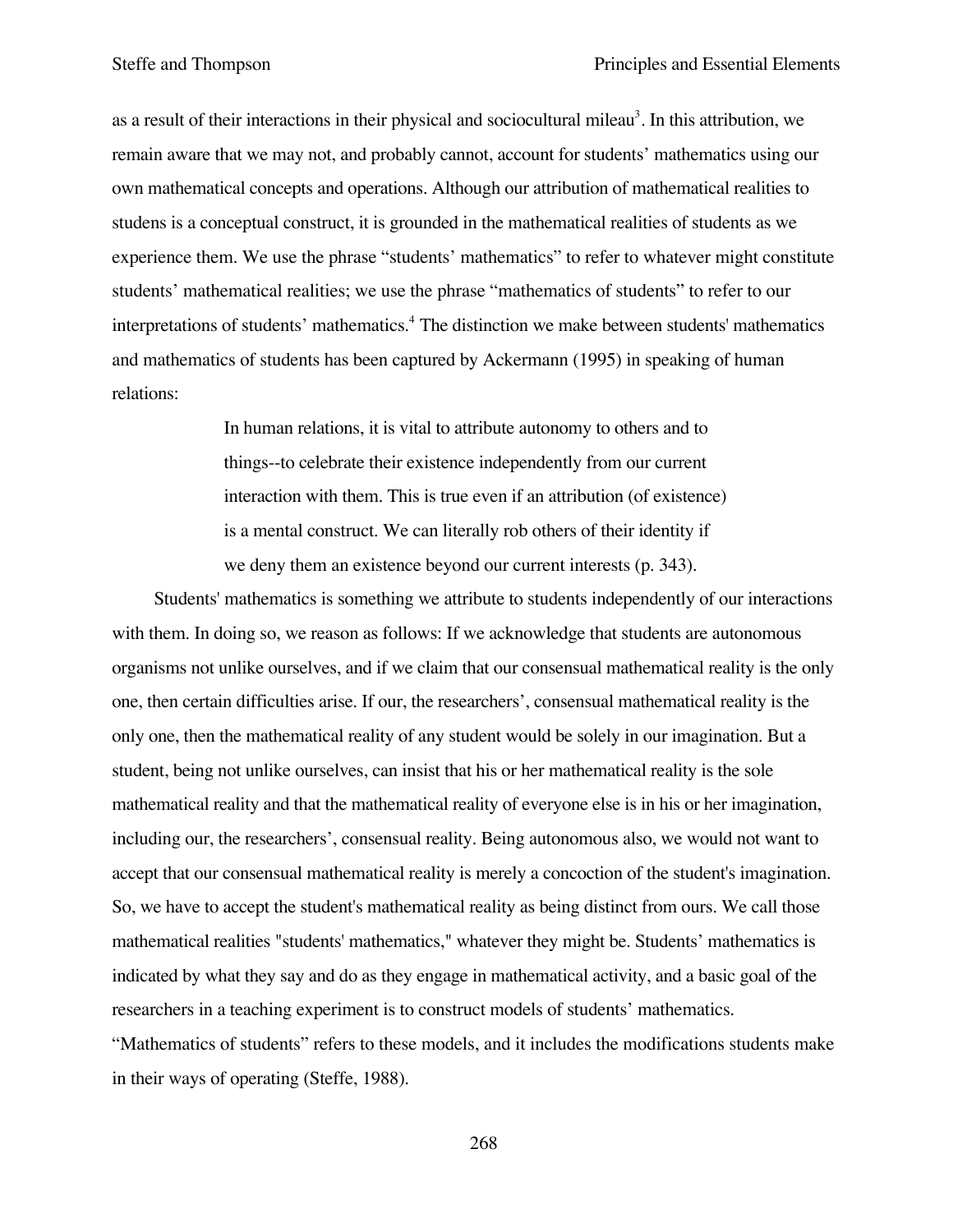We regard the mathematics of students as a legitimate mathematics to the extent we can find rational grounds for what students say and do. Looking behind what students say and do in an attempt to understand their mathematical realities is an essential part of a teaching experiment. The process involved in looking behind what students say and do has been called conceptual analysis by von Glasersfeld (1995), and it is here one becomes explicitly aware of one's own engagement in a kind of mathematical research. For us, this awareness is essential because teaching experiment methodology is based on the necessity of providing an ontogenetic justification of mathematics; that is, a justification based on the history of its generation by individuals. This kind of justification is different from the impersonal, universal, and ahistorical justification often provided for mathematics, but we believe it is an appropriate way to regard mathematics, especially in the case of specifying a school mathematics. In fact, we contend an ontogenetic justification of mathematics is generally no less rational than its alternatives. But it is different to regard mathematics as a product of the functioning of human intelligence (Piaget, 1980) than to regard it as a product of impersonal, universal, and ahistorical reason. Our view of mathematics as a product of functioning human intelligence defines mathematics as a living subject rather than as a subject of being; this is the core belief from which our research methodology flows.

By regarding mathematics as a living subject, we are faced with a different mathematics than appears in contemporary school mathematics. Our practical stance is that the better we understand it, the better positioned we are to affect students productively. Indeed, it is our intention that the mathematics of students replace contemporary school mathematics (Steffe & Wiegel, 1992). This is the main thrust of our work, and we want it to be understood in this way. We strive to specify the mathematical concepts and operations of students and to make them the conceptual foundations of school mathematics.

## Historical Perspectives

## Reasons for the Emergence of Teaching Experiments

Teaching experiments were not always an accepted way of doing research in mathematics education. It was not until approximately 1970 that teaching experiments in mathematics education emerged in the United States. They emerged for two reasons. First, models out of which one might make a mathematics of students were developed outside of mathematics education and for purposes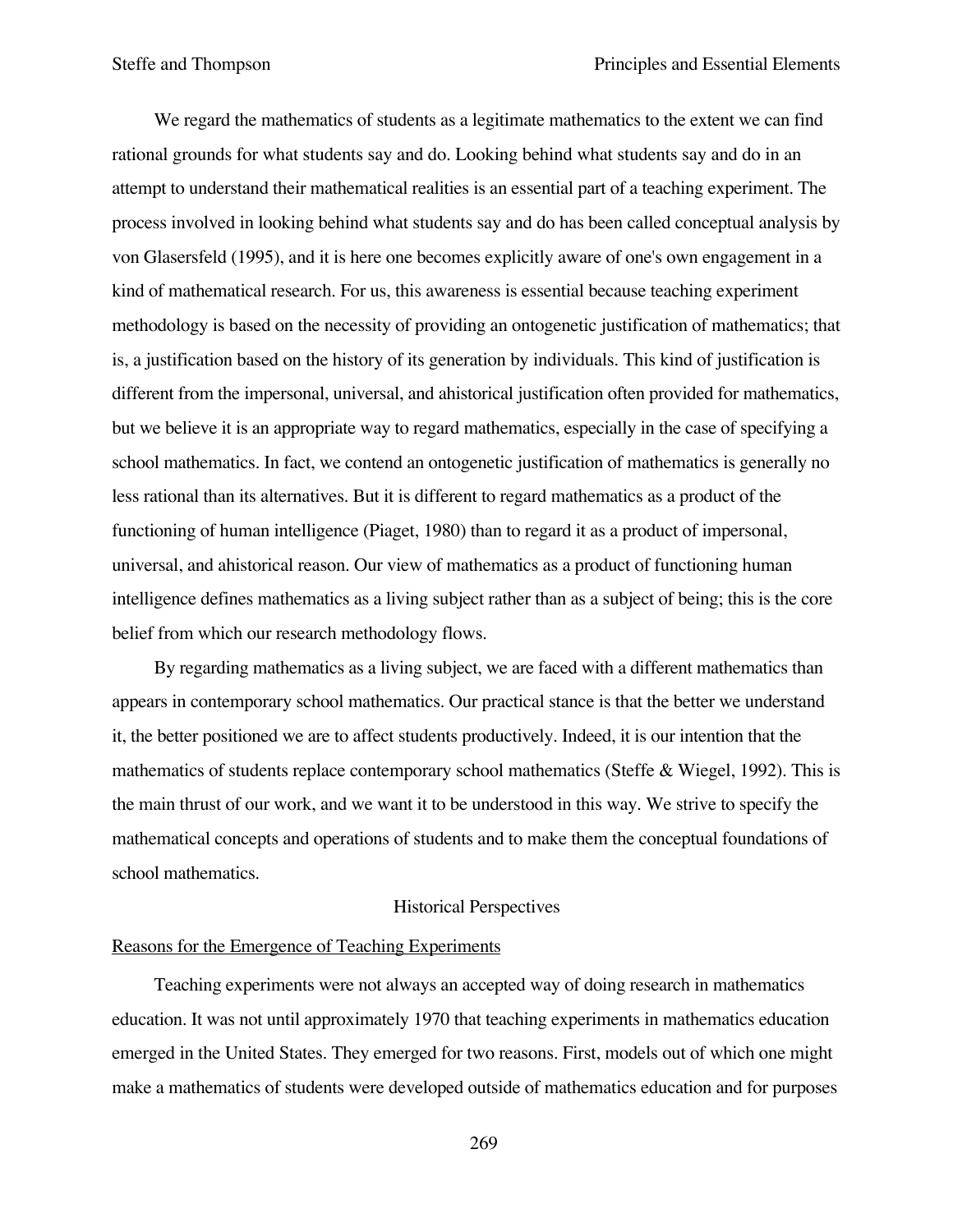other than educating students (e.g., Piaget & Szeminska, 1952; McLellan & Dewey, 1895; Brownell, 1928). After intensive efforts to use these models to study the mathematical development of students, it became clear that new models were needed that had their roots in mathematics education. Some researchers came to understand that mathematics educators could not simply borrow models from the fields of genetic epistemology, philosophy, or psychology and use them with the expectation that they could be used to explain students' mathematical learning and development in the context of teaching. Models were needed that included an account of the progress students make as a result of interactive mathematical communication. Although it was not the intention of researchers to explain students' mathematics using known mathematical systems, it was felt researchers needed to learn how to use their own mathematical knowledge in actual interactions with students. The models of students' mathematics available at the time were not sensitive either to the issues involved in sustaining students' mathematical activity over extended periods of time or to the issues involved in how teachers might participate in students' modifications of that activity.

Second, a large chasm existed between the practice of research and the practice of teaching. Essentially, the experimental methodology used prior to the emergence of teaching experiments had its roots in the "agriculture paradigm." In this paradigm, the researcher selects one or more samples from a target population and subjects it or them to various treatments. The effect of one treatment is compared to the effects of others, with the intention of specifying differences between or among them. This seemed to be a reasonable way to proceed in research, and it was the one advocated by Campbell and Stanley (1966):

> By experiment we refer to that portion of research in which variables are manipulated and their effects upon other variables are observed

(p. 1).

Researchers' attempts to formulate possible factors that could be varied systematically in such a way that a corresponding variation in other variables might be observed seemed logical enough. But the research essentially failed. In hindsight, classical experimental design in the spirit of Campbell and Stanley (1966) suppressed conceptual analysis in the conduct of research. One reason for this suppression was the assumption that an experimental manipulation would causally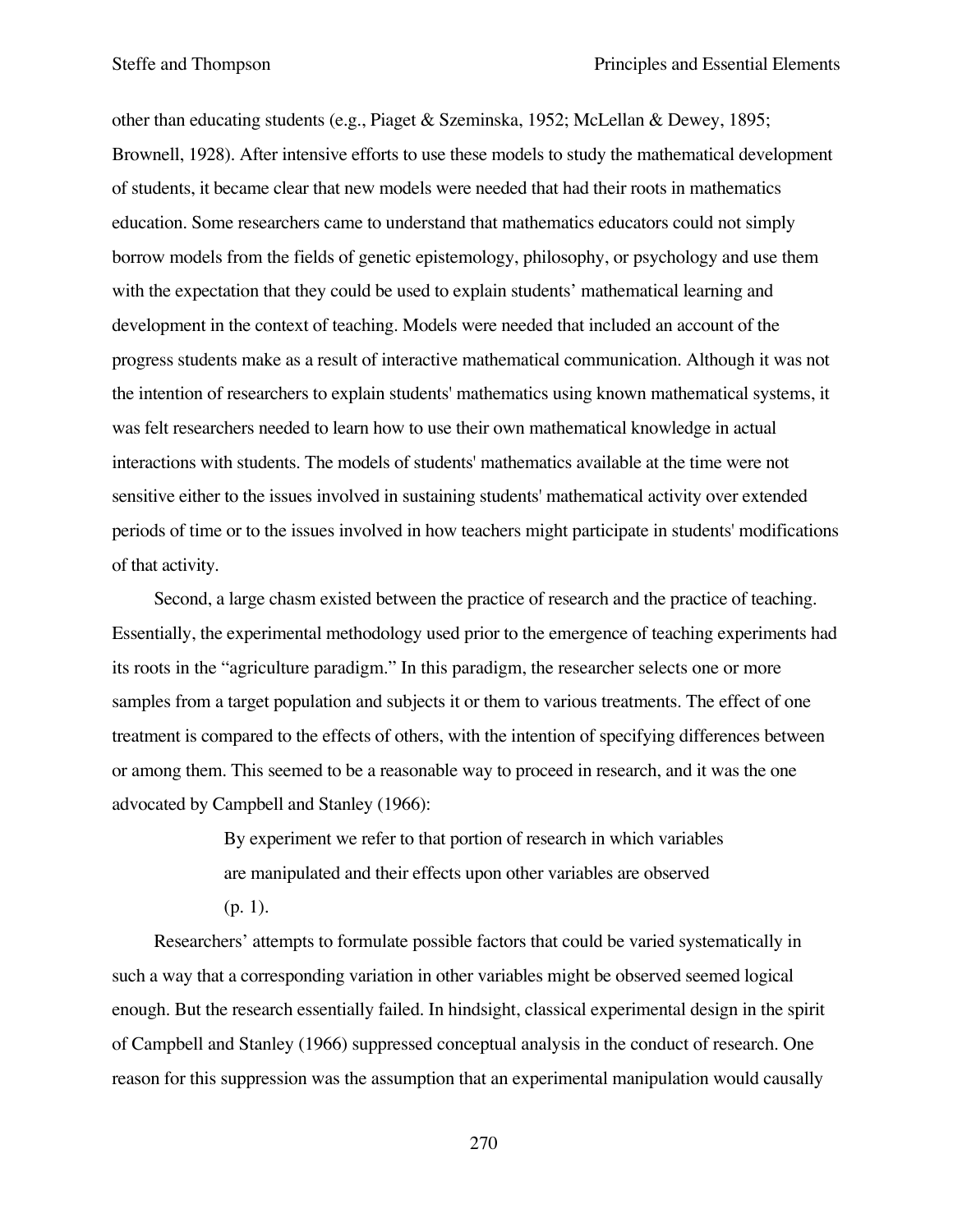affect other variables—such as measures of students' mathematical achievement—quite apart from the individuals involved in the treatment. The subjects in experiments were recipients of treatments and usually were not the focus of conceptual analysis. The subjects were subjected to treatments; they did not participate in the coconstruction of the treatments in the context of teaching episodes. How students made meanings or the meanings they made was not of primary interest.

Classical experimental design inhibited efforts to investigate students' sense-making constructs. It also inhibited efforts to engage in the kind of research we believe is essential in establishing mathematics education as an academic field. Researchers found it all too easy to appear "scientific" by using advanced statistical methods and by writing in the passive voice—the latter giving an objective, "hard science" appearance to claims. Too often, conceptual analyses of mathematical understanding and mathematical performance were absent.

A strong reliance on psychometrics was another significant difficulty researchers came to have with classical methods. Psychometrics was founded upon the idea that a student's actual score on an item is composed of a "true" score and some amount due to error. For this to make sense, one needed to assume a cause-effect relationship between the item presented and a student's resulting performance. This led to all sorts of pseudo-scientific constructs, such as test items having "dimensions" that would account for different students behaviors (Thompson, 1982, p. 156).

Psychometrics lent support to classical experimental design—that to experiment means to manipulate variables. In classical experimental research, tasks, items, dimensions, and so forth were objects to be manipulated. It was through such manipulation that researchers controlled students' environments and, hence, uncovered the reality of their knowledge. From a constructivist perspective, however, there is no such thing as a "constant" stimulus; students construct for themselves the tasks in which they actually engage, and it is the constructive process and the constructed task that are interesting scientifically (Powers, 1973, 1978).

## Reasons for Acceptance of Teaching Experiments

There seem to be several reasons teaching experiments were accepted almost at face value by mathematics educators without being developed and analyzed more extensively. First, the methodology seemed intuitively correct. The word "teaching" in the title appealed to the common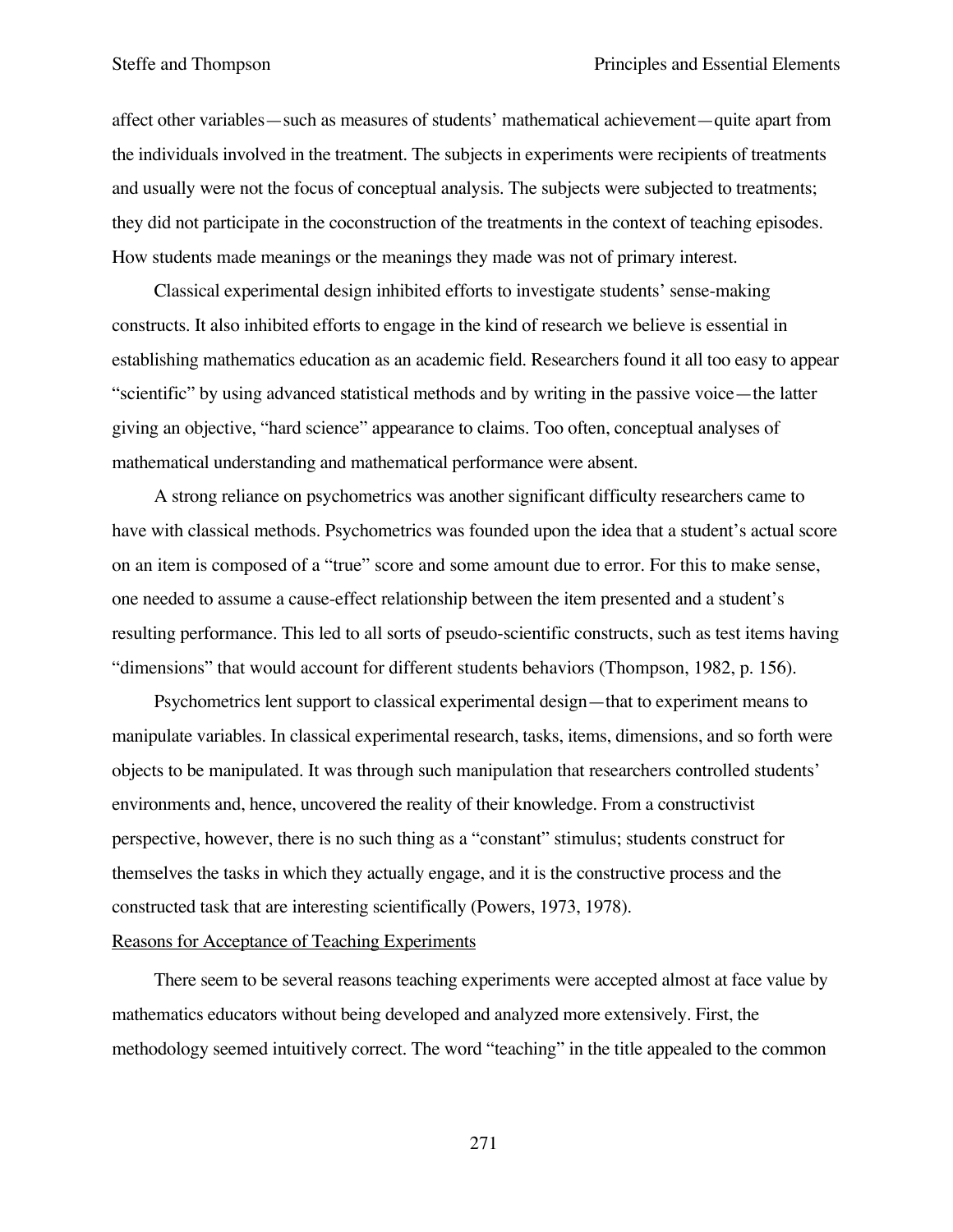sense of mathematics educators and resonated with their professional identification as mathematics teachers.

Second, versions of the methodology were being used already by researchers in the Academy of Pedagogical Sciences in the then Union of Soviet Socialist Republics. Reports of this research became available in the United States through the efforts of Izaack Wirszup at the University of Chicago (Wirszup & Kilpatrick, 1975-1978) and provided academic respectability for what was then a major departure in the practice of research in mathematics education.The Soviet versions of the teaching experiment were examined by a small group of researchers in the United States in their formulation of a new methodology for mathematics education research.<sup>5</sup>

Finally, the field of mathematics education was entering a postmodern period (von Glasersfeld, 1987). Major shifts in the way in which mathematical knowing was understood were under way, and they became expressed in the paradigm wars of the next decade (e.g., Kilpatrick, 1987; Vergnaud, 1987; Sinclair, 1987; Wheeler, 1987; Brophy, 1986; Confrey, 1986). Mathematics education researchers began to change their concept of normal science, and the teaching experiment filled a void in the methodologies available for investigating mathematical learning and development<sup>6</sup>. In fact, over the past twenty years, growing numbers of researchers have sought to understand students' mathematical experience. They have tried to account for students' mathematical activity in the context of teaching as manifestations of their current imagery, reasoning, and understandings. They also have tried to build accounts of how students learn specific mathematical concepts. Rather than become interested in these issues in a pure form, researchers explicitly acknowledged that mathematical activity in school occurs as a result of students' participation in teaching. Experimental methodologies used in the 1970s were inadequate for addressing these issues. In particular, the foundational assumptions of psychometrics conflicted profoundly with assumptions that gave meaning to the idea of understanding another's mathematical experiences without assuming a God's-eye-view of those experiences (Thompson, 1982).

So, new research methodologies emerged to support avenues of inquiry that current methodologies could not sustain, and the teaching experiment marked a revolution in the practice of mathematics education research (Cobb & Steffe, 1983; Hunting, 1983; Thompson, 1979, 1982).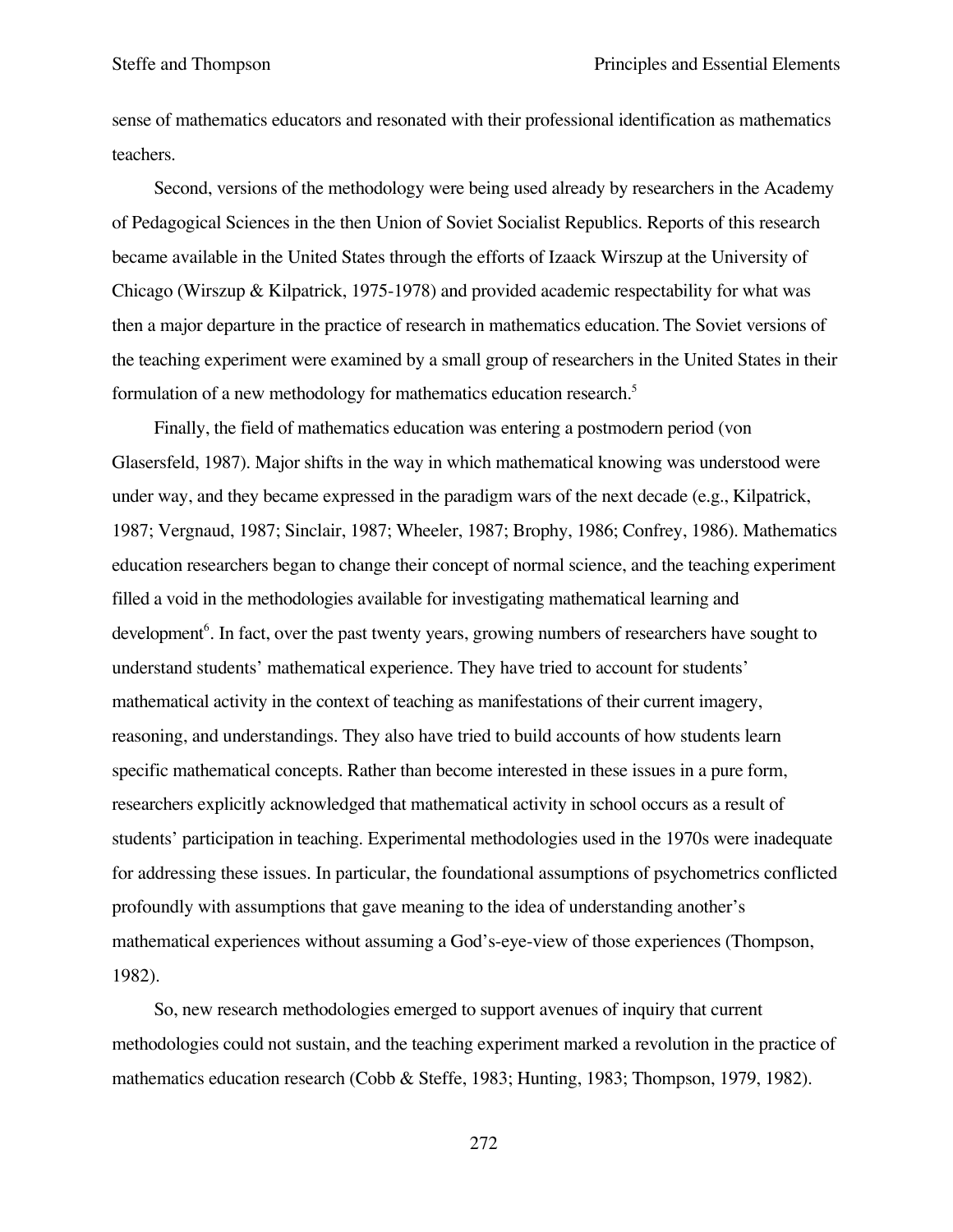The methodology of the teaching experiment will unavoidably continue to evolve among the researchers who use it. It certainly did not emerge as a standardized methodology nor has it been standardized since. Rather, the teaching experiment is a conceptual tool that researchers use in the organization of their activities. It is primarily an exploratory tool, derived from Piaget's clinical interview and aimed at exploring students' mathematics. Because it involves experimentation with the ways and means of influencing students' mathematical knowledge, the teaching experiment is more than a clinical interview. Whereas the clinical interview is aimed at understanding students' current knowledge, the teaching experiment is directed toward understanding the progress students make over extended periods. It is a dynamic way of operating, serving a functional role in the lives of researchers as they strive to organize their activity to achieve their purposes and goals. In this, it is a living methodology designed initially for the exploration and explanation of students' mathematical activity. Our comments concerning the teaching experiment should be interpreted in this context because they are not meant to be prescriptive.

## The Elements of Teaching Experiment Methodology

A teaching experiment involves a sequence of teaching episodes (Steffe, 1983). A teaching episode includes a teaching agent, one or more students, a witness of the teaching episodes, and a method of recording what transpires during the episode. These records, if available, can be used in preparing subsequent episodes as well as in conducting a retrospective conceptual analysis of the teaching experiment. These elements are germane to all teaching experiments.

## Exploratory Teaching

There is a case where it may be appropriate to emphasize the experiential aspects involved in teaching and not to concentrate on hypothesis testing or retrospective analyses. For example, one of the first teaching experiments conducted in the United States was done for a reason that does not appear in the report of the experiment (Steffe, Hirstein, & Spikes, 1976). After working for a period of approximately eight years trying to apply Piaget's cognitive-development models to mathematics education, a point had been reached where children's construction of number, as explained by Piaget & Szeminska (1952), was not useful in furthering the researchers' goals. New models for children's construction of number were needed that were more sensitive to their mathematical experience (cf. Steffe, Cobb, & von Glasersfeld, 1988). So, the researchers in the Steffe et al.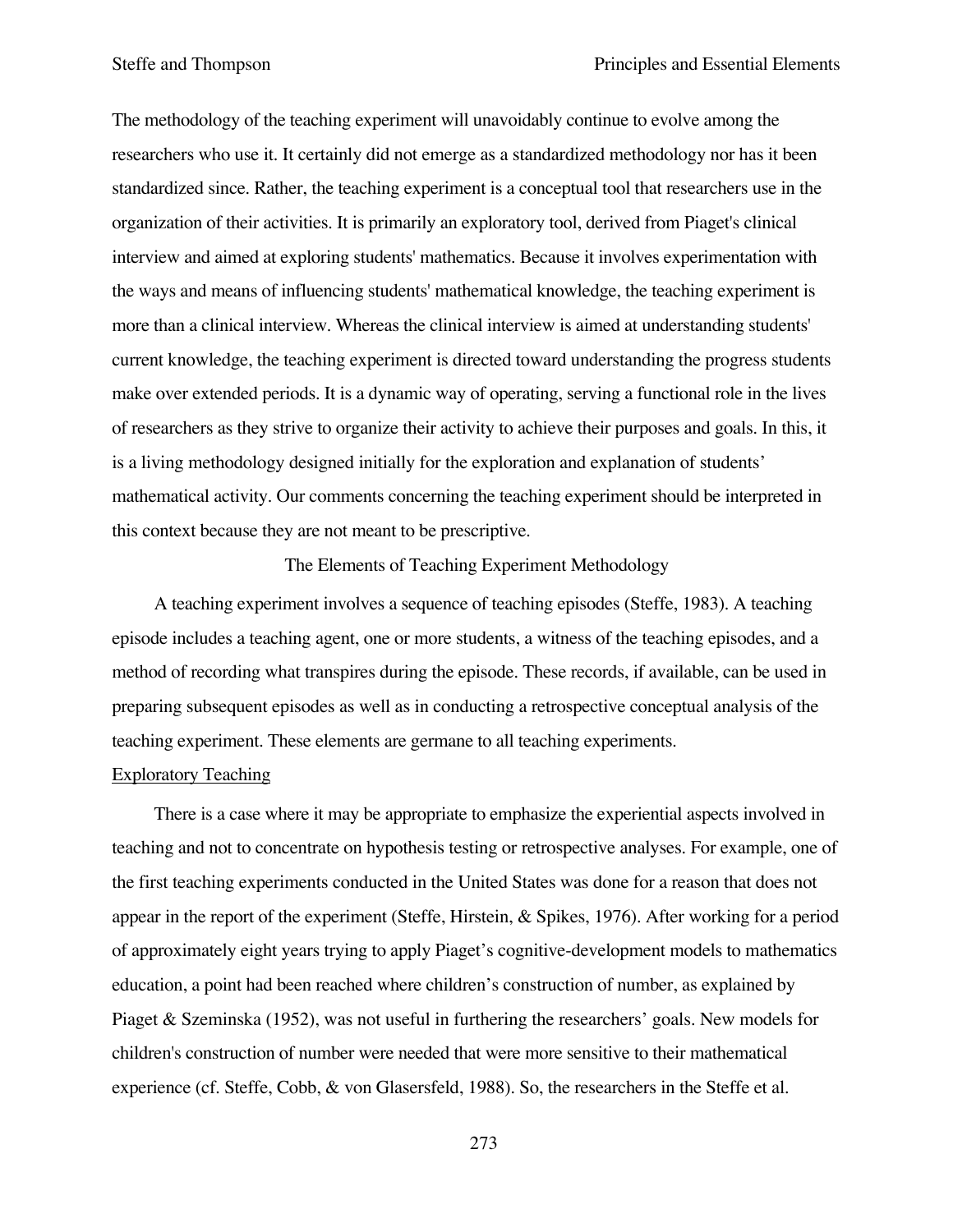(1976) study returned to their professional commitment as mathematics teachers in order to learn students' mathematics firsthand. Based on their past experience as mathematics teachers, they understood that teaching students for short periods of time could not serve as a basis for a solid understanding of their thinking and how it might be influenced. They taught two classes of firstgrade students for one school year, an experience that contributed some of the basic ideas about teaching experiment methodology.

Any researcher who hasn't conducted a teaching experiment independently, but who wishes to do so, should engage in exploratory teaching first. It is important that one become thoroughly acquainted, at an experiential level, with students' ways and means of operating in whatever domain of mathematical concepts and operations are of interest. In understanding this, one must adopt a certain attitude if substantial progress is to be made toward learning a mathematics of students. The teacher-researcher must attempt to put aside his or her own concepts and operations and not insist that the students learn what he or she knows. Otherwise, the researcher might become caught in what Stolzenberg (1984) called a "trap" -- focusing on the mathematics the researcher takes as given instead of focusing on exploring students' ways and means of operating. The researcher's mathematical concepts and operations can be orienting, but they should not be regarded, initially at least, as constituting what the students should learn.

## Meanings of Experiment in a Teaching Experiment

Testing Research Hypotheses. Other than the goal of becoming thoroughly familiar with children's mathematics in an experiential sense, our purpose for engaging in exploratory teaching was to begin making essential distinctions in students' ways and means of operating. For example, when teaching the two classes of first-graders, we observed children who could count but who needed objects in their visual field in order to carry out the activity. We also observed other children who could count as these children did, but who also willfully created substitute countable items such as tapping their finger on a table when the items to be counted were hidden from view. Children of the second type were obliged to always count from "one" in order to give meaning to a number word. There was another group of children who could count as children of the first two types did, but they also could start from any number word and count further when the items they intended to count were not in their visual field.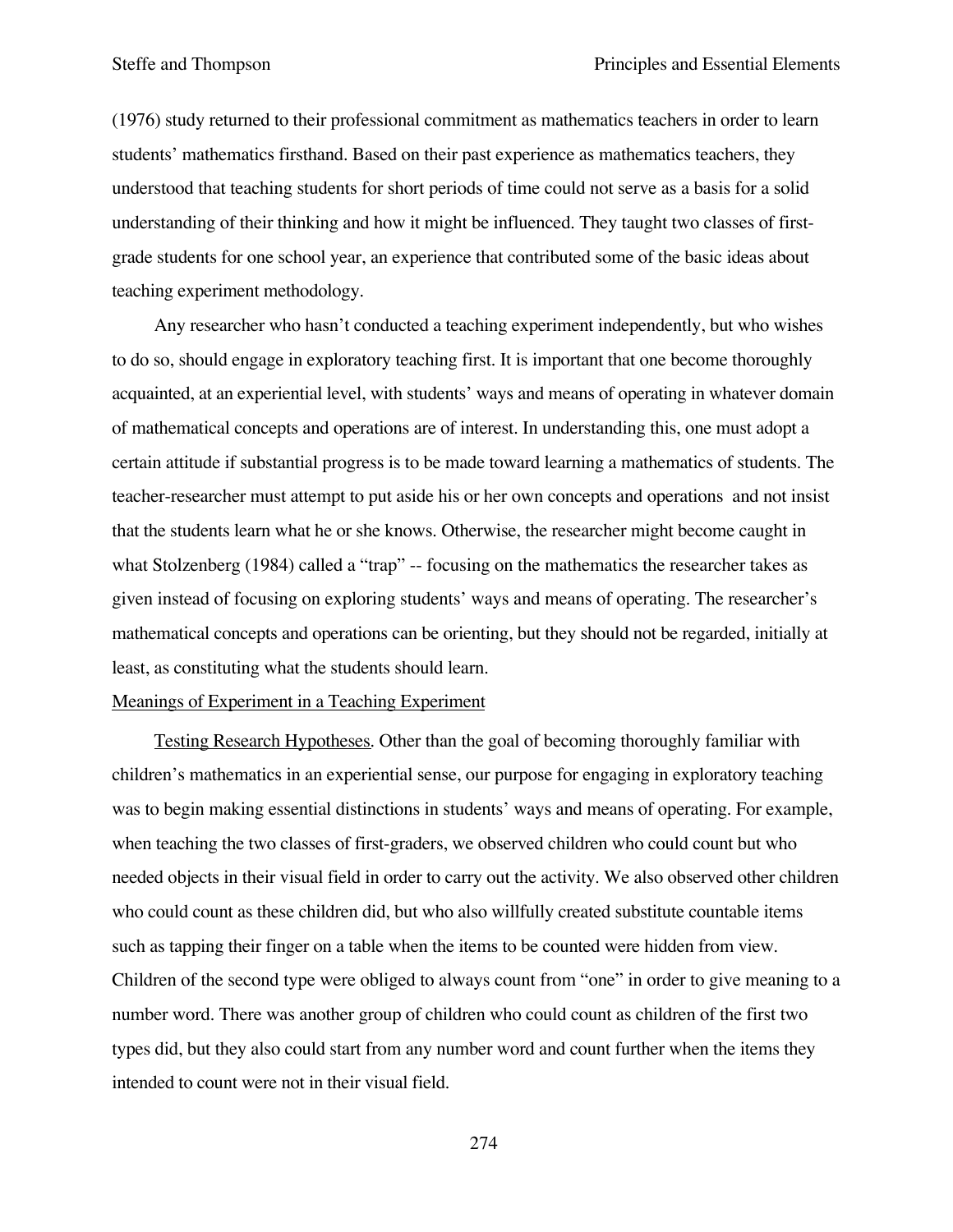These distinctions proved to be essential in two senses. First, we did not teach these children to count in the ways they did. Rather, their ways of counting arose from within them and we as their teachers had nothing to do with it.<sup>7</sup> Second, the ways in which the children counted were resistant to our efforts to teach them to count in ways that, to us, were more advanced. We tried to teach the children in the first group to count as the children in the second group did, and the children in the second group to count as the children in the third group did, but we were essentially unsuccessful. We also tried, again with little success, to teach the children in the third group to count forward or backward interchangeably in what, to us, were missing addend situations.

So, we had found a problem that seemed to have educational significance. Consequently, a two-year teaching experiment was mounted to explore if progress could be made in solving this problem. By using individual interviews (Ginsburg, 1981), six children were selected; three who gave every indication of counting as the children in the first group did and three who gave every indication of counting as the children in the second group did (Steffe et al., 1988). The experiment was to explore the consequences of being in one of the two groups. Would the three children in each group remain fundamentally alike over the duration of the teaching experiment and distinctly different from the three children in the other group? Or, would all of the children tend toward homogeneity in their mathematical understandings and interactions?

We use "experiment" in "teaching experiment" in a scientific sense. The hypotheses in the teaching experiment mentioned above were that the differences between children of different groups would become quite large over the two-year period and that the children within a group would remain essentially alike. That the hypotheses were confirmed is important, but only incidental to our purposes here. What is important is that teaching experiments are done to test hypotheses as well as to generate them. One does not embark on the intensive work of a teaching experiment without having major research hypotheses to test.

The research hypotheses one formulates prior to a teaching experiment guide the initial selection of the students and the researchers' overall general intentions. However, the researchers do their best to "forget" these hypotheses during the course of the teaching episodes, in favor of adapting to the constraints they experience in interacting with the students. The researchers' intention is to remain aware of the students' contributions to the trajectory of teaching interactions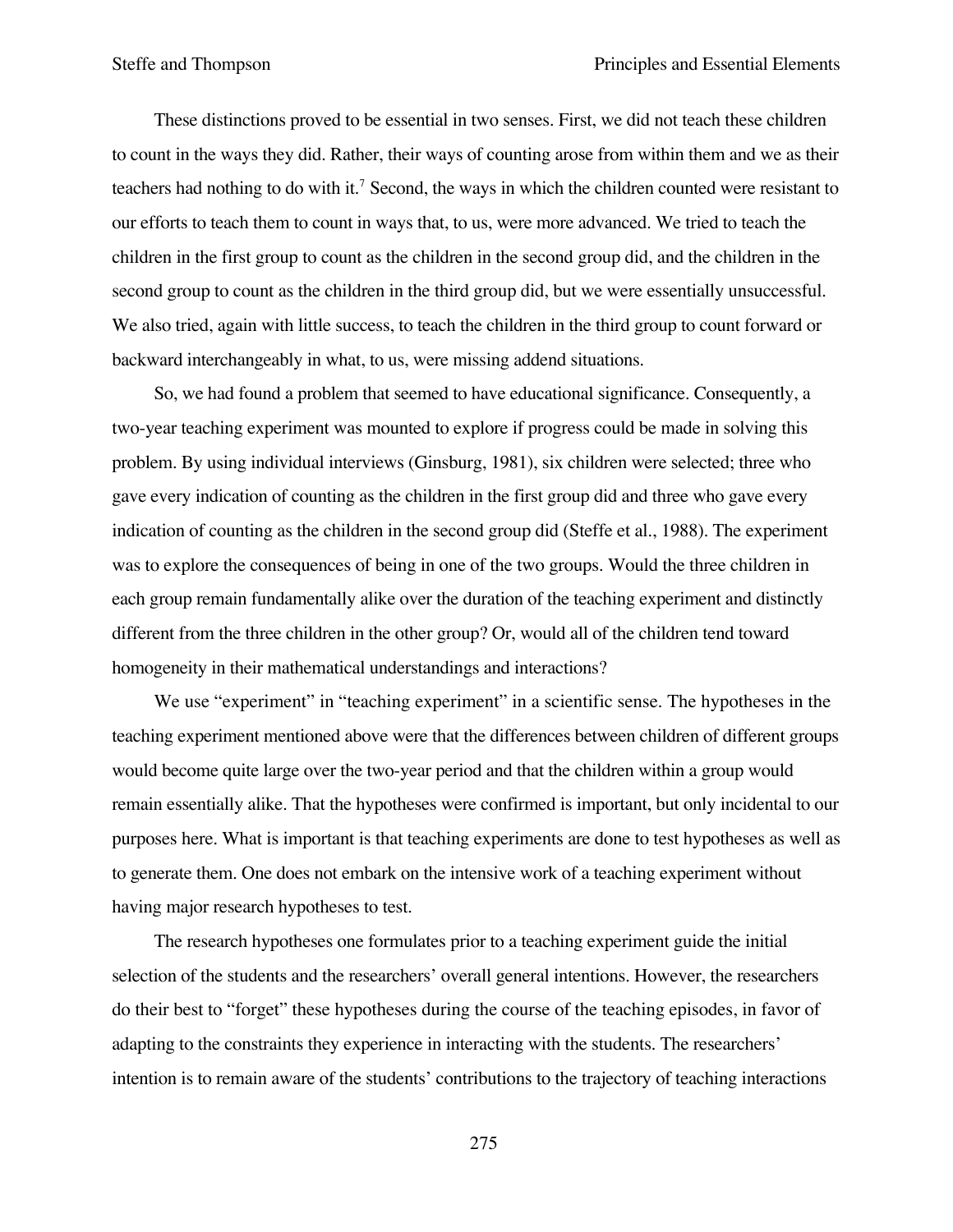and for the students to test the research hypotheses seriously. Researchers have students "test the research hypotheses seriously" by teaching them with the goal of promoting the greatest progress possible in all participating students. The researchers return to the research hypotheses retrospectively after completing the teaching episodes. This method -- setting research hypotheses aside and focusing on what actually happens -- is basic in the ontogenetic justification of mathematics.

Generating and Testing Hypotheses*.* In addition to formulating and testing major research hypotheses, another modus operandi in a teaching experiment is for the researchers to generate and test hypotheses during the teaching episodes. Often, these hypotheses are conceived "on the fly," a phrase Ackermann (1995) used to describe how hypotheses are formulated in clinical interviews. Frequently, they are formulated between teaching episodes as well. The teacher-researcher, through reviewing the records of one or more earlier teaching episodes, may formulate one or more hypotheses to be tested in the next episode.

In a teaching episode, the students' language and actions are a source of perturbation for the teacher-researcher. It is the job of the teacher-researcher to continually postulate possible meanings that lie behind students' language and actions. It is in this way that students guide the teacherresearcher. The teacher-researcher may have a set of hypotheses to test before a teaching episode and a sequence of situations planned to test the hypotheses. But, because of students' unanticipated ways and means of operating as well as their unexpected mistakes, the teacher-researcher may be forced to abandon these hypotheses while interacting with the students and to create new hypotheses and situations on-the-spot. The teacher-researcher also might interpret the anticipated language and actions of the students in ways that were unexpected prior to teaching. Impromptu interpretations occur to the teacher-researcher as an insight that would be unlikely to happen in the absence of experiencing the students in the context of teaching interactions. Here, again, the teacherresearcher is obliged to formulate new hypotheses and to formulate situations of learning to test them.

Through generating and testing hypotheses, boundaries of the students' ways and means of operating can be formulated--where the students make what to us are essential mistakes. These essential mistakes are of the same nature as those Piaget found in his studies of children, and we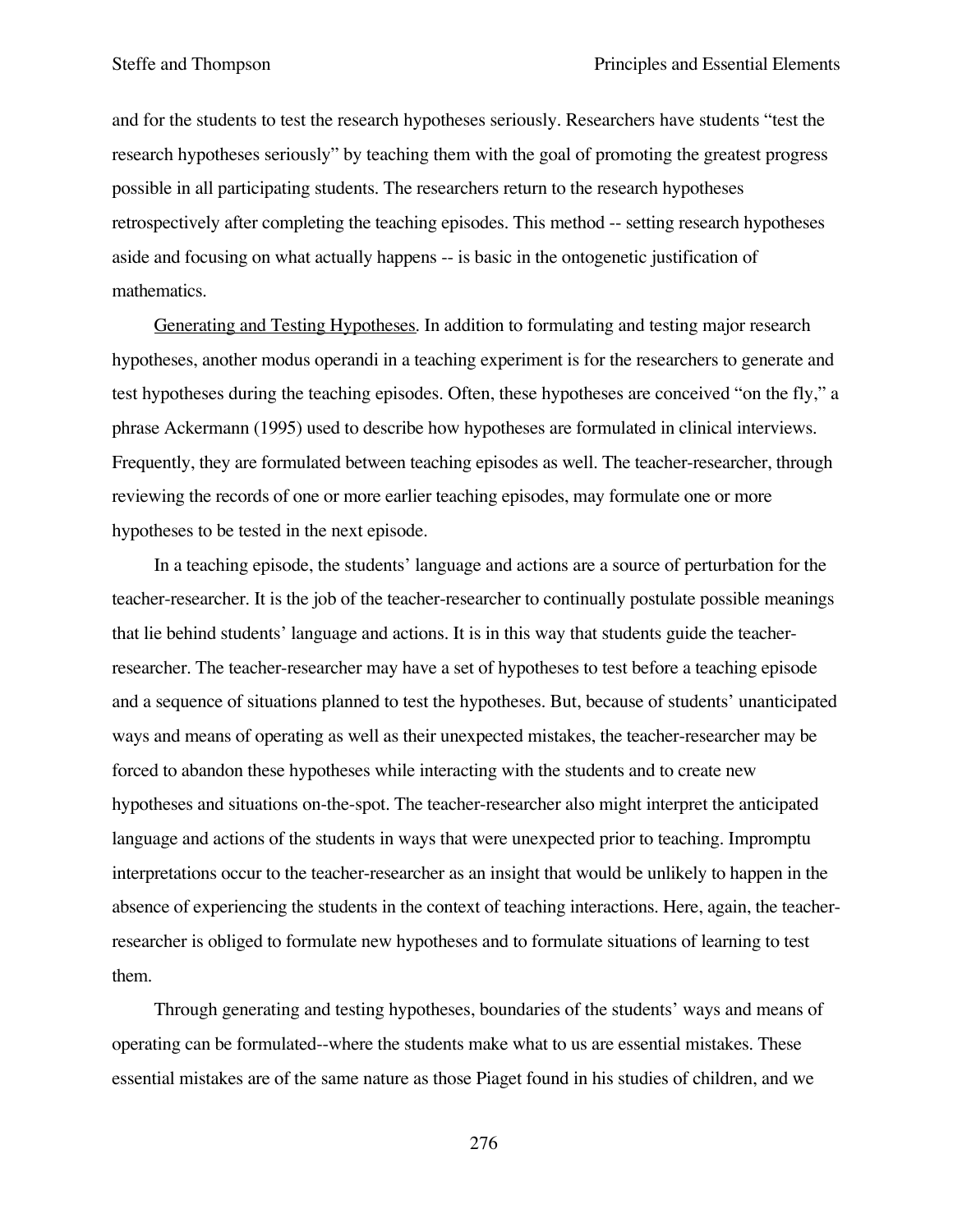use them for essentially the same purpose he did. They arise from students' failures to make adaptations when interacting in a medium. Operations and meanings we impute to students within the boundaries of their essential mistakes constitute what we call living models of the students' mathematics. The boundaries of a living model are usually fuzzy, and what might be placed just inside or just outside them is always a source of tension and often leads to creative efforts on the part of the researchers.

> Essential mistakes provide stability in a dynamic living model of students' mathematics. We understand better what students can do if we understand what they cannot do. We understand what students can understand better if we understand what they cannot understand. It also helps to understand what a child can do if we understand what other students, whose knowledge is judged to be at a higher or lower level, can do. In this, we are in accordance with Ackermann (1995)that: The focus of the clinician [teacher] is to understand the originality of [the child's] reasoning, to describe its coherence, and to probe its robustness or fragility in a variety of contexts (p. 346).

When a student makes what appears to be an essential mistake, our purpose is not "to judge or evaluate the child's performance in relation to performances of other children who might come up with the right answer" (Ackermann, 1995, p. 346). In this, we interpret Ackermann as speaking about the attitude of the teacher-researcher toward the child. Rather than believing that a student is absolutely wrong or that the student's knowledge is immature or irrational, the teacher-researcher must attempt to understand what the student can do; that is, the teacher-researcher must construct a frame of reference in which what the student can do seems rational. This is a basic challenge facing the researcher.<sup>8</sup>

## Meanings of Teaching in a Teaching Experiment

Teaching actions occur in a teaching experiment in the context of interacting with students. However, interaction is not taken as a given--learning how to interact with students is a central issue in any teaching experiment. The nuances of how to act and how to ask questions after being surprised are among, in our experience, the most central issues in conducting a teaching experiment.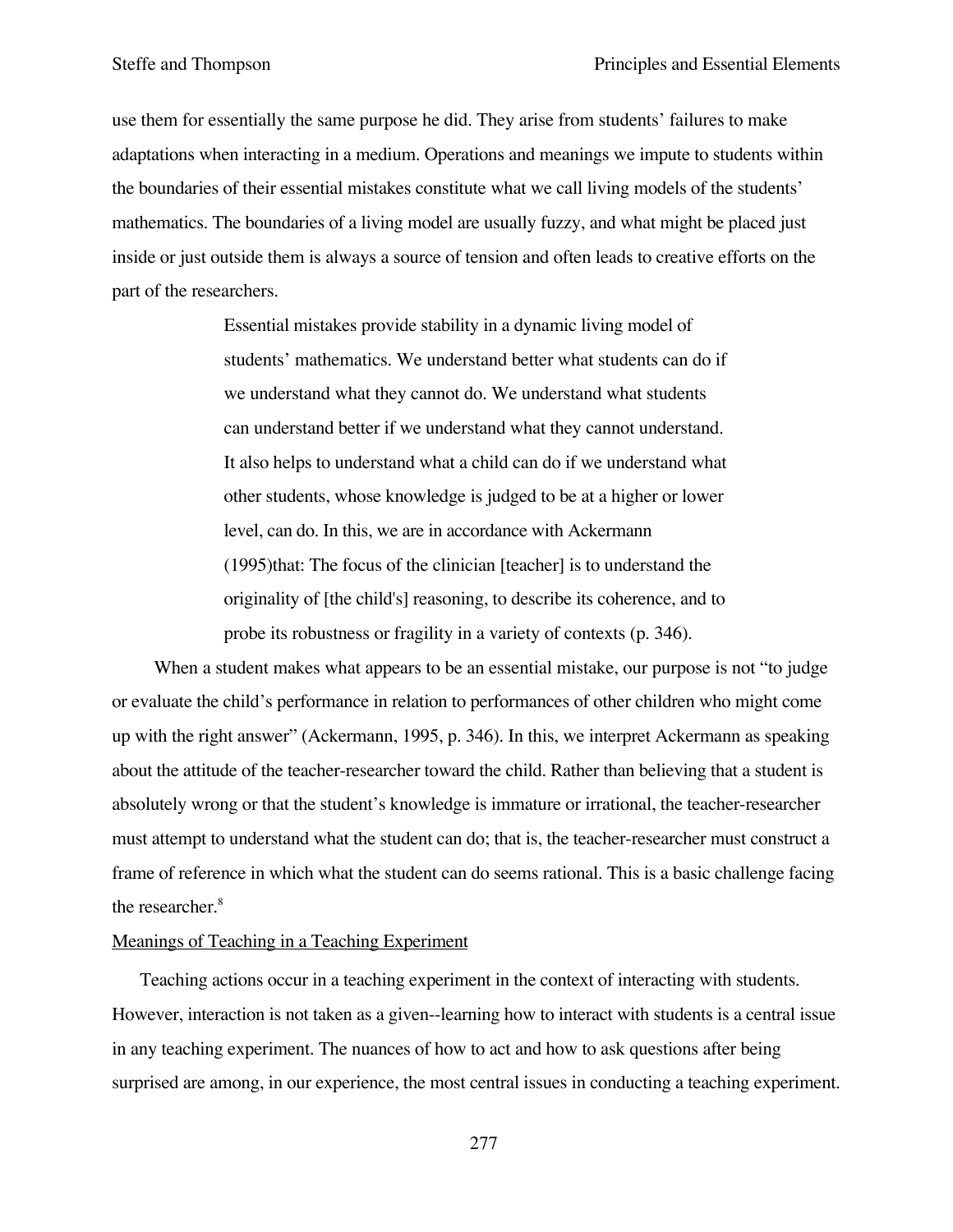The researchers may have research hypotheses to test at the beginning of a teaching experiment, but even researchers experienced in teaching may not know well enough what progress students will make or know well enough their mathematical thinking and power of abstraction to formulate learning environments prior to teaching. Wholly unexpected possibilities may open up to the teacher-researcher in the course of the teaching experiment .

If the researchers knew ahead of time how to interact with the teaching experiments' students and what the outcomes of those interactions might be, there would be little reason for conducting a teaching experiment. So, frequently, the researchers are obliged to engage in responsive and intuitive interactions with the students when they are, in fact, puzzled about where the interactions are headed. As the teaching experiment progresses, the researchers become more experienced with the students and often change from interacting in a responsive and intuitive way to interacting analytically.

Responsive and Intuitive Interaction. In responsive and intuitive interactions, the teacherresearcher is usually not explicitly aware of how or why he or she acts as he or she does and the action appears without forethought. He or she acts without planning the action in advance of the action. In this role, we see ourselves as agents of action (or interaction). As agents of action, we strive to harmonize ourselves with the students with whom we are working to the extent that we "lose" ourselves in our interactions. We make no intentional distinctions between our knowledge and the students' knowledge, and, for us, experientially, everything is the students' knowledge as we strive to feel at one with them. In essence, we become the students and attempt to think as they do (Thompson, 1982, 1991; van Manen, 1991). Researchers do not adopt this stance at the beginning of a teaching experiment only. Rather, they maintain it throughout the experiment.

By interacting with students in a responsive and an intuitive way, the goal of the researchers is to explore the students' reasoning. For example, when working with two third-grade children named Jason and Patricia,<sup>9</sup> Jason drew a stick spanning the computer screen, as shown in Figure 1. The teacher asked the two children if they could cut the stick into two equal pieces. This question was asked with no apparent expectation of what the children might do.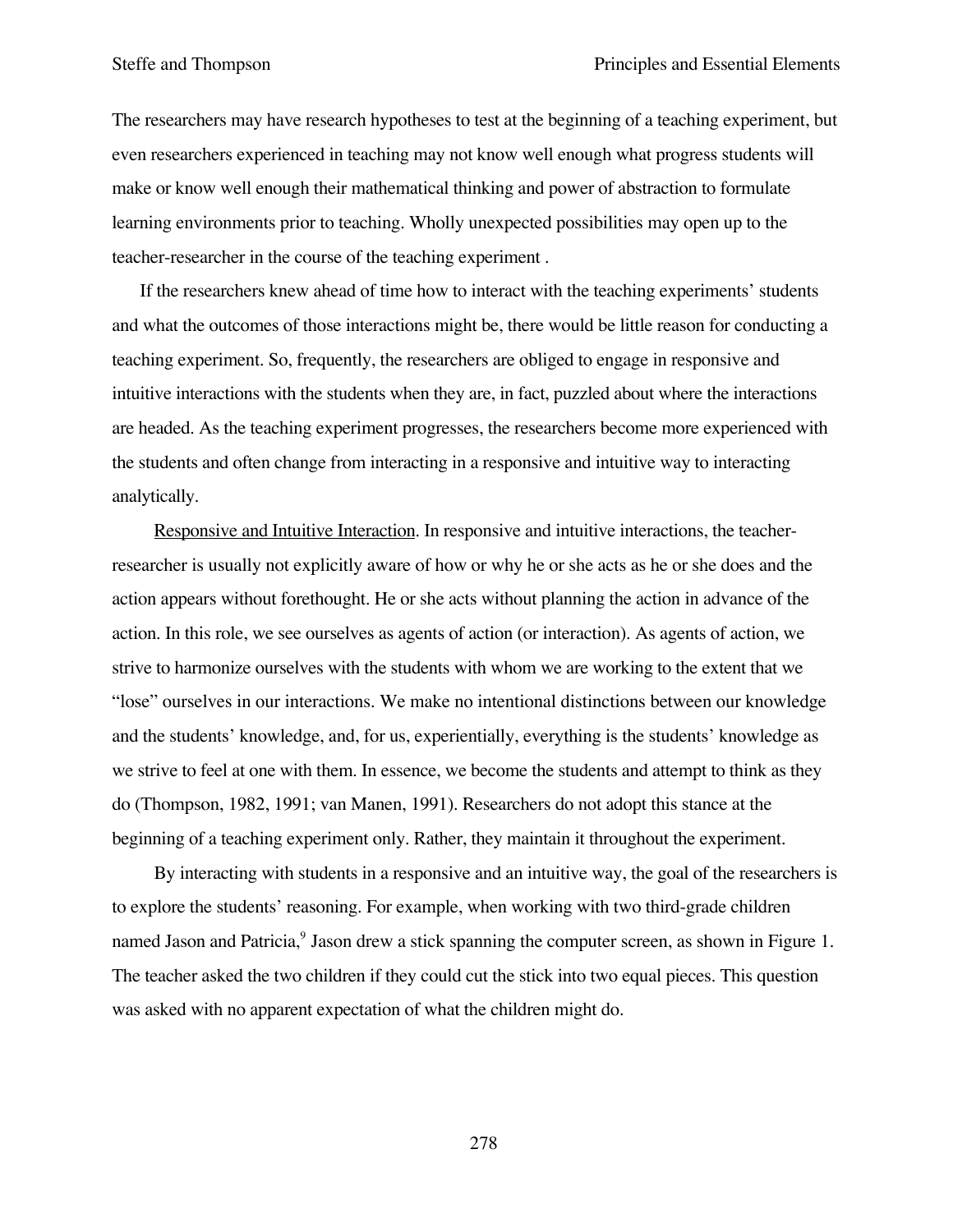

Figure 1. A Stick in TIMA:  $Sticks<sup>10</sup>$ 

## Protocol I

Jason: (Using the CUT command, he makes a cut in the stick, then leans back to inspect his choice visually.)

Teacher: How do you know these two sticks are equal? How do you know they are the same size?

The two pieces were obviously of different lengths, and the two children made a visual comparison between the two pieces. But, Jason went further and suggested: "Copy the biggest one and then copy them again," and then said "No," shaking his head. After that, the two children sat in silent concentration.

The teacher-researcher tried to imagine finding a way of cutting the stick into two equal pieces as if he were one of the children. Based upon his interpretation that the children could find no action in their computer microworld that would yield two equal pieces of the stick,<sup>11</sup> he suggested to Patricia that she draw a shorter stick that would be "easier to divide" In this suggestion, the tone of the researcher's voice indicated to the students that even he could not find where to cut this rather long stick. The teacher-researcher had no foreknowledge of where his suggestion might lead the students. That they led to productive interactions and spontaneous contributions by Patricia and Jason is exhibited in Protocol II.

# Protocol II

Teacher: (After Patricia had drawn a stick about one decimeter in length.) Now, I want you to break that stick up into two equal pieces of the same size.

Patricia: (She places her right index finger on the right endpoint of the stick, then places her middle finger to the immediate left of her index finger. She continues in this way, walking her fingers along the stick in synchrony with uttering) One, two, three, four, five. (She stops when she is about one-half of the way across the stick.)

Jason: (He places his right index finger where Patricia left off; he uses his right thumb rather than his middle finger to begin walking along the stick. He changes to his left index finger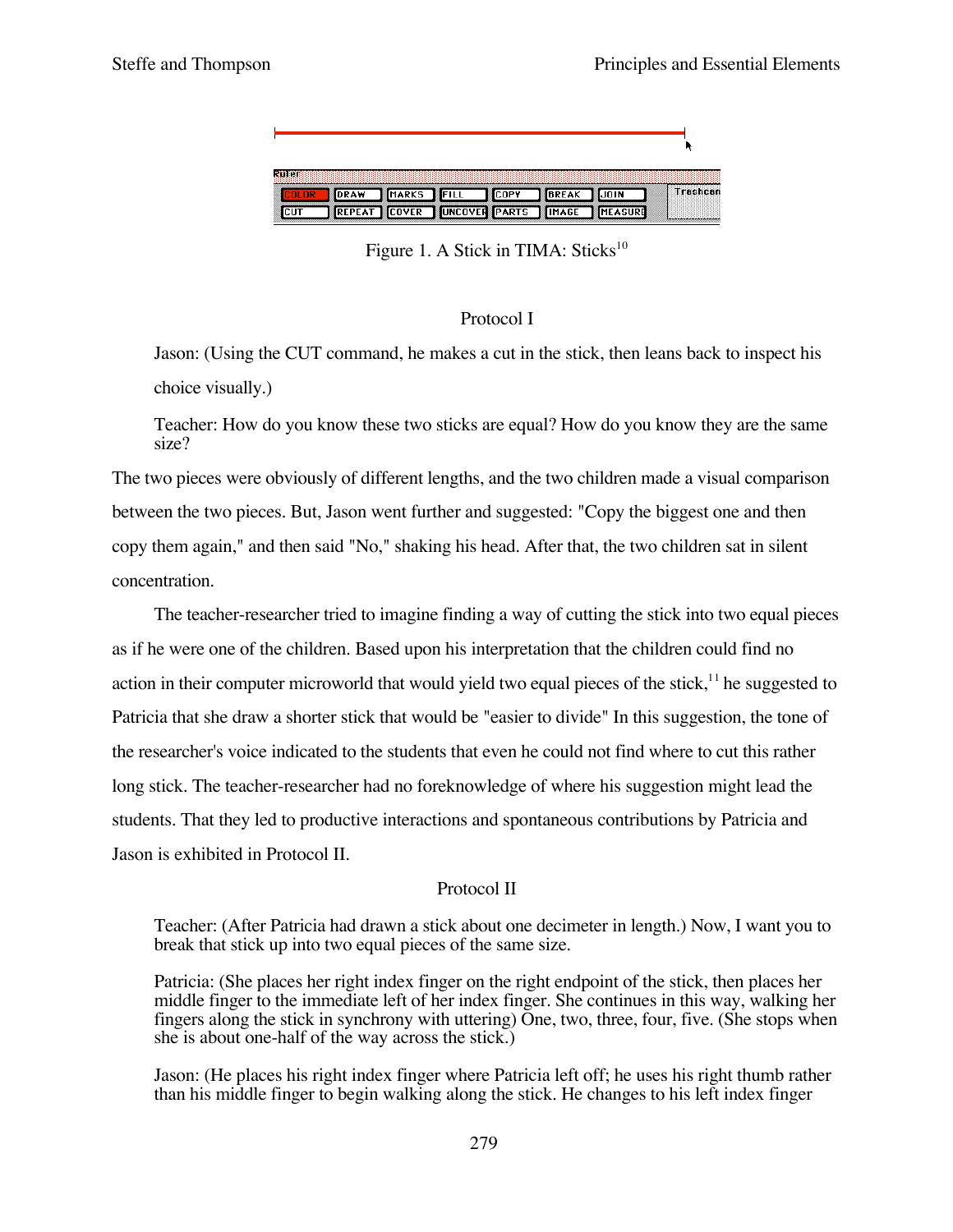rather than his right thumb after placing his thumb down once. He continues in this way until he reaches the left endpoint of the stick, uttering) Six, seven, eight, nine, ten. (Then) they're five and five. (He smiles with satisfaction).

P: (She smiles also).

The actions that the children took after the researcher's directive in Protocol II were contributed by the students and were not suggested by the teacher-researcher. Patricia introduced independently the action of walking her fingers along the stick until she arrived at a place that she regarded as one-half of the way across the stick. Jason picked up counting where Patricia left off, which indicates that he shared her goal to find a way to establish equal pieces of the stick. Patricia's counting activity was meaningful to him, and he could be said to engage in cooperative mathematical activity with Patricia.

In a teaching episode, as in a clinical interview, the students' reasoning is the focus of attention (Ackermann, 1995). When the students' reasoning proves to be rich and full of implications for further interaction by the teacher-researcher, he or she often turns to analytical rather than to responsive and intuitive action. Researchers' abilities to engage in analytical action frequently follows an insight into the mental operations that make students' language and actions possible. The teacher-researcher formulates an image of the students' mental operations and an itinerary of what they might learn and how they might learn it.<sup>12</sup> Initially, this itinerary is articulated loosely or not at all. Nevertheless, the teacher-researcher has a sense of direction and a sense of possibilities for where the he or she might try to take the students. The teacher-researcher now has initial goals along with a sense of possibilities for how the goals might be achieved in future teaching episodes. As the teacher-researcher engages the children in further teaching episodes, this goal structure becomes extended and articulated. The most important feature of the extension and articulation is that the teacher-researcher modifies the goal structure constantly while developing it to fit the students' mathematical activity. Extending and modifying the goal structure lasts until the students' schemes seem to be well established and the students seem to have reached a plateau. At this point, where the teacher-researchers might try to take the students and how they might take them again become major issues.

Analytical Interaction. The teacher-researcher sometimes will have a precise hyptothesis about students' schemes or operations. These are testable through an analytic interaction -- an interaction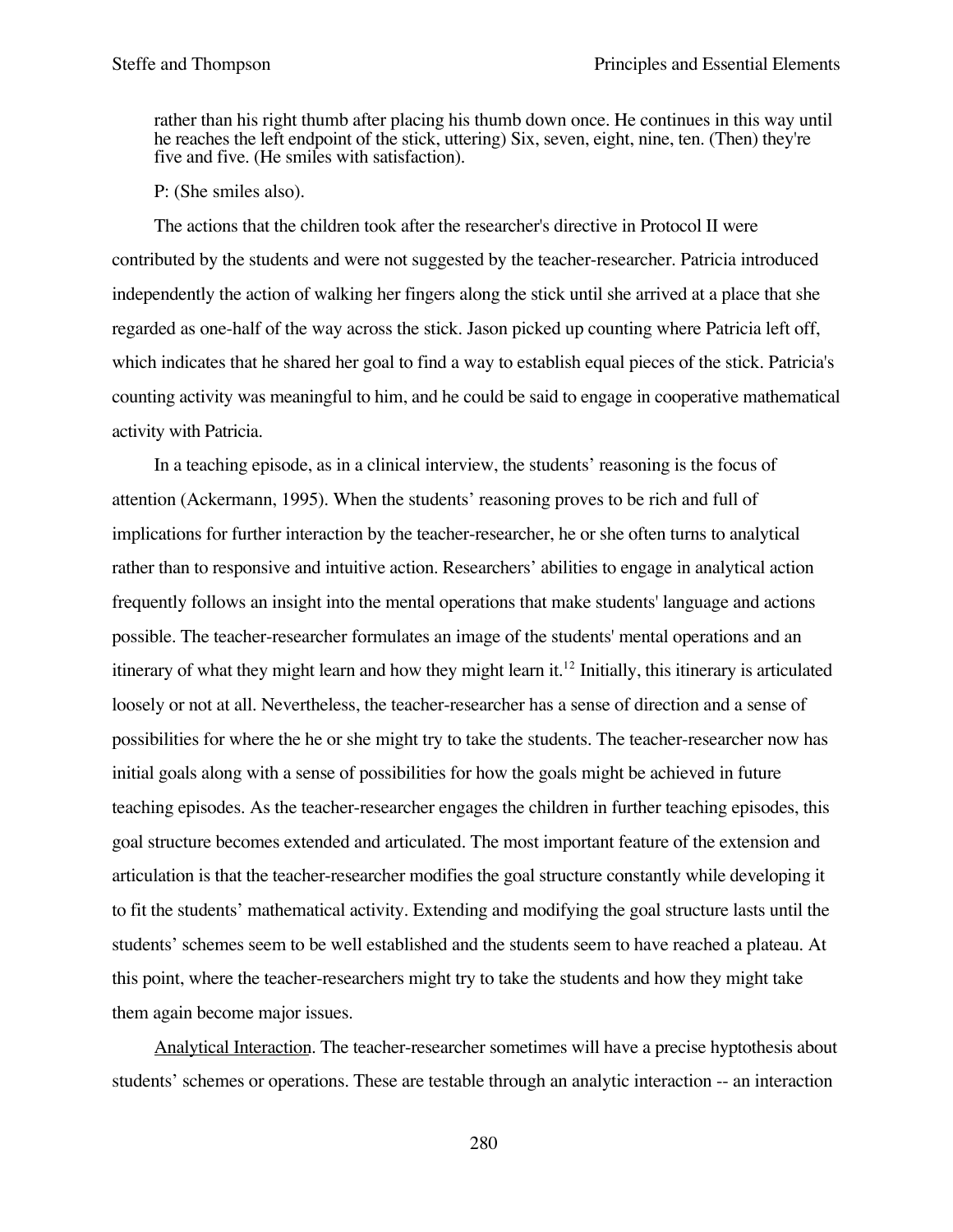with students inititated for the purpose of comparing their actions in specficic contexts with actions consonant with the hyptothesis. For example, because of the independence of Patricia's and Jason's contributions in Protocol II, a witness of the teaching episode inferred that the numerical operations of both children were activated and that they used these numerical operations in their attempts to partition the stick into equal pieces of indefinite size. This inference proved to be crucial in this particular teaching experiment because it served as a foundation for generating and testing a hypothesis of how these two children constructed fraction schemes.

Based on our interpretation that Jason and Patricia partitioned the stick mentally in Protocol II into an indefinite numerosity of sticks of equal but indefinite size before counting, the hypothesis was formulated that these children could establish an equipartitioning scheme. We generated the situation of learning of Protocol III in a test of our hypothesis in a teaching episode just three days after the one of Protocol II. The two children drew a stick of approximately one decimeter in length and the teacher-researcher asked the children to find the share for one of four people.

# Protocol III

Teacher: Let's say that the three of us are together and then there is Dr. Olive over there. Dr. Olive wants a piece of this candy (the stick), but we want to have fair shares. We want him to have a share just like our shares, and we want all of our shares to be fair. I wonder if you could cut a piece of candy off from here (the stick) for Dr. Olive?

Jason: (Using the MARKS command, he makes three marks on the stick, estimating the place for the marks visually.)

Patricia: How do you know they are even? There is a big piece right there.

Jason: I don't know. (He clears all the marks and then makes a mark indicating one share. Before he can continue making marks, the teacher-researcher intervenes.)

Teacher: Can you break that somehow? (The teacher-researcher asks this question to explore the nature of Jason's partitioning operations.)

Jason: (Using the BREAK command, he breaks the stick at the mark; then he makes three copies of the piece and aligns them end-to-end under the remaining piece of the stick starting from the left endpoint of the remaining piece as in Figure 2.)



Figure 2: Jason Testing If One Piece Cut From A Stick Is One Of Four Equal Pieces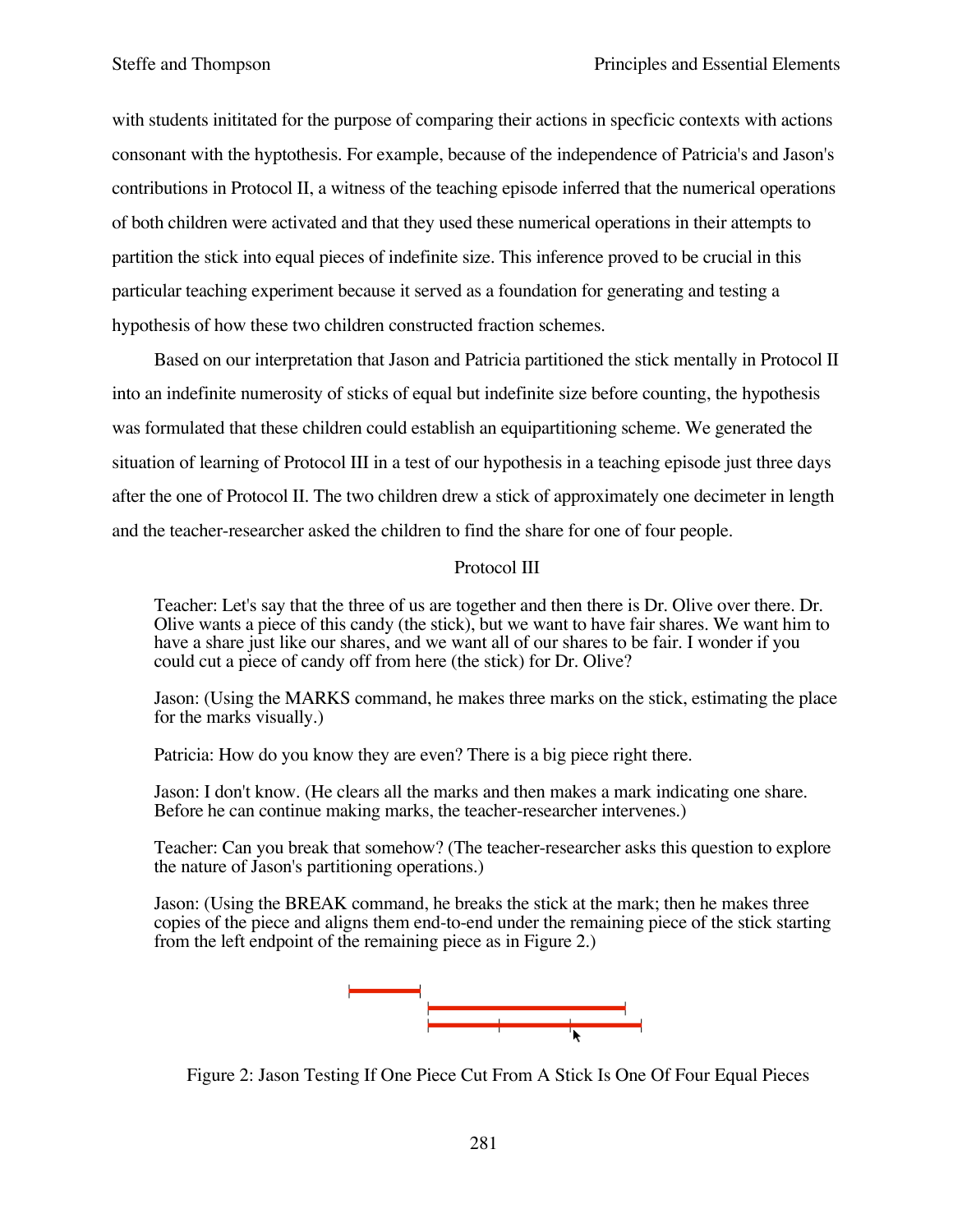Teacher: Why don't you make another copy? (This suggestion was made to explore if Jason regarded the piece as belonging to the three copies as well as to the original stick.)

Jason: (He makes another copy and aligns it with the three others. He now has the four copies aligned directly beneath the original stick, which itself is cut once. The four pieces together are slightly longer than the original stick, as illustrated in Figure 3.)



Figure 3: Jason's Completed Test.

We regard the scheme that Jason established in Protocol III as an equipartitioning scheme because he copied the part he broke off from the stick three times in a test to find if three copies would reconstitute the remaining part. After the suggestion to make another copy, Jason joined the four copied parts to ascertain if they were the same length as the original stick. This indicated that he was trying to find if the piece that he broke off from the stick was a fair share. This way of working was a modification of his numerical operations displayed in Protocol II.<sup>13</sup> It was presaged by his comment: "Copy the biggest one and copy them again," following Protocol I.

To claim that a modification constitutes an accommodation, it is necessary to observe the modification in subsequent interactions. Toward this end, after Jason had compared the copies with the original in Protocol III, we observed Patricia draw a stick a bit longer than the piece that Jason had cut off, and she, too, made copies and compared them with the original stick. This was not merely an imitation. After finding that her copies made a stick that was too long, Jason drew a shorter stick, and, after copying and joining, he found that the four pieces together were too short. The two children proceeded in this way until they finally drew an appropriate stick. These sustained attempts were executed independently of the teacher's directives, and they confirm the internal necessity that the children must have felt that the four pieces together must be exactly the same length as the original stick. The two children had constructed an equipartitioning scheme out of the raw material of the numerical operations manifest in Protocol II. In the teaching experiment, this was a critical event and we could see possibilities for the children in their construction of fraction schemes that were unavailable to us before. We now had a definite direction to pursue, even though we fully expected to generate and test many more hypotheses.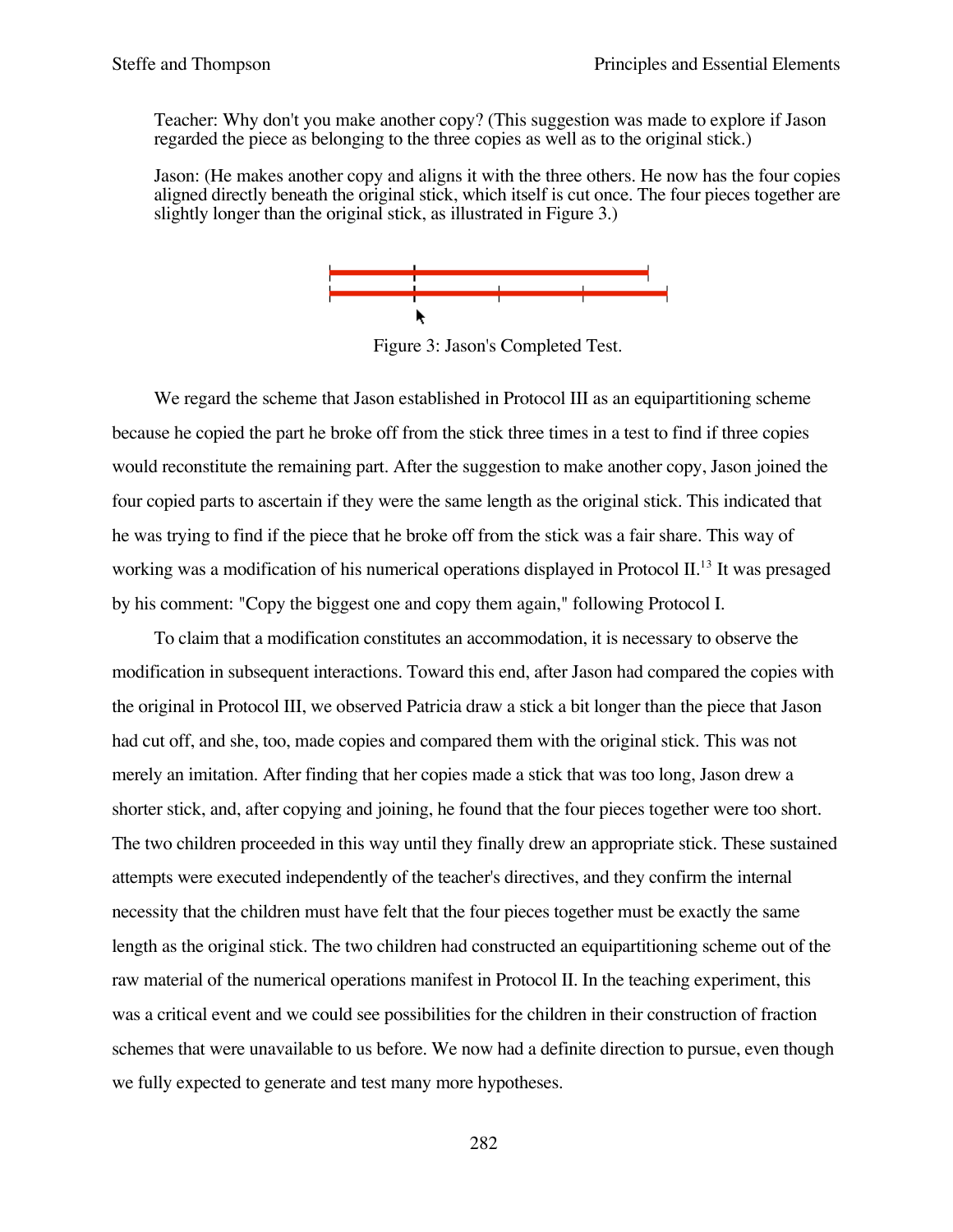Any knowledge claim that we make concerning students' mathematical knowledge is based on what students contribute independently to the situations that they establish. This is indispensable, but unless we had presented Jason and Patricia with the situation of Protocol III, we would not have experienced their equipartitioning scheme. This observation is crucial because adults' concepts and operations modify their interaction in the same way that students' concepts and operations modify their interaction. Not only are situations of learning a function of what we impute to students, but also their zones of potential construction are essentially a function of our interpretations. We are in accordance with Maturana (1978) that "We literally create the world in which we live by living it. If a distinction is not performed, the entity that this distinction would specify would not exist" (p. 61).

The Role Of A Witness Of The Teaching Episodes. Communication with students can be estabilished more easily if the teacher-researcher has a history of interactions with students similar to the students involved in the teaching experiment. This is, in part, why we recommended strongly that the teacher-researcher engage in exploratory teaching before attempting to conduct a teaching experiment. Recognizing mathematical language and current students's actions in an interaction that one has experienced before is a source of confidence for the teacher-researcher that communication is indeed being established. However, the teacher-researcher should expect to encounter students operating in unanticipated and apparently novel ways as well as their making unexpected mistakes and becoming unable to operate. In these cases, it is often helpful to be able to appeal to an observer of the teaching episode for an alternative interpretation of events.

 Being immersed in interaction, the teacher-researcher may not be able to step out of it, reflect on it, and take action on that basis. This is very difficult because the teacher-researcher would have to "be" in two places in a very short time frame--in the interaction and outside it. It is quite impossible to achieve this if there are no conceptual elements available to the teacher-researcher that can be used in interpretating the current situation. In this case, the teacher-researcher would be caught up in trying to respond to what the student just said or did and would not reflect on the student's contribution. In this case, the observer may help the teacher-researcher both to understand the student and to posit further action.

There are also occasions when the observer might make an interpretation of a student's actions that is different from that of the teacher-researcher for any one of several reasons. The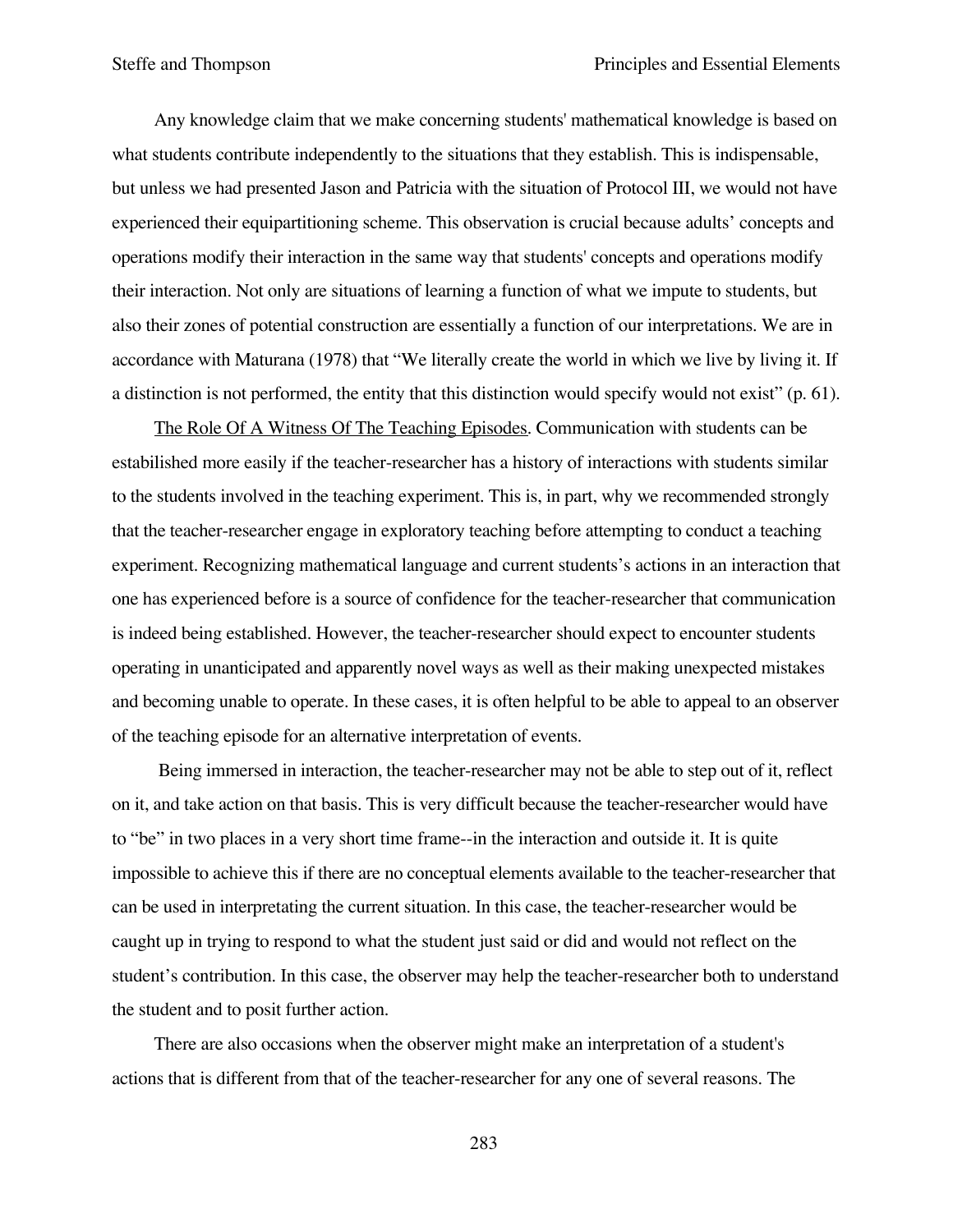observer also might catch important elements of a student's actions that apparently are missed by the teacher-researcher. In these cases, the observer may ask the teacher-researcher if he or she would like another opinion. The teacher should have the right of refusal if he or she is confident of having a clear understanding of what the student is doing or has plans for action.

The experiences of being a teacher in a teaching episode and being an observer of a teaching episode are quite distinct. We have mentioned already the difficulties of a teacher becoming an observer of his or her own circumstances of observation, and this is why there should be a witness of every teaching episode. It is helpful for the witness and the teacher to interchange roles in an attempt to improve their communication. It also is helpful for both of them to be involved in planning the next teaching episode.

Teaching As A Method Of Scientific Investigation. As indicated earlier, a primary goal of the teacher in a teaching experiment is to establish living models of students' mathematics, as exemplified in the protocols. The goal of establishing living models is sensible only when the idea of teaching is predicated on an understanding of human beings as self-organizing and selfregulating. If students were not self-regulating and self-organizing, a researcher would find that they would make no independent contributions in the way Jason contributed to what traspired in Protocol II. That is, without being told to make three copies of the stick and compare the copies with the part remaining and without having observed such activity, Jason engaged in these operations purposefully. We did not observe Jason's operations in any social interaction in which he engaged. Rather, they were initially observed in his interactions in the microworld.

Moreover, if students were not self-regulating or self-organizing, they would not modify their numerical schemes independently, as Jason and Patricia did in the establishment of an equipartitioning scheme. Clearly, in the absence of independent contributions from the students, there would be no scientific reason for conducting a teaching experiment. The researchers would not be constrained to the students' ways and means of operating, and there would be no basis for attributing to students a mathematical reality independent of the researchers'. On the other hand, the experience that students are self-organizing systems in the sense explained by Maturana (1978) suggests that they do have their own mathematical reality.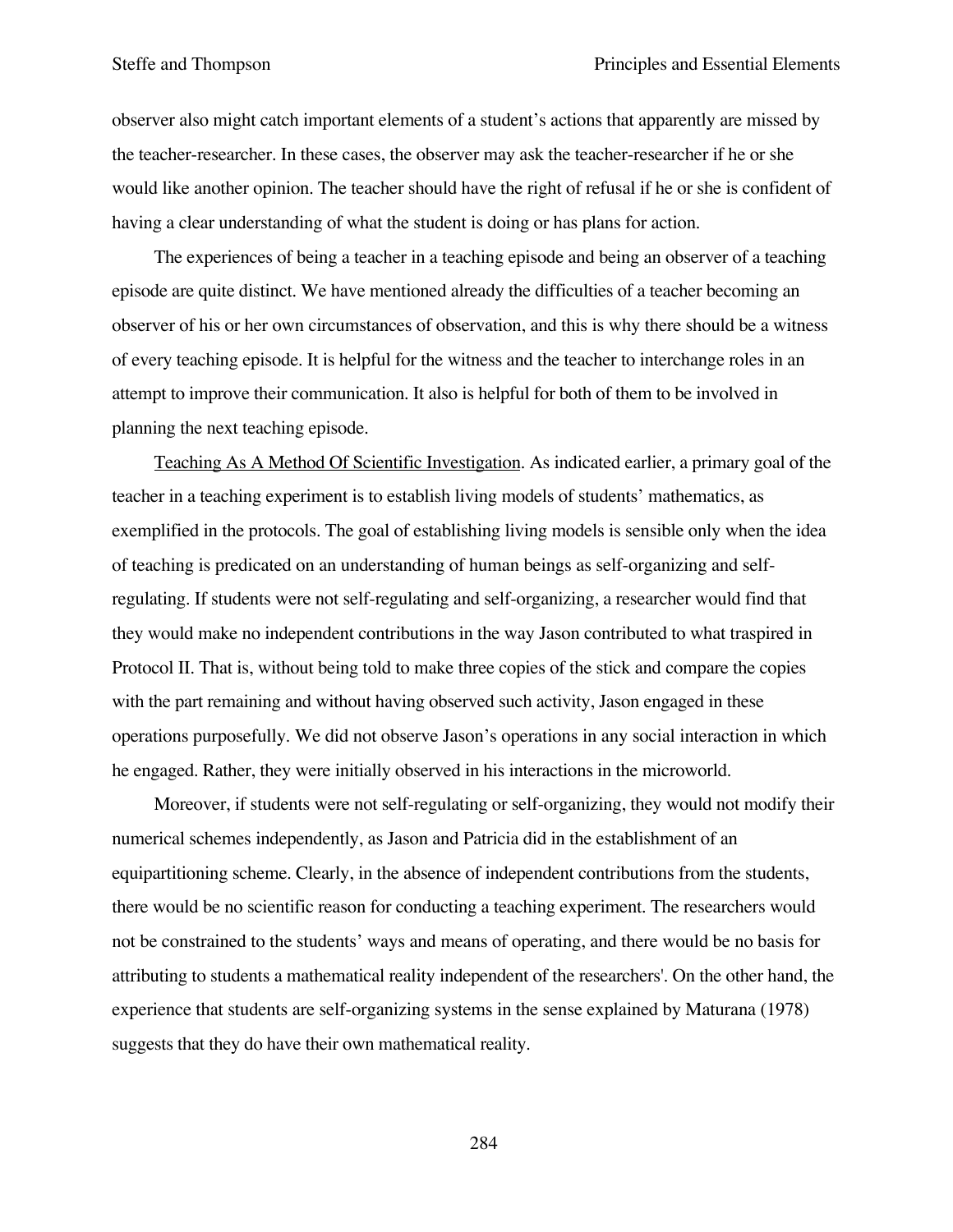It is easy to undervalue teaching as a method of scientific investigation where the emphasis is on the researchers' learning the students' mathematical thinking and modifications of that thinking. In their attempts to learn students' mathematics, the researchers create situations and ways of interacting with students that encourage the students to modify their current thinking. It is with respect to these situations and interactions that the students emerge as self-regulating and selforganizing.

Stressing self-regulation and self-organization does not mean that the students are not teachable or that we do not attempt to induce learning in them. Quite to the contrary, we consider students to be teachable if, first, we can engage them in situations in which they use their mathematical schemes independently and, second, if we can observe independent modifications in their use of these schemes. We contrast this idea of students being teachable with Maturana's (1978) idea of an instructable system:

> The general idea of an instructable system is this: If the state a system adopts as a result of an interaction were specified by the properties of the entity with which it interacts, then the interaction would be an instructive interaction. Systems that undergo instructive interactions cannot be analyzed by a scientific procedure. In fact, all instructable systems would adopt the same state under the same perturbations and would necessarily be indistinguishable to a standard observer (p. 34).

If students were instructable in Maturana's sense, they would be uninteresting scientifically because it would be possible to explain their mathematical knowledge by appealing to the teacherresearcher's mathematical knowledge. The teaching experiment's coherence resides in what the teacher-researcher can say about bringing forth, sustaining, and modifying students' mathematical schemes.

Toward this end, we establish schemes of action and operation that fit within our constraints and attempt to induce changes in these schemes. This production of schemes is compatible with El'konin's (1967) assessment of Vygotsky's research that the essential function of a teaching experiment was the production of models: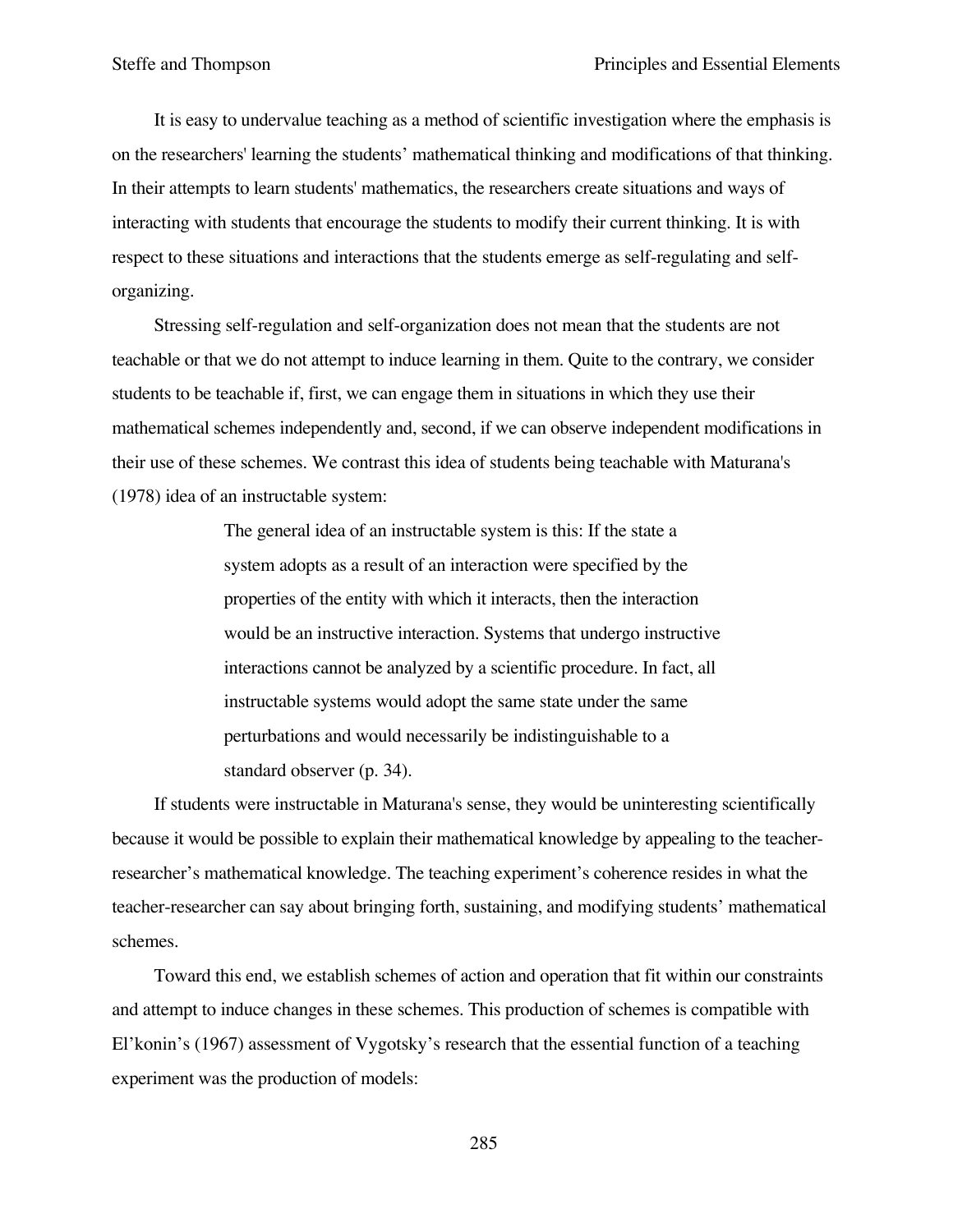Unfortunately, it is still rare to meet with the interpretation of Vygotsky's research as modeling, rather than empirically studying, developmental processes (p. 36).

So, we can begin to appreciate how important the independent contributions of our students are to us as we work with them in teaching experiments. Just as important are those boundaries that we establish on students' ways and means of operating by using their essential mistakes. These essential mistakes serve as constraints for the researchers and are a basic source of their problems. In fact, it is our goal to eliminate the constraints that we experience when teaching students, and the only way that can happen is if we succeed in helping students to eliminate the constraints that they might experience by modifying their schemes. The only way that we can learn to solve our problems is for the students to learn to solve the problems that we present to them. This is a most sobering realization because we have found that it can take students long periods of time to construct the knowledge necessary to overcome their essential mistakes.<sup>14</sup>

# Learning and Development in a Teaching Experiment

A virtue of a teaching experiment is that it allows the study of constructive processes, which is in part understood as the accommodations that students make in their functioning schemes. Because of the researcher's continued interaction with students, he or she is likely to observe at least the results of those critical moments when major restructuring is indicated by changes in a student's language and actions. Documenting such major restructuring of mathematical schemes is compatible with a vital part of Vygotsky's (1978) emphasis on studying the influence of learning on development. Further, our emphasis on modeling such mathematical development is compatible an essential part of Vygotsky's experimental-genetic method, which El'konin (1967) described as allowing "a dissection in abstract form of the very essence of the genetic process of concept formation" (p. 36).

A way to think about development in the context of teaching is that the essential mistakes of students most often disappear through the processes involved in development. These processes are set in motion in particular interactions but continue beyond any specific interaction. Learning, on the other hand, occurs in particular interactions in which students modify their current schemes using available operations in new way. A study of both development and learning is involved in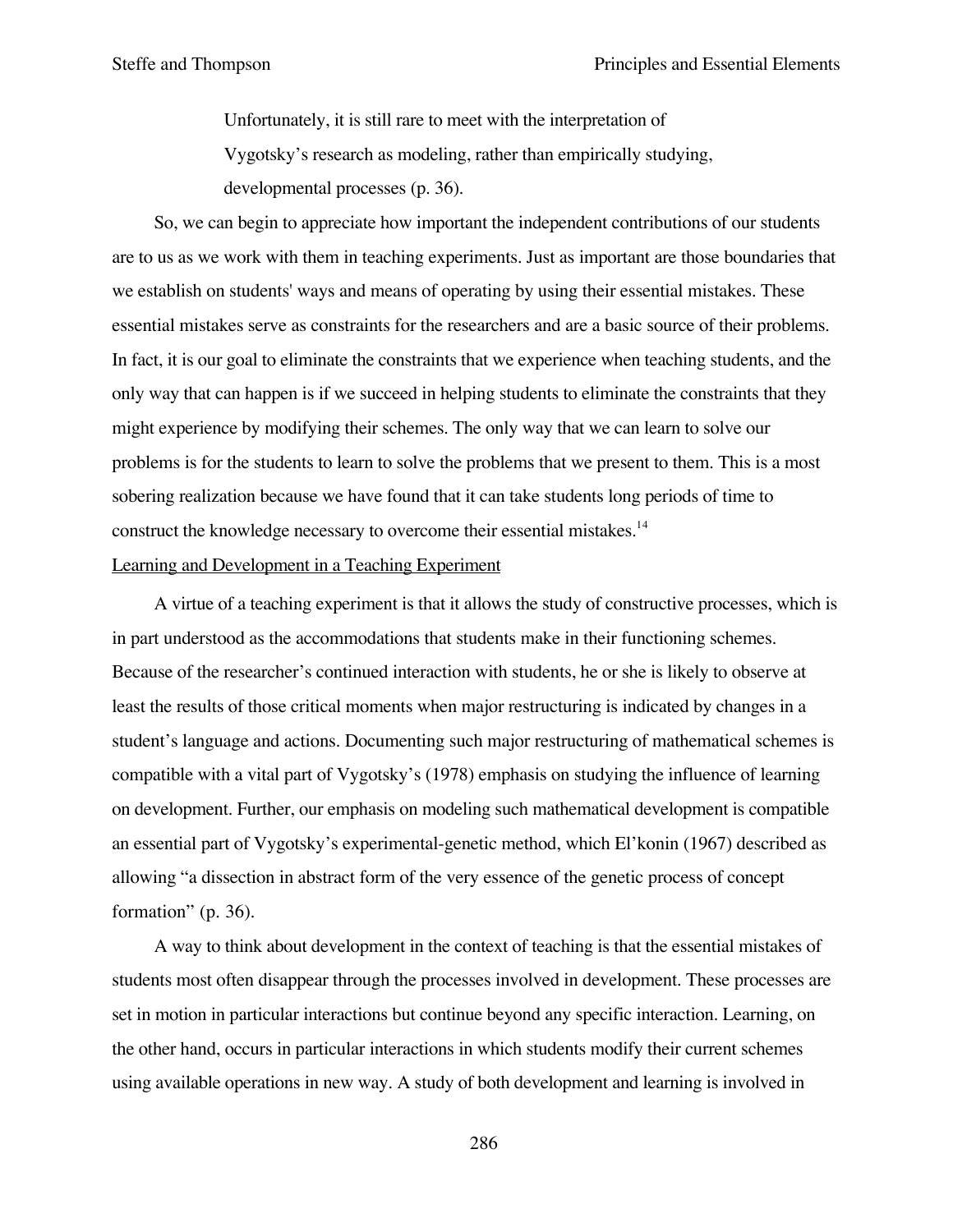teaching experiments. Neither is caused by teaching actions and, in this sense, both are spontaneous.<sup>15</sup>

Our focus on mathematical development in the context of teaching does not exclude us from taking advantage of the products of spontaneous development. In Piaget's (1964) view, spontaneous development was regarded as the results of children's interactions in their physical and sociocultural milieu. To make these results accessible to us in teaching experiments, we focus on what students contribute independently to our interactions with them. In this way, we are able to bring the history of students' spontaneous development into their mathematical education and to formulate and test hypotheses concerning the contributions of this history to their mathematical education. In particular, our goal is to bring forth the schemes that students have constructed through spontaneous development and to use them in the formulation of the major research hypotheses of the teaching experiment.

Because we focus on the schemes that students construct through spontaneous development, we are able to take advantage of the products of spontaneous development in our study of learning. In particular, we are able to regard learning as spontaneous in the frame of reference of the students. However, Piaget (1964) regarded learning as provoked as opposed to spontaneous:

> In general, learning is provoked by situations--provoked by a psychological experimenter; or by a teacher with respect to some didactic point; or by an external situation. It is provoked in general, as opposed to spontaneous. In addition, it is a limited process- limited to a single problem, or to a single structure (p. 8).

Learning is not spontaneous in the sense that the provocations that occasion it might be intentional on the part of the teacher-researcher. In the child's frame of reference, though, the processes involved in learning are essentially outside of his or her awareness. This is indicated by the observation that what students learn often is not what was intended by the teacher-researcher. It also is indicated when a child learns when the teacher-researcher has no such intention. Even in those cases where students learn what a teacher-researcher intends, the event that constitutes learning arises not because of the teacher's actions. Teaching actions only occasion students' learning (Kieren, 1994). Learning arises as an independent contribution of the interacting students. In the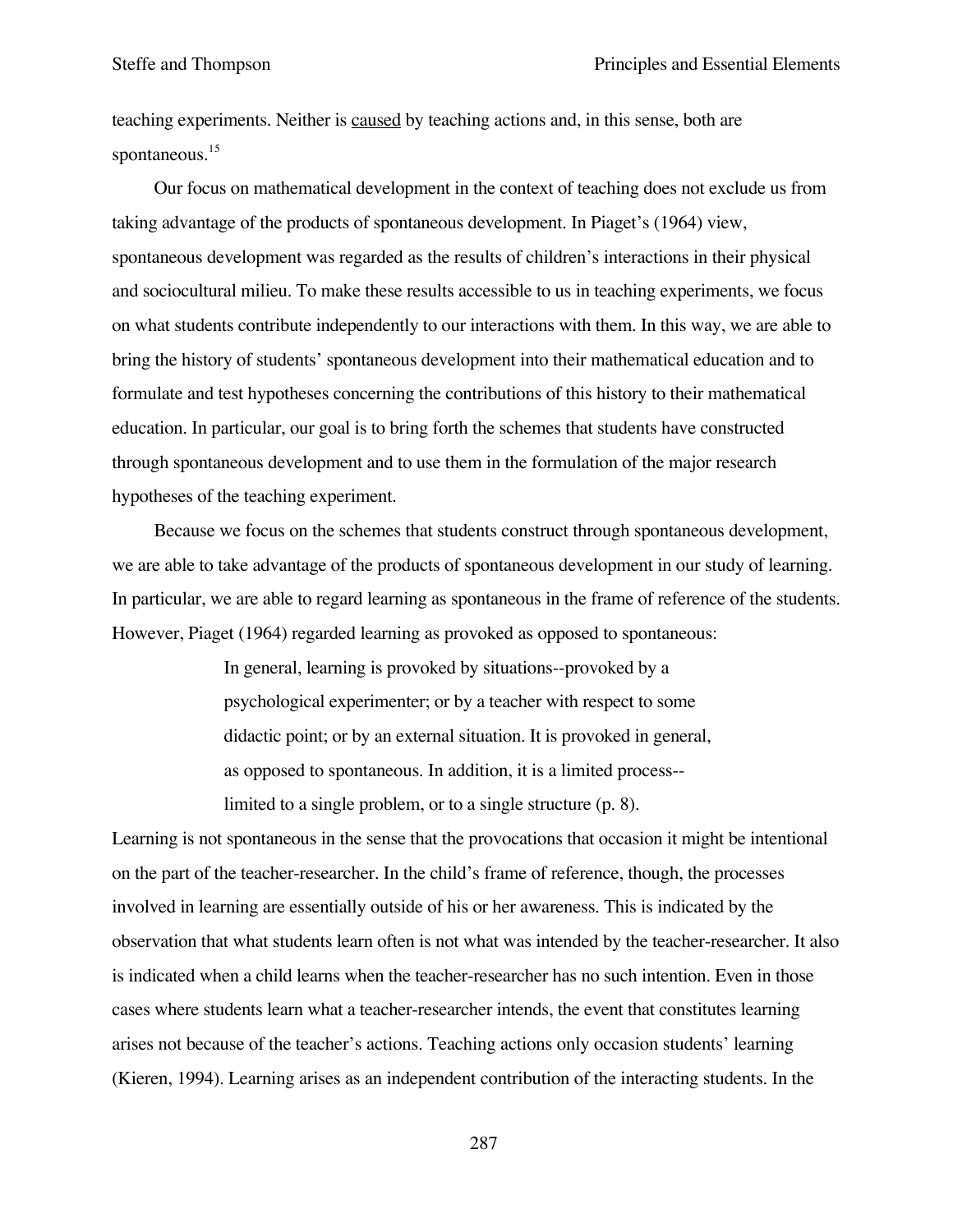case of Jason learning the equipartitioning scheme in Protocol III, asking him to cut one of four equal pieces from a stick would have been totally ineffective if he were yet to construct iterable units. Moreover, although Jason's actions followed from the teacher's query, we could not say that the query caused his actions. There was a break between Jason's actions and the teacher's query in that his (Jason's) actions were contributed by him, not by the teacher-researcher. To an observer, the conjunction of Jason's actions and the teacher's query may appear related, but the actions are distinct from the query. Other queries might occur that would seem fully as causal.

We do not use "spontaneous" in the context of learning to indicate the absence of elements with which the students interact. Rather, we use the term to refer to the noncausality of teaching actions, to the self-regulation of the students when interacting, to a lack of awareness of the learning process, and to its unpredictability. Because of these factors, we regard learning as a spontaneous process in the students' frame of reference.

If learning is placed in the context of accommodation of the products of spontaneous development, it need not be regarded as limited to a single problem or as a limited process. In fact, in a teaching experiment, it is never the intention of the teacher-researcher that the students learn to solve a single problem, even though situations are presented to them that might be a problem for them. Rather, the interest is in understanding the students' assimilating schemes and how these schemes might change as a result of their mathematical activity. Neither Jason nor Patricia was limited to the situation in which they established their equipartitioning schemes. Rather, their schemes applied to any situation in which a whole was shared into a specific number of parts.

We can now make our reasons for engaging in exploratory teaching more clear. Through exploratory teaching, our goal is to bring forth the schemes that students have constructed through spontaneous development. It is essential for researchers to have constructed a topography of students' spontaneous schemes prior to engaging in the individual interviews at the beginning of a teaching experiment for the purpose of selecting student-participants. Our recommendation that the spirit of exploratory teaching be continued throughout a teaching experiment is based in part on the reality that schemes different from those that were identified before the experiment began may emerge during it.

#### Learning as Accommodation.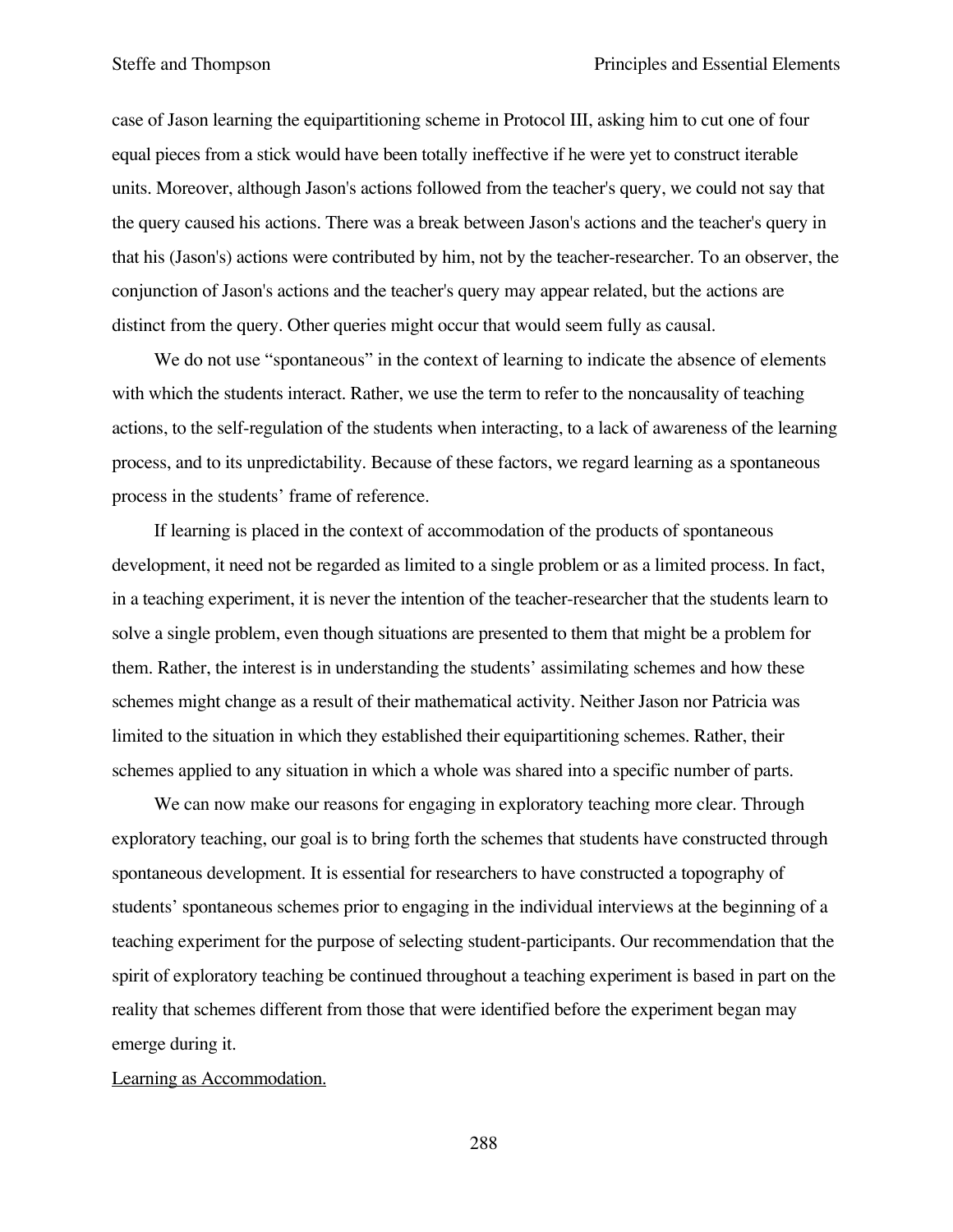In Piaget's (1964) position that learning is subordinate to spontaneous development, "learning" referred to the results of specialized interactions. In teaching experiment methodology, "learning" also refers to the results of specialized interactions. But, here, learning is regarded as being based on spontaneous development rather than being subordinate to it. What is of interest to us is how students might modify their spontaneous schemes in the context of specialized mathematical interactions.

Because it is a goal of the teacher-researcher to bring forth students' spontaneous schemes, an important function of the teacher-researcher in a teaching experiment is to foster students' successful assimilation. In this, we emphasize students' mathematical play as a particular form of cognitive play (Steffe & Wiegel, 1994). In mathematical play, the teacher-researcher tries to engender generalizing assimilation.

An assimilation is generalizing if the scheme involved is used in situations that contain sensory material that is novel for the scheme (from the point of view of an observer), but the scheme does not recognize it (until possibly later, as a consequence of the unrecognized difference), and if there is an adjustment in the scheme without the activity of the scheme being implemented (cf. Steffe & Wiegel, 1994). Another case would be where giving meaning to utterances entails a coordination of the schemes involved in interpretation again without the activity of the schemes being implemented. Stressing generalizing assimilation is compatible with Ackermann's (1995) rule that, in a clinical interview, constraints of the situations used in a test of the limits of the child's thinking should be varied. But, it is only compatible because, rather than testing the limits of the child's thinking initially, we encourage students to use their schemes in situations that not only include novel elements from the researchers' point of view, but also that are so similar to situations constituted by students' current schemes that they may not identify the novelty (Thompson, 1994). In doing this, limitations in students' thinking may occur unexpectedly.

The situations used to encourage generalizing assimilation should be interesting and challenging for students and excite their mathematical imagination, but they should not be so far beyond their current schemes that they require students to make major accommodations in the scheme. The teacher-researcher intentionally varies the context, the material, and the scope of the situations, but not the conceptual operations involved.<sup>16</sup>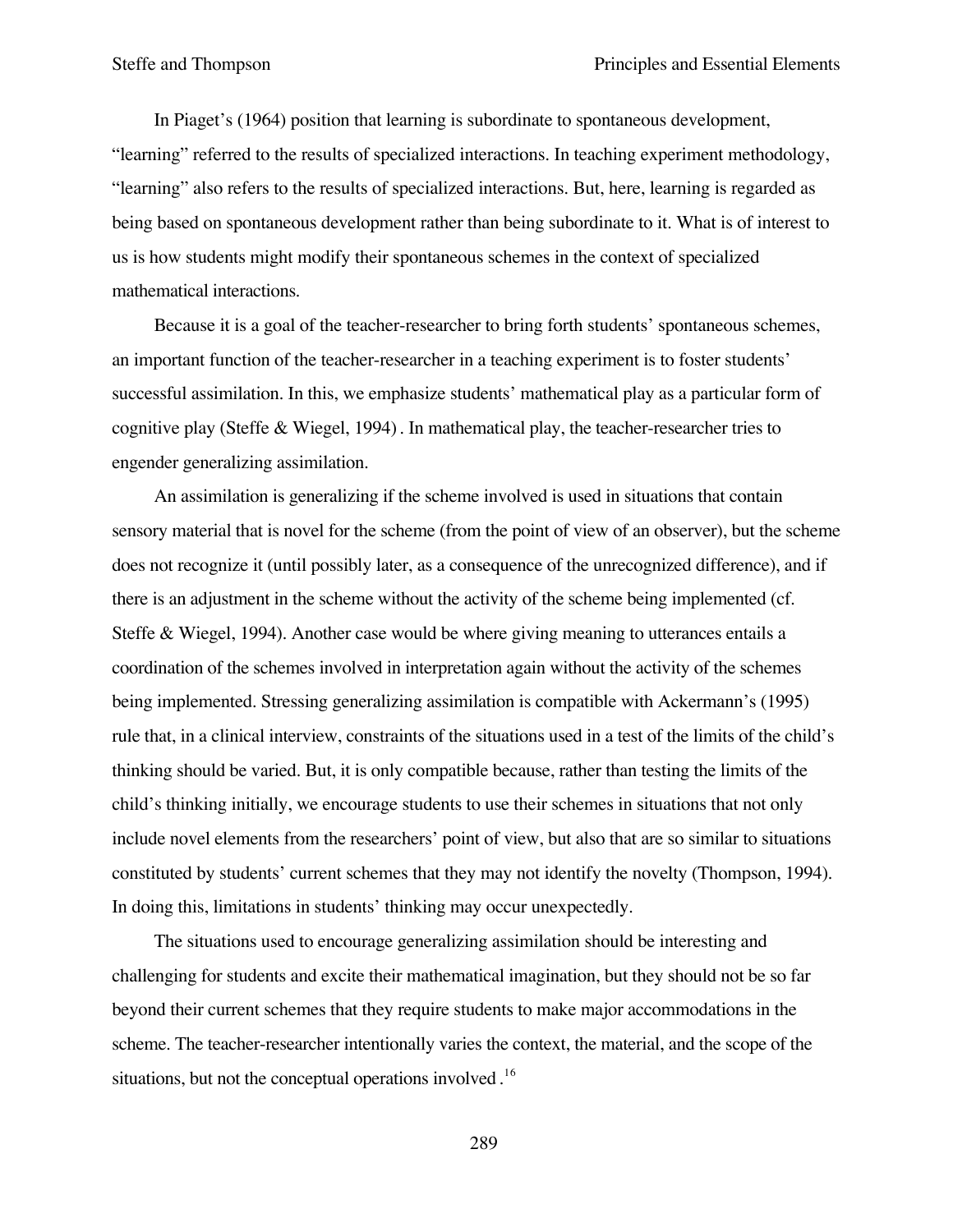Mathematical play, as a form of cognitive play, is a necessary prelude for students' engagement in independent mathematical activity. Independent mathematical activity is goaldirected,<sup>17</sup> and it can evolve out of mathematical play with the subtle guidance of the teacherresearcher. Independent mathematical activity can be either an individual or a social activity. As social activity, from the researchers' perspective, students' independent mathematical activity comprises a self-regulating and possibly self-sustaining social system in the sense that Maturana (1978) spoke of a consensual domain of interactions.<sup>18</sup>

Learning how to bring forth and sustain students' independent mathematical activity is a part of learning how to interact with students in a teaching experiment. A goal in this is for students to make their mathematical knowledge explicit and to find limits in their ways and means of operating. Another goal is for students to come to understand mathematics as something that belongs to them. In other words, two of the goals of the teaching experiment are to establish the zones of actual construction of the participating students and to specify the independent mathematical activity of the students in these zones.

Functional Accommodations**.** By an accommodation of a scheme, we mean any modification of the scheme that is permanent.<sup>19</sup> An accommodation is functional if it occurs in the context of the scheme being used (Steffe, 1991). To encourage accommodation, the teacher-researcher chooses learning situations within the assimilatory power of the students that contain elements that might engender perturbation in the use of the schemes. The elements might block use of the schemes, they might lead to inadequacies in the schemes' activity, or they might lead to ambiguities in the results of the schemes. The accommodations that we have in mind differ from generalizing assimilation (which also can be regarded in the context of accommodation) in that they consist of a novel composition of the operations available or changes in the activity of the scheme. They go beyond use of the scheme in a situation in which it has not been used previously, which is an essential characteristic of generalizing assimilation.

When fostering accommodation, the teacher-researcher's intention is for the students to use their schemes in novel ways. In fact, the teacher-researcher must decide when he or she can pose situations of learning<sup>20</sup> that take them appropriately beyond their current independent mathematical activity. The teacher-researcher is engaged in hypothesis generation and testing now, where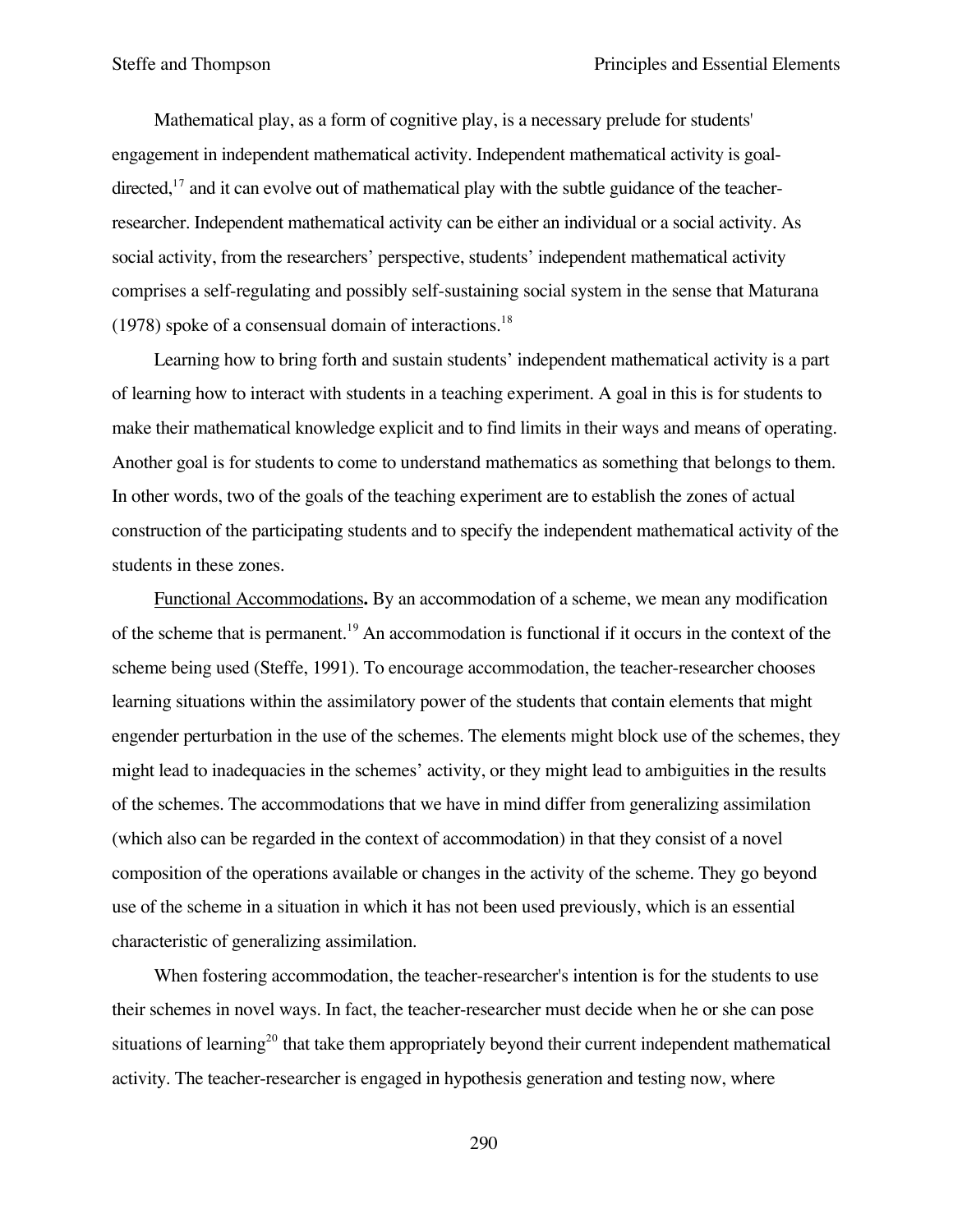hypotheses are formulated about what the students might learn mathematically beyond their current ways and means of operating.

A major part of the teaching experiment, then, is for the teacher-researcher to generate situations of learning systematically and to test conjectures and local hypotheses about the mathematical learning of the students. In these activities, conjectures and local hypotheses of the teacher-researcher are documented along with how they were tested. Protocol III is an example of a test of the hypothesis that Jason and Patricia had constructed partitioning operations. It is important to note that a test of this hypothesis did not require a simple reproduction of the observation that the children used their counting schemes in partitioning in Protocol II. Rather, it entailed a test of the generative power of the children in learning situations quite distinct from the original situation of observation. This is a major modus operandi in a teaching experiment. We are not as concerned with replicating an observation to establish the viability of the interpretation involved in the observation as we are with establishing what else the student can do that follows on from the interpretation.

Developmental accommodations. Sometimes, the teacher-researcher chooses situations within the students' assimilatory power that, from the point of view of the teacher-researcher, contain elements that are outside of the students' schemes. The students' would notice these elements only if their schemes did not work or if their attention were drawn to them. In either case, from the researcher's perspective, these elements would block a resolution of the situation unless a major reorganization of the students' schemes occurred. For example, a child may compare the boys and the girls when asked if there are more children or more boys in the classroom because of a lack of hierarchical classification operations. If this were the case, class inclusion would be irrelevant to the child's scheme of classification, and the child would not establish relations between the boys and the children, or the girls and the children. From the child's perspective, comparing the boys and the girls directly solves the situation, and it may not be possible for the teacher-researcher to engender an awareness of the inclusion relation in the child.

These kinds of situations constitute currently unsolvable problems for students from the researchers' perspective, and we use them to check students' current developmental levels. We also use them in an attempt to induce an awareness in the student of the possibility of a result different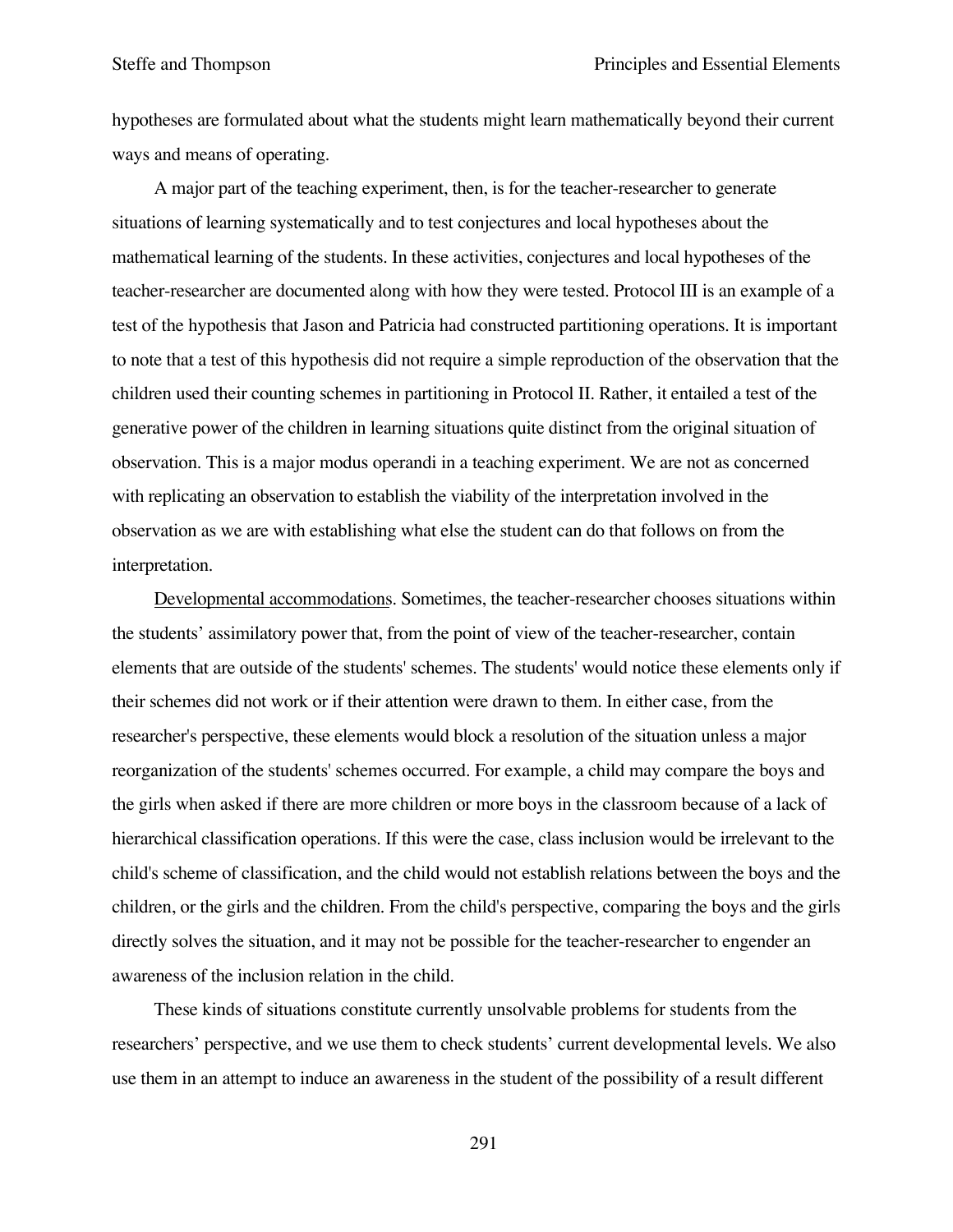from the one that they may have established. In doing so,, the teacher-researcher might ask a question or make a comment that is intended to induce an element of doubt in the students: for example, the teacher-researcher might make counter suggestions such as "Another child we saw yesterday thought that. . . . do you think this makes sense" (Ackermann, 1995, p. 347). The teacher-researcher also might ask the students to explain what situation they solved. Then, the teacher-researcher can repose the situation in an attempt to make a contrast between it and the students' situations. In making the contrast, it is the teacher's goal that the students reorganize their thinking in a way that will lead to a solution of the situation.

Still another technique that we use is to ask students to anticipate the outcome of their operations. This technique is similar to Ackermann's (1995) idea of inviting the child to make guesses (anticipations) and expressing these guesses in various ways. Using this approach, we often encourage the students to take action as Ackermann (1995) does: "Let's try and see what happens!" (p. 347). In any event, the teacher-researcher must be prepared to abandon a situation when it becomes apparent that the students cannot find an action that would lead to the reorganization envisioned

#### Retrospective Analysis and Model Building

Retrospective Analysis. Retrospective analysis of the public records made of the interactive mathematical communication in a teaching experiment is a critical part of the methodology. It is even more labor-intensive than the activity of teaching. In fact, most researchers who propose teaching experiments fail to plan adequately for retrospective analyses of the teaching episodes. Through teaching and witnessing, researchers have mental records of the interactions with students, and it becomes clear to the researchers who engage in videotape analyses that much of what was learned when working with the students was learned spontaneously and outside their awareness. Careful analysis of the videotapes offers the researchers the opportunity to activate the records of their past experiences with the students and to bring them into conscious awareness.

When the researchers recognize an interaction as having been experienced before, past interpretations of the students' activity that were made on the fly may reoccur to the teacherresearcher. However, through watching the video-tapes, the teacher-researcher has the advantage of making an historical analysis of the students' mathematics retrospectively and prospectively, and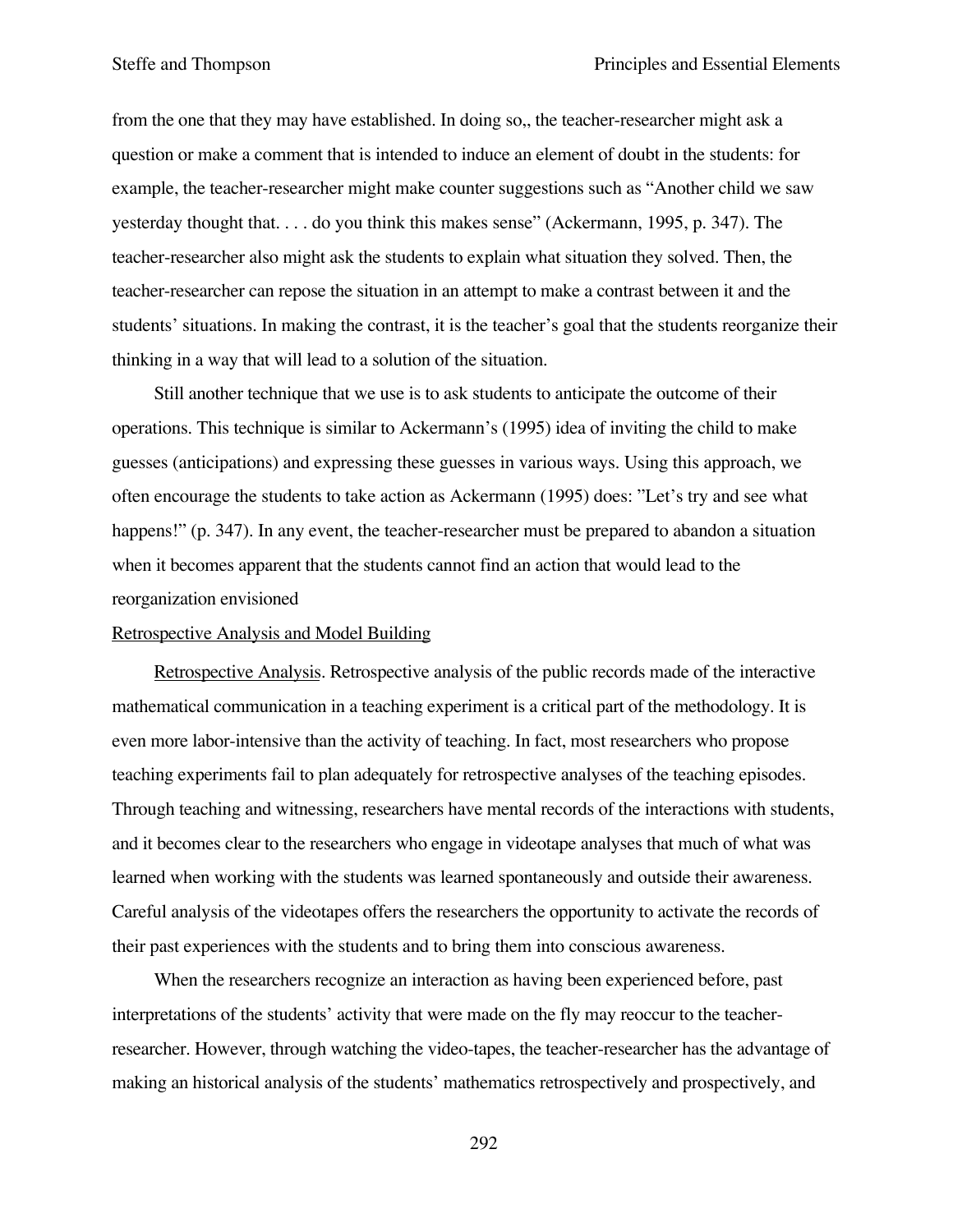both of these perspectives provide insight into the students' actions and interactions that were not available to the teacher-researcher when the interactions took place. It is especially important that the teacher-researcher be able to take a prospective view of the interacting child and interpret the significance of what the students may or may not have been doing from that perspective. In this way, the researcher can set the child in a historical context and modify or stabilize the original interpretations, as the case may be.

There are also those inevitable cases where the researchers do not recognize an interaction as having been experienced before. In these cases, the teacher-researchercan make novel interpretations in terms of his or her evolving concept of the students' mathematics. In any event, what the researchers are trying to do is to construct elements of the models of the constructing students over the course of the teaching experiment. It is a distinct advantage to understand these constructing minds as being occasioned by the teacher-researcher's own ways and means of operating because that understanding holds the potential of bridging the gap between research and practice that plagued us earlier on.

Model-building*.* Through retrospective analyses, we attempt to bring to the fore the activity of model building that was present throughout the teaching episodes. In the modeling process, we use concepts in the core of our research program like assimilation, accommodation, cognitive and mathematical play, communication, development, interaction, mental operation, self-regulation, scheme, zone of potential construction, and others. These concepts emerge in the form of specific and concrete explanations of students' mathematical activity. In this regard, the modeling process in which we engage is compatible with how Maturana (1978) regards scientific explanation:

As scientists, we want to provide explanations for the phenomena we observe. That is, we want to propose conceptual or concrete systems that can be deemed intentionally isomorphic to the systems that generate the observed phenomena. (p. 29)

Our modeling process is only compatible because we have no access to students' mathematical realities outside of our own ways and means of operating when bringing the students' mathematics forth. So, we cannot get outside our observations to check if our conceptual constructs are isomorphic to the students mathematics. But we can and do establish viable ways and means of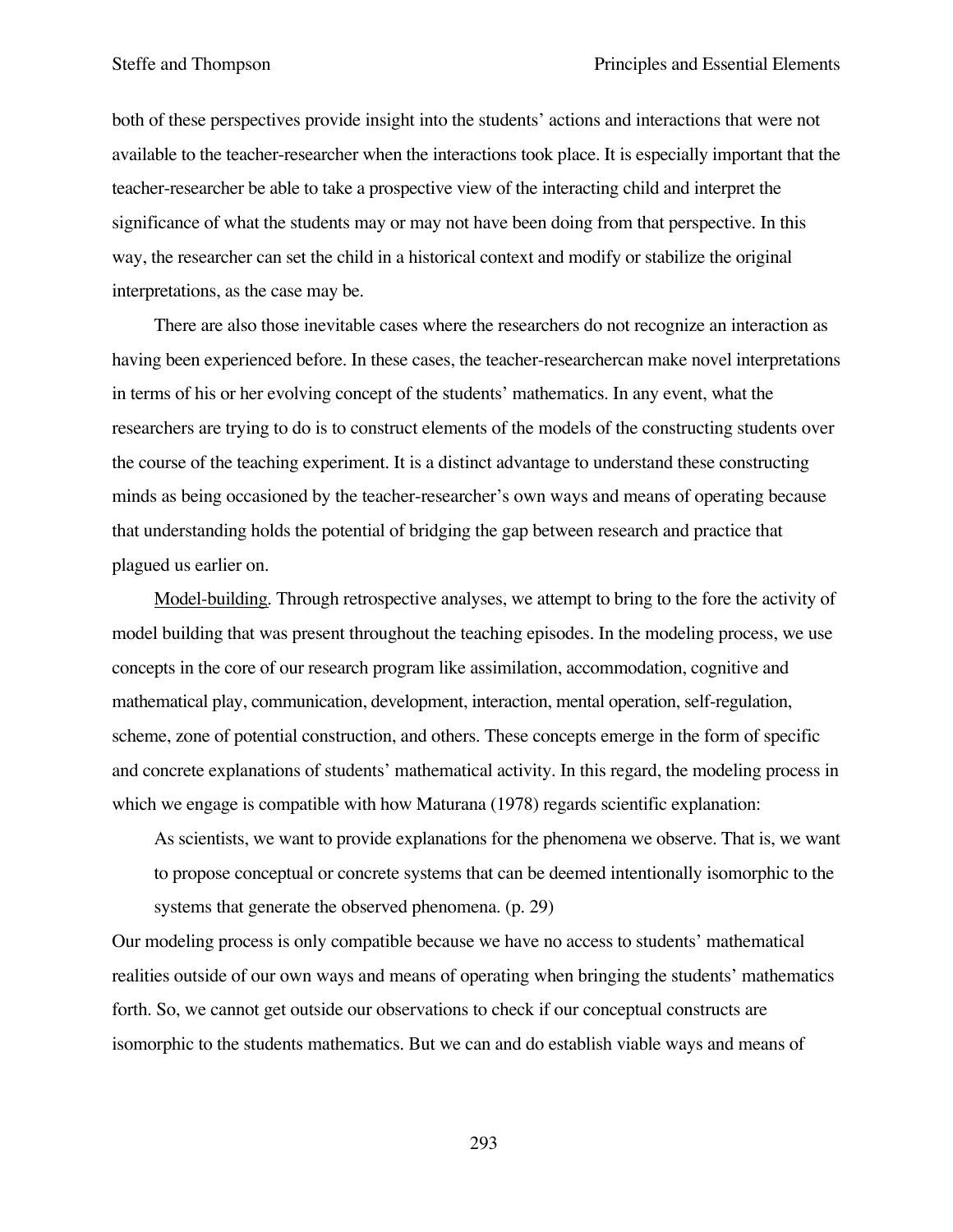thinking that fit within the experiential constraints that we established when interacting with the students in teaching episodes.

These ways of thinking allow us to "get inside the heads" of students and specify explanatory concepts and operations. So, through the use of the core concepts of our research program, we make concrete claims about the mental functioning of students, and these claims draw their operational character from the framework itself. The unavoidable circularity in model-building between the framework and the models is what drives and sustains our research programs in that the core concepts are subject to modification in their use, and new concepts arise out of modelbuilding that modify our core concepts substantially.

Model-building involves the creativity of the researchers, and the processes involved are themselves open for investigation. One important aspect is trying to think as students think (Thompson, 1982):

> [A researcher] constructs a model just as [he or she would construct] any other conceptual system—by reflectively abstracting and relating operations which serve to connect experientially derived states. Here I am applying Piaget's notion of reflective abstraction to the researcher. As he or she watches a student ease through some problems and stumble over others, or successively ease and blunder through parts of a problem, the researcher asks himself, "What can this person be thinking so that his actions make sense from his perspective?" This is the ground floor of modeling a student's understanding. The researcher puts himself into the position of the student and attempts to examine the operations that he (the researcher) would need and the constraints he would have to operate under in order to (logically) behave as the student did (p. 161).

One does this for each student in an investigation, and, as soon as one begins to see a pattern in one's mode of explanation, the job must be expanded to abstracting reflectively the operations that one applies in constructing explanations. When the researcher becomes reflectively aware of these operations, and he can relate one with another, he or she has an explanatory framework. This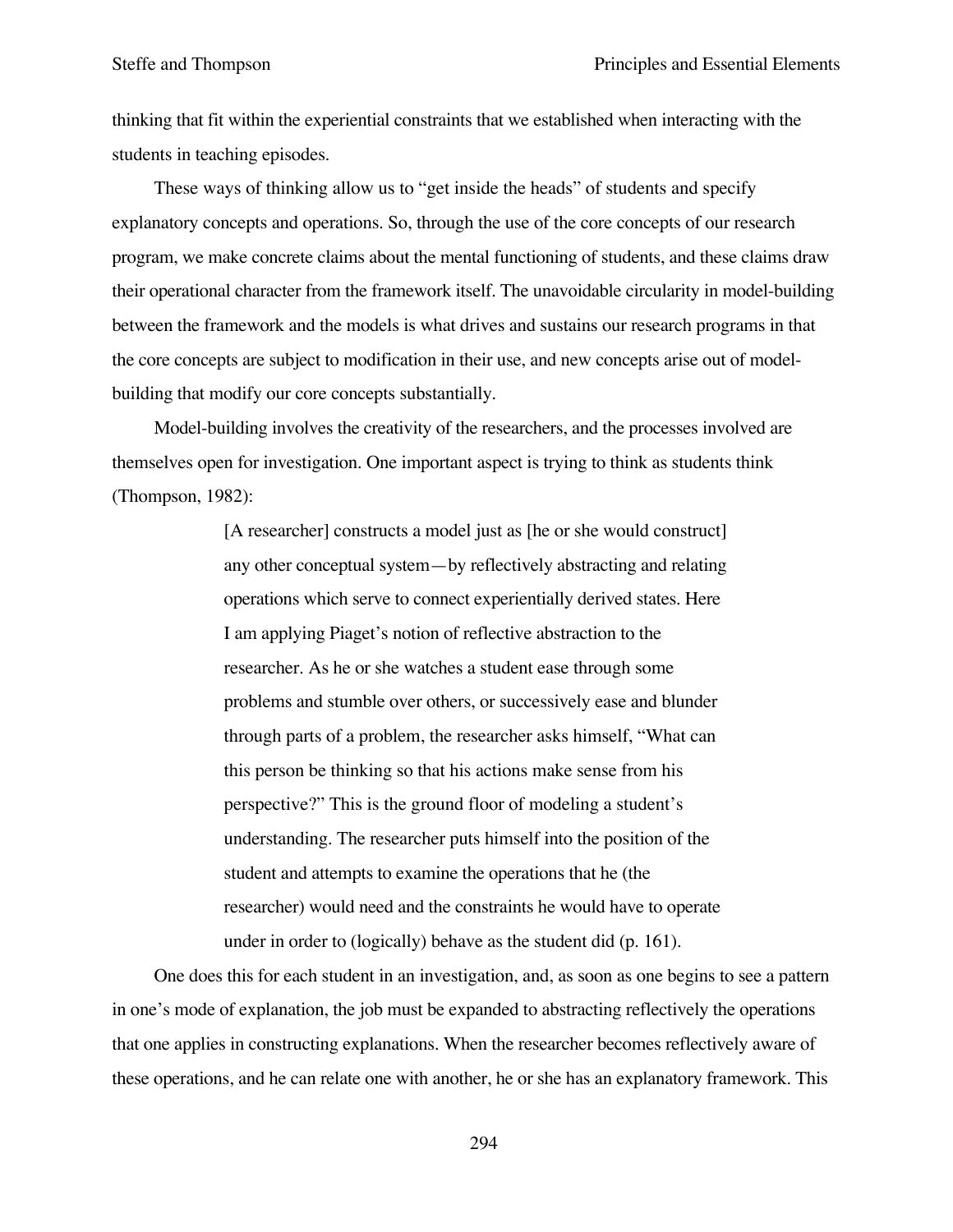explanatory framework usually opens new possibilities for the researcher who turns to using it for new purposes.

Because the models that we formulate are grounded in our interactions with students, we fully expect that the models will be useful to us as we engage in further interactive mathematical communication with other students. The models are also useful instruments of communication with others interested in the mathematical education of students. However, unless the models reemerge in interactions with students, they would not be useful to anyone, including the model-builders.

## Are Teaching Experiments Scientific?

As we have indicated, teaching experiments are concerned with conceptual structures and models of the kinds of change that are considered learning or development. This focus entails two specific conditions. First, it is important to emphasize that no single observation can be taken as an indication of learning or development. Change is the transition from one point to another and therefore requires at least two observations made at different times.<sup>21</sup> Second, when we speak of learning or development, we have in mind not any change, but change in the students current mathematical schemes that occur in interactive mathematical communication. Such change might be anticipated by the researchers, but, often, it can be known only in retrospect because the researchers might experience a different change than the one anticipated, or even no observable change. In any case, it is the researchers who learn as well as, perhaps, the students. This point is fundamental in a teaching experiment; it is the researchers who are striving to learn what change they can bring forth in their students and how to explain such change.

Regardless of whether students change as anticipated or change in ways that are known only in retrospect, the researchers do become aware of a directionality of change. This awareness has a consequence that would be considered unusual in other kinds of research. It is quite often the case that an observation can be reinterpreted from the vantage point of a later one as a preliminary step of a change that was not discernible at the time. Such reinterpretation of past findings might be deemed improper in other branches of science, but in an investigation of mental operations that relies more on the microanalysis of videotapes than on the brief live observation of the students' activity, it is no less legitimate than, for example, the reevaluation of microbiological evidence on the basis of enlargements of a microscopic image.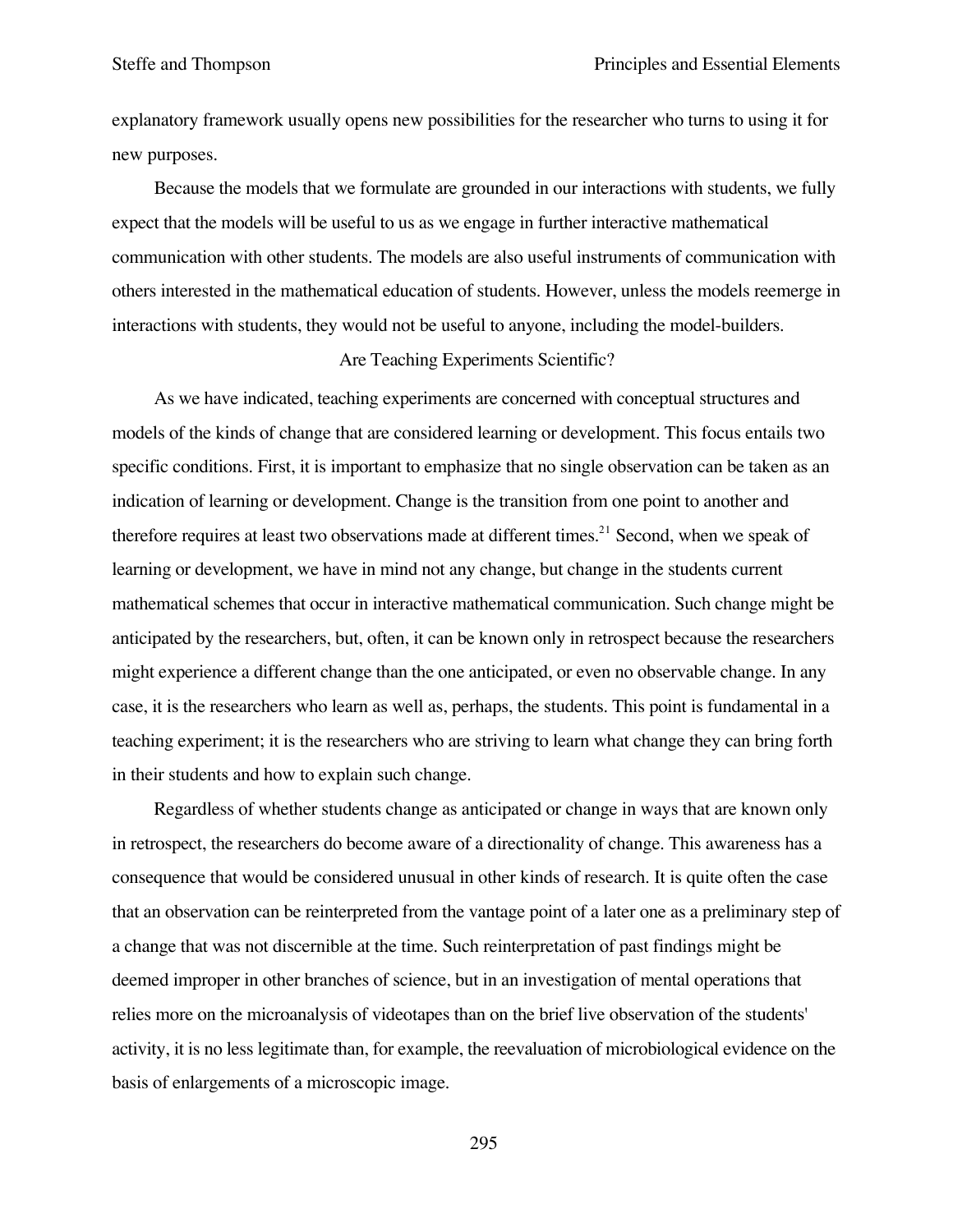Teaching experiments serve the construction of models of conceptual change. In this regard, they follow what two founders of the discipline of cybernetics have described as accepted scientific procedure:

> An intuitive flair for what will turn out to be the important general question gives the basis for selecting some of the significant among the indefinite number of trivial experiments which could be carried out at that stage. Quite vague and tacit generalizations thus influence the selection of data at the start. The data then lead to more precise generalizations, which in turn suggest further experiments and progress is made by successive excursions from data to abstractions and vice versa (Rosenblueth & Wiener, 1945, p. 317).

In the teaching experiment, hypothesis formulation, experimental testing, and reconstruction of the hypothesis form a recursive cycle. The researcher may begin with a hypothesis, a preliminary model, constructed on the basis of his or her theoretical assumptions and prior experience. Whatever the students say or do in the context of interacting with the researchers in a medium is potential data for inferences about the students' conceptual operations and serves as confirming or disconfirming the hypothesis. Initially, these inferences are necessarily vague and often spring from as yet tacit assumptions. As a rule, they suggest further experimentation that may help to make the assumptions more explicit and the inferences more precise. As the cycle continues, a firmer model of the students' mental activity begins to take shape and the cycle proceeds.

There are two basic goals that seemingly stand in opposition as the cycle of model building proceeds. First, we want to find if the model remains viable in the face of the experiments conducted by the researchers. That is, the researchers strive to generate observations that would force them to modify their models of the students' mathematics. If no such observations are forthcoming, then the researchers can regard their model as being at least temporarily viable. On the other hand, given that the researchers strive to work at the boundaries of the students' knowledge for the purpose of testing hypotheses, they always stand ready to modify their model to account for perhaps unexpected observations. Here, it is important to note that we have found that students' mathematical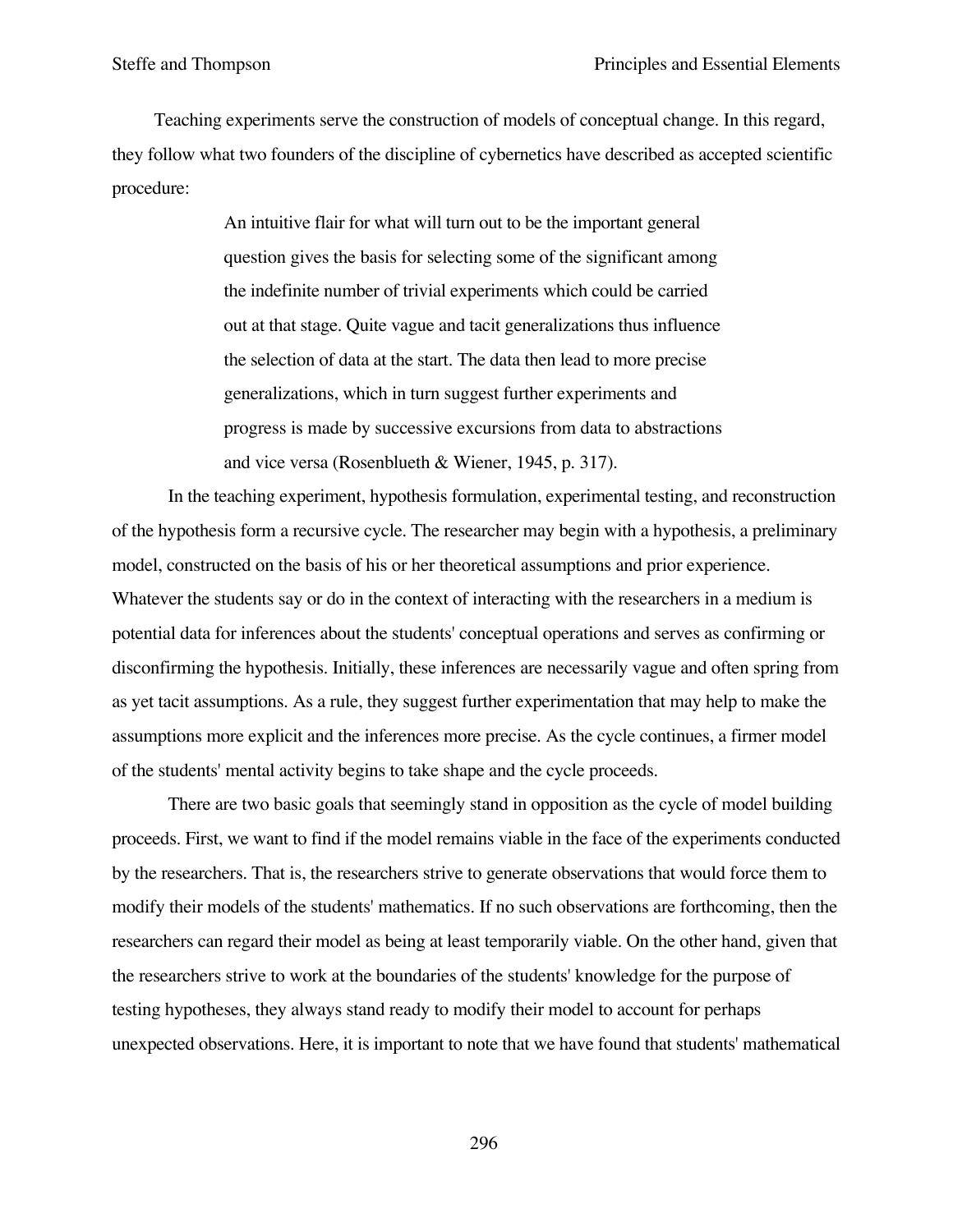schemes change slowly over time and that students work at the same learning level for extended periods (cf. Steffe et al., 1988).

Even if other researchers find the inferences made about students' mathematics compatible with their observations, this would not mean that the researchers have found an objective insight into the workings of the students' minds. This other mind remains as fundamentally inaccessible to observation as the clockwork of the watch that Einstein chose as a metaphor for the universe:

> Physical concepts are free creations of the human mind, and are not, however it may seem, uniquely determined by the external world. In our endeavor to understand reality we are somewhat like a man trying to understand the mechanism of a closed watch. He sees the face and the moving hands, even hears its ticking, but he has no way of opening the case. If he is ingenious he may form some picture of a mechanism which could be responsible for all the things he observes, but he may never be quite sure his picture is the only one which could explain his observations. He will never be able to compare his picture with the real mechanism and he cannot even imagine the possibility or the meaning of such a comparison (Einstein & Infeld, 1967/1938, p. 31).

If it was scientific in that case to invent a mechanism and to test it against the observable features of a watch, it is no less so for an educational researcher to posit conceptual structures and mental operations and to investigate their fit with whatever seems relevant in the students' observable behavior. In doing this, the researcher engages in the process of experiential abstraction in a retrospective analysis of videotaped teaching episodes. The researcher may have engaged in a conceptual analysis already in establishing the conceptual constructs used in the experiential abstraction. But this does not mean that the products of such a conceptual analysis would constitute the mathematics of students without the constructs emerging in their mathematical language and actions. It is essential to note that the construction of the mathematics of students is based on a conceptual analysis of the mathematical language and actions of students as well as on theoretical constructs perhaps established in an earlier conceptual analysis not involving students. There is a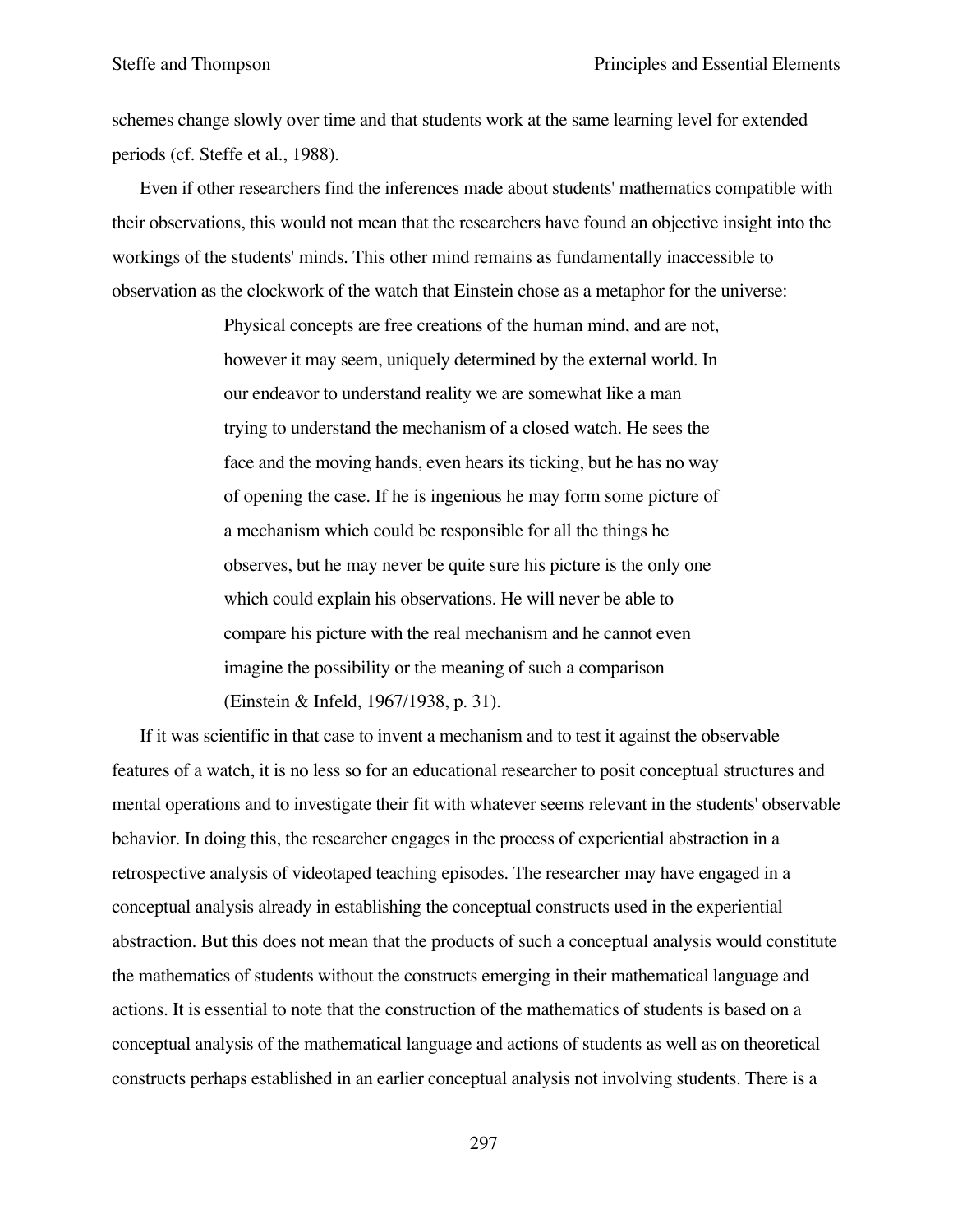dialectical relationship between the two kinds of analyses. Theoretical constructs are used in analyzing students' language and actions and thus modify the teacher-researcher's ways of interacting with students. Conversely, the theoretical constructs are modified in their use. In fact, a need may be established for constructing novel theoretical constructs. The idea of establishing a fit, then, is not merely one of confirming a previously conceived conceptual construct. Rather, establishing a fit may involve major accommodations by the teacher-researcher.

What Einstein and Infeld (1967/1938) called a "picture of a mechanism" (that could be held responsible for what one observes) is precisely what cyberneticians now call a "model"; the construction of models that can be seen in some way as analogous to a student's thought processes is the main scientific purpose of teaching experiments. From the researcher's standpoint, the conceptual structures and their change in the heads of students are very much like the workings inside a closed watch. We believe that the understanding and solving of problems that involve abstract entities such as numbers and their relations is dependent on mental operations, and there is no way to observe mental operations directly. At best, they can be inferred from a variety of observable manisfestations. From the side of the researchers, a teaching experiment includes the generation and testing of hypotheses to see whether or not the experiential world that the students' language and actions comprise allows the current interpretation that the developing model proposes. It is a question of fit rather than of match. Thus, a model is viable as long as it remains adequate to explain students' independent contributions. But no amount of fit can turn a model into a description of what may be going on. It remains an interpretation that seems viable from a particular perspective.

There is a difference between this point of view and Einstein's. In spite of the fact that he saw clearly that the scientist could no more compare his theoretical models with the real universe than the man in his metaphor could compare his invented mechanism with the closed watch, Einstein had the metaphysical belief that "God was not playing dice." In other words, he believed that, in principle, an intrinsic order could be found in reality independent of the investigator.<sup>22</sup> As constructivists, we are more modest. We believe that a model's viability pertains to a domain of our experience and we make no ontological claims about the nature of students' mathematics.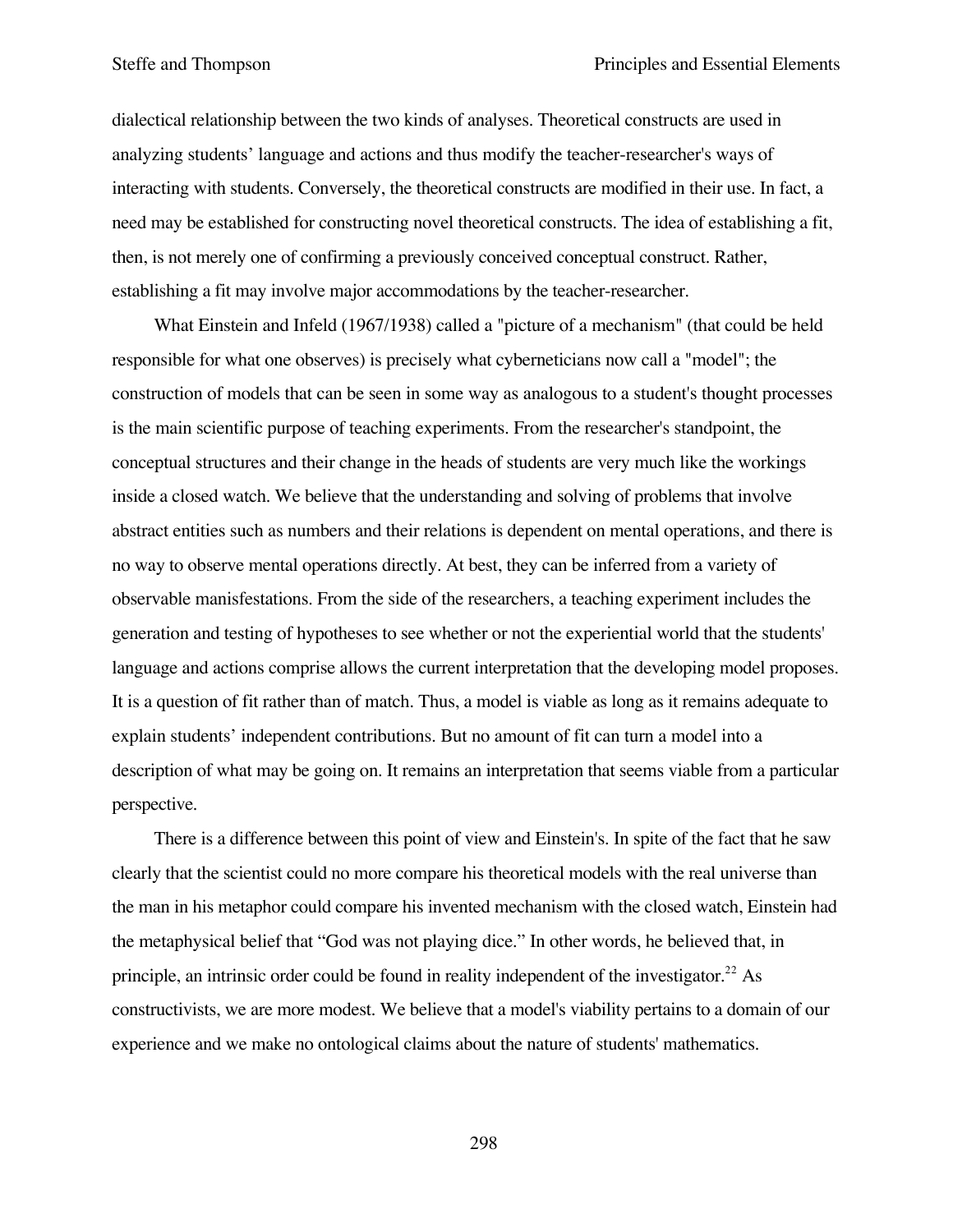## Final Comments

A claim that one has constructed a model of students' mathematics is a strong claim. One could question the replicability of a teaching experiment on which a model was based and the generalizability of the model itself. These are important issues. However, we do not recommend that teaching experiments be replicated in the sense that Piaget's work was replicated (Lovell, 1972). The Piagetian replication studies were useful in the sense that they encouraged the researchers doing the replications to learn the theory. Moreover, Piaget's research became widely known through the work of his replicators, but it became known in a rather distorted way. Few replication studies extended his theory because the replicators did not seem to understand that Piaget was concerned with conceptual development and not with performance. The concept of replication seemed predicated on the concept of theory-testing rather than on theory-building--using aspects of a theory to build models that supersede current ones.

## On Replication

At the very minimum, researchers in a teaching experiment who make a claim about what students know are obliged to make records of the living models of students' mathematics that illustrate aspects of the claim available to an interested public. Second, researchers can build an important aspect of replication into a teaching experiment. One example is to select at least three students whose language and actions indicate similar spontaneous schemes. In this way, one can attempt to replicate case studies of individual students in the same teaching experiment. Replicate case studies contribute significantly to building models of students' mathematics (Steffe, 1991).

Third, when the researcher's goals change sufficiently to warrant conducting another teaching experiment, the current model can be used as input--as conceptual material to be reorganized. However, the primary emphasis should be on constructing superseding models.

One model is said to supersede another if it is a reorganization of the preceding model, if it solves all of the problems that the preceding model solved but solves them better, and if it solves problems that the superseding model did not solve. It is in the sense of constructing superseding models that we advocate that researchers replicate their own teaching experiment or a teaching experiment of other researchers. In our opinion, this way of thinking about replication will serve in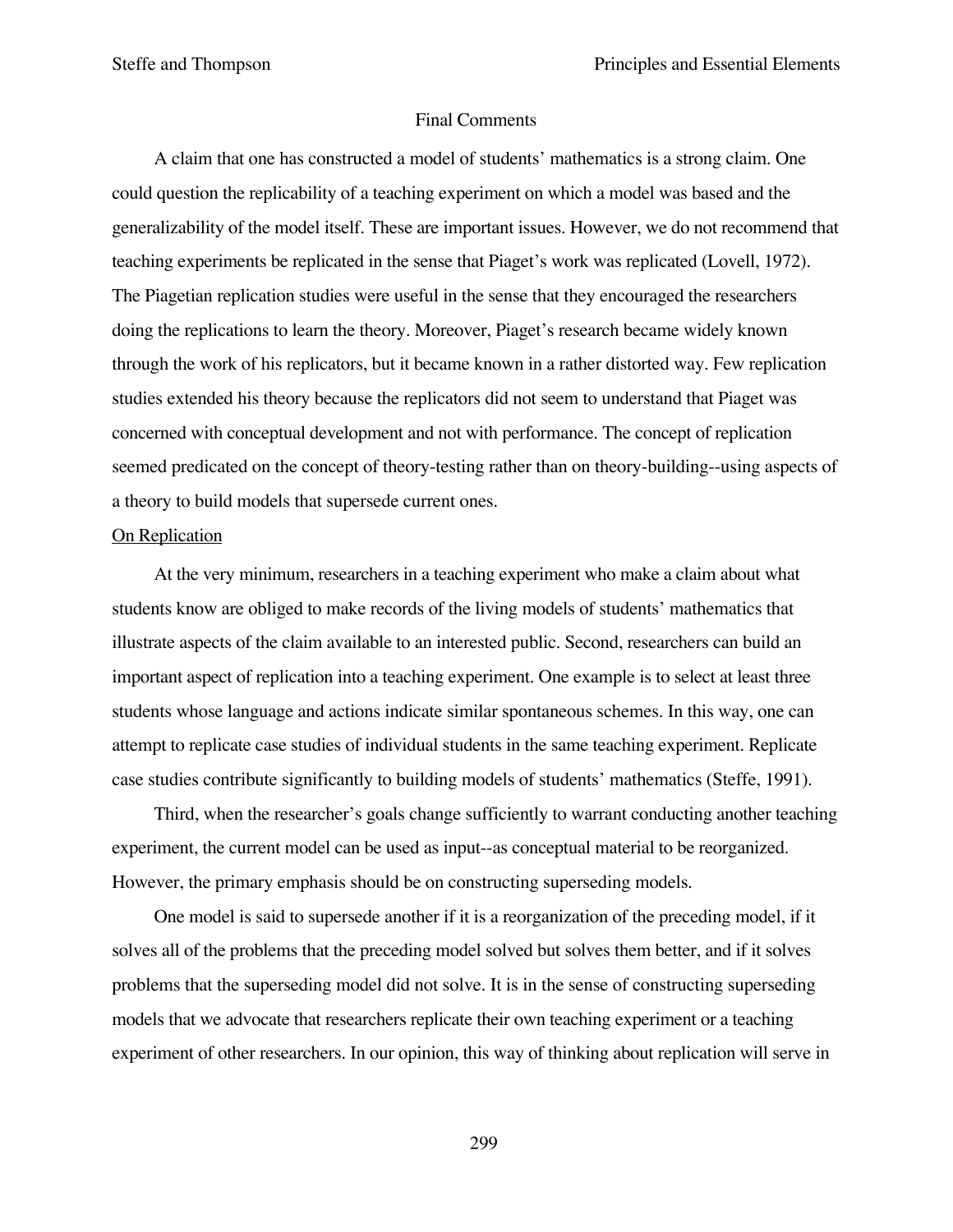the scientific progress of mathematics education and will provide stability in what we regard as the mathematics of students.

# On Generalizability

The intent to build models that supersede current ones encourages communication among researchers. It is a way of making public the community's more or less private results as well as of checking those results. The intent to build superseding models also serves generalizability--the aim of building models that apply in principle to settings beyond the ones that gave rise to the models originally.

Asking a question about the generalizability of any model of students' mathematics is similar to asking about the generalizability of number and quantity. The issue is not that number and quantity are ideas that are generalizable. Rather, the pertinent issue is that they are concepts that prove useful in settings other than those in which they are built. It does not make sense to demand of teaching experiments that they "generalize" in the way in which one might hope that claims thought to be true about a random sample would be true as well about the population from which the sample was drawn.

The issues involved in generalizability are quite different for us. By being explanatory, the researcher's conceptual schemes are dynamic concepts in his or her life that can be used and even modified in further interactions with students. Any conceptual scheme that is constructed through experiential abstraction has this quality. If it does not, it has no place as a part of the mathematics of students. So, at the bottom line, if we find our way of thinking about students' mathematics useful in interpreting the mathematical activity of students other than those in the original teaching experiment, this provides critical confirmation of our way of thinking. It is not a matter of generalizing the results in a hypothetical way, but of the results being useful in organizing and guiding our experience of students doing mathematics.

Further, if we can reorganize our previous ways of thinking in a new teaching experiment, that is, if we can learn, aspects of the old model become involved in new relations in the new model and, thus, become generalized conceptually. When it is possible to communicate with other researchers doing teaching experiments independently of us, this also serves as a vital confirmation of our way of thinking and perhaps as a site for each of us to construct a superseding model. The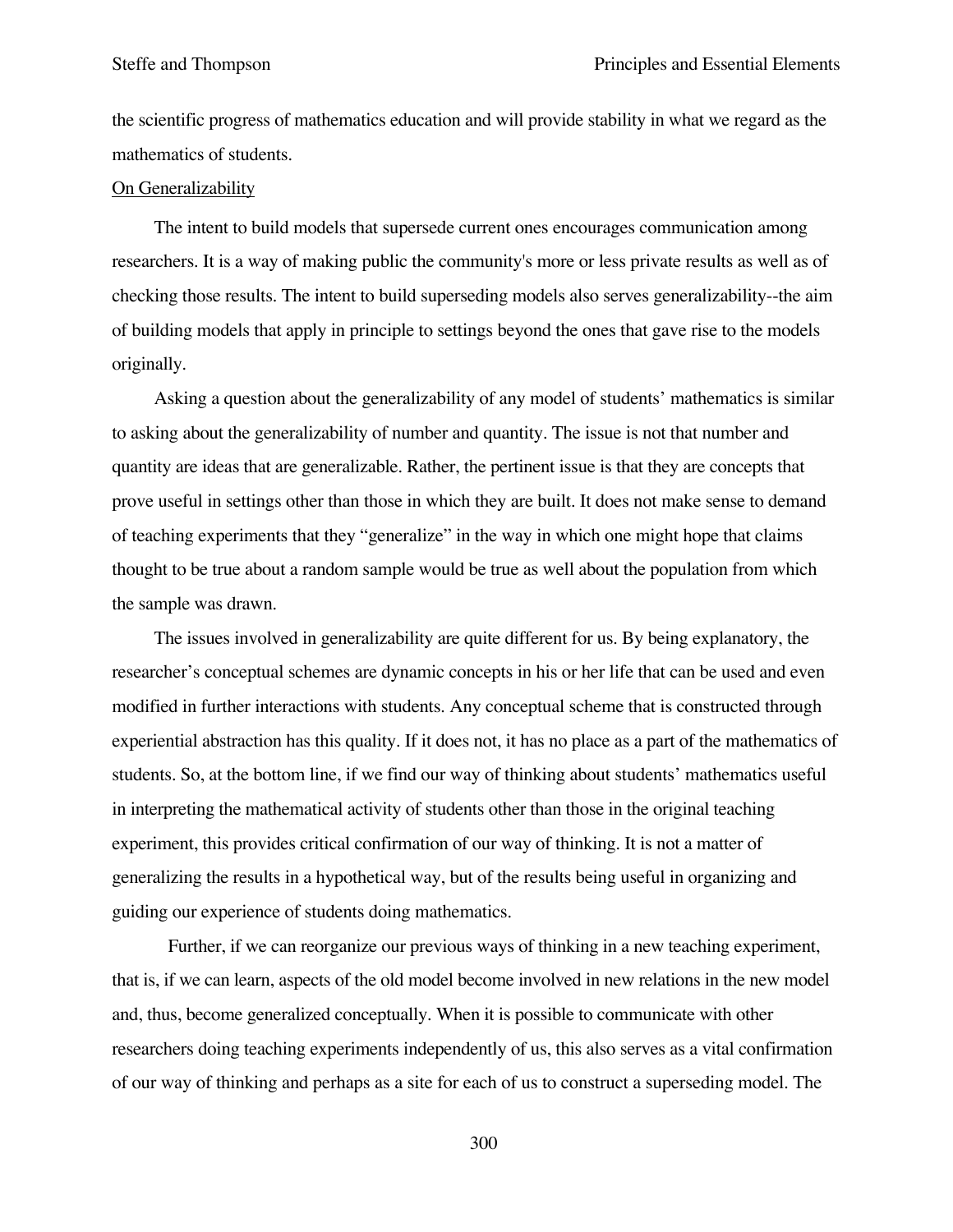element of generalization that is involved is strengthened if that other researcher launched his or her teaching experiment for the purpose of constructing a superseding model of our current model of students' mathematics.

There are cases when sampling procedures can be useful. For example, after the hard work that has gone into constructing a model of students' mathematics, the researchers may become interested in interviewing a group of students of the same age as those in the teaching experiment that gave rise to the model. The goal of the researchers would be to find disconfirmations of aspects of the model with an eye toward building a superseding model in a future teaching experiment. Questions such as finding the ratios of students entering their first grade in school with certain spontaneous schemes are of educational interest. These questions can be answered by an expert clinician using clinical interviews and appropriate sampling procedures, but we do not regard such queries as being related to questions of the generalizability of a model of students' mathematics. On Self-Reflexivity

At every point when interacting with students in a teaching experiment, the students' and teacher's actions are codependent. The realization that the researchers are participants in the students' constructions and the students are active participants in the researcher's constructions is precisely what recommends the teaching experiment methodology. Rather than being regarded as a weakness of the methodology, it is one of its greatest strengths because it provides researchers the possibility of influencing the education community's images of mathematics teaching, learning, and curricula. In fact, the teaching experiment was designed for the purpose of eliminating the separation between the practice of research and the practice of teaching.

But the principle of self-reflexivity (Steier, 1995)--applying the principles of the methodology first and foremost to oneself-- is even more deeply embedded in the methodology than portrayed above. For example, the researchers must look within themselves to make explicit what is analogous to the practice of establishing students' spontaneous schemes. Neither the researchers nor the students start as blank slates in a teaching experiment, and the knowledge of the researchers become the most critical issue. Although we have appealed to researchers to set aside their own mathematical knowledge that they would not attribute to students for the purpose of learning from them, this does not mean that the researchers who are more or less successful in doing this will be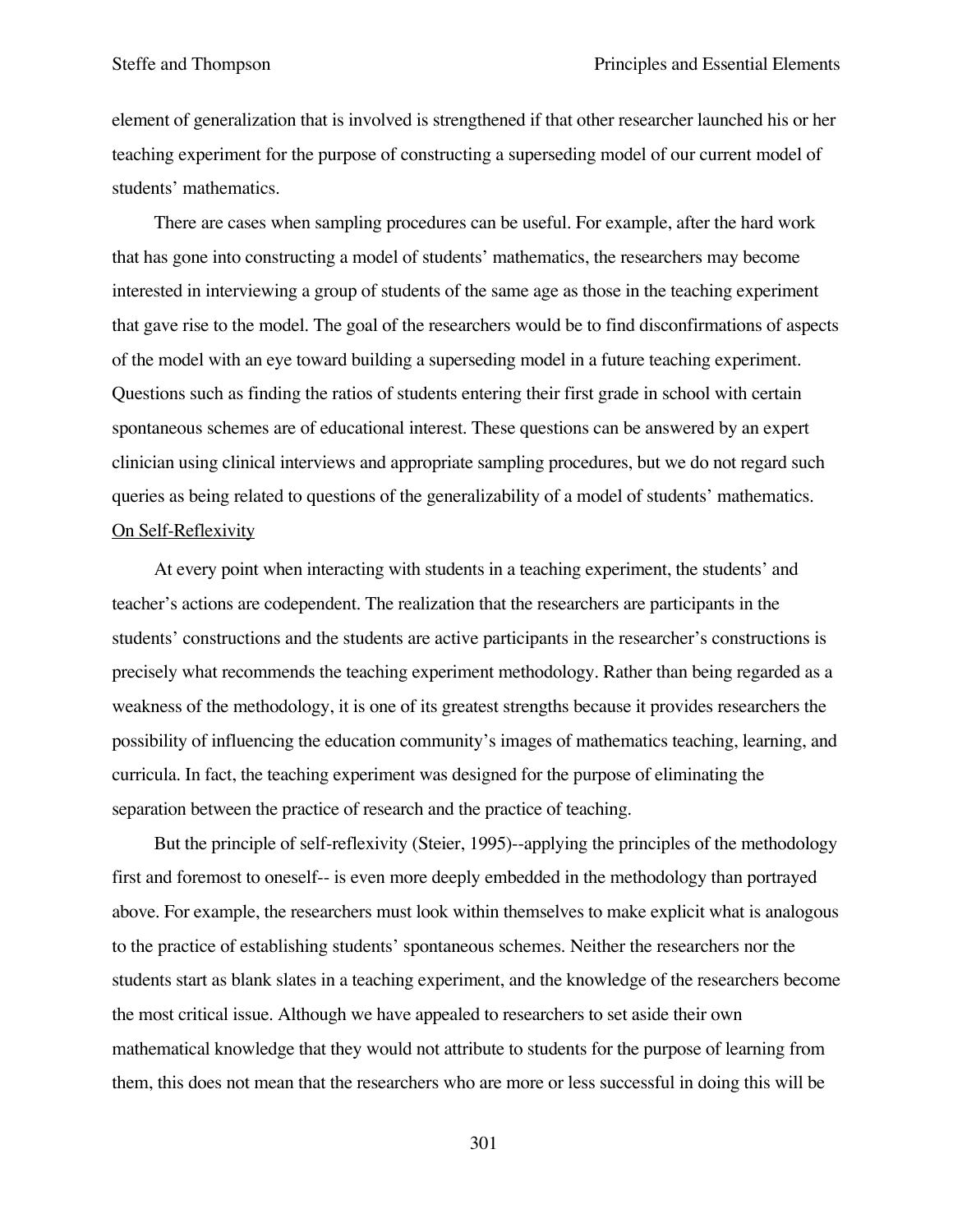devoid of knowledge. On the contrary, it is the researchers who attribute mathematical meaning to students' language and actions using their own instruments of assimilation.

This idea may seem to contradict almost everything that we have said. But although students' language and actions constrain the researchers' constructions, it is the researchers who bring this language and action forth in the students. Of course, what is brought forth is always a function of the researcher's current knowledge and this is why we find von Foerster's (1984) aesthetical and ethical imperatives so important in doing a teaching experiment: If you desire to see, learn how to act, and act always so as to increase the number of choices.

In previous sections, we spoke of researchers being involved in teaching experiments. One can "be involved" in teaching experiments in many ways, some direct and some indirect. But the essential involvements in a teaching experiment are as a witness and as a teacher-researcher in teaching episodes. We want to make our position completely clear in this regard. It is essential that at least some of the people doing the theorizing are active integrally both as witnesses and as teacher-researchers in any experiment's teaching. Those remaining are, at a minimum, active integrally in the retrospective analysis conducted at the end of the teaching episodes. A teaching experiment run by an "executive researcher"—someone who supervises but is essentially uninvolved in teaching or witnessing—is fundamentally flawed on methodological grounds. Such teaching experiments are unacceptable.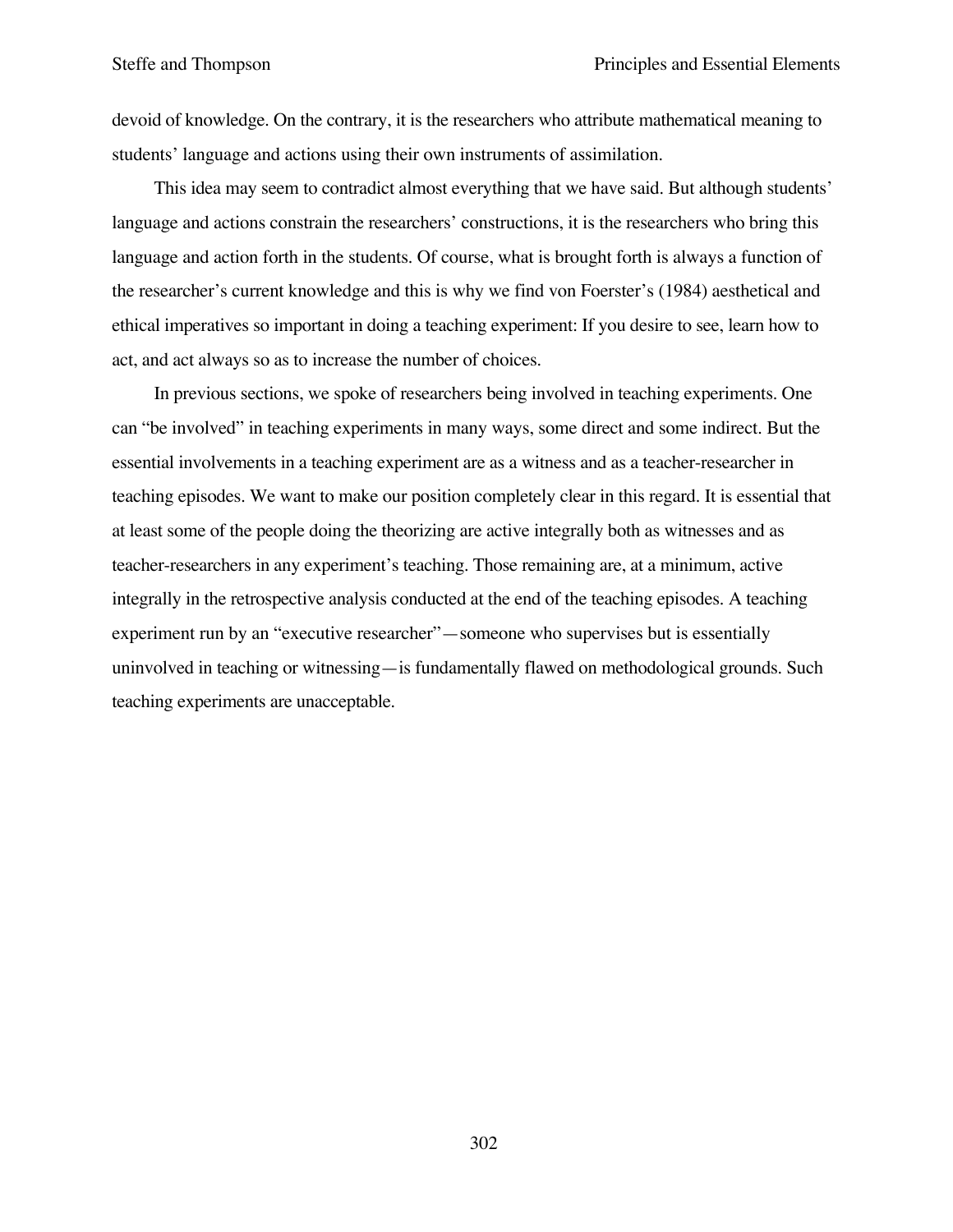# **Notes**

<sup>1</sup> This paper was written as part of the activities of the National Science Foundation Project No. RED-8954678. We would like to thank Richard Lesh, Jim Kaput, Anthony Kelly, John Olive, and Heide Wiegel for their comments on earlier drafts of the paper. However, all of the opinions expressed are solely those of the authors.

<sup>2</sup> We use the term "student" generically to emphasize that our remarks apply to, for example, investigating children's understanding of number or college mathematics majors' understandings of the fundamental theorem of calculus.

 $3$  Although we stress construction as a result of interaction, we do not assume that information is transferred directly from an environment to the individual in an interaction. Whatever constitutes information for the individual is constructed by the individual using his or her own conceptual constructs.

<sup>4</sup> We formulated this sentence to highlight the fact that there is no one "mathematics of students." In principle, there could be variations in what researchers emphasize in teaching experiments as they study students' mathematics. We believe that these variations, rather than being a weakness of teaching experiments, are one of their greatest strengths because different possibilities for students' mathematics education emerge.

<sup>5</sup> For example, a symposium entitled, "The Soviet Teaching Experiment: Its Role and Usage in Americal Research" was presented at the 1978 annual meeing of the National Council of Teachers of Mathematics in San Diego, California. See Zweng, Green, Kilpatrick, Pollack, & Suydam (1983) for an interesting discussion of alternative methodologies.<sup>7</sup> This assertion may seem to contradict the idea of a mind-dependent reality. However, the comment is made to acknowledge our awareness that these students had a history of interactions of which we were not a part. It also acknowledges that in our interactions, the students contributed their ways of counting to the situations without being told by us how to count or even to count.

<sup>8</sup> Establishing a mathematics of students is essential in support of the current reform efforts in mathematics education. It is insufficient to focus on reforming mathematics teaching and learning without also reforming the mathematical aspects of those activities (Steffe & Wiegel, 1992).

<sup>9</sup> Jason and Patricia were two children in the teaching experiment entitled "Construction of the Rational Numbers of Arithmetic", National Science Foundation Project No. RED-8954678.

 $10$  The child was using TIMA: Sticks, a computer microworld that we designed especially for the teaching experiment. In this microworld, the child could use the button labeled "CUT" to cut the stick.

<sup>11</sup> The children were not familiar yet with "PARTS", which could be used to partition a stick into equal sized pieces.

 $12$  We focus on learning as accommodation in the context of scheme theory. In this, what students learn is defined in terms of changes in their schemes rather than in terms of the mathematical knowledge of the researchers.

<sup>13</sup> Although it is possible to regard Jason's behavior in Protocol III as unrelated to his behavior in Protocol II, this would miss Jason's use of his number concepts in partitioning.

<sup>14</sup> The "mistakes" of Patricia and Jason in Protocol II were not essential mistakes because the children modified their ways and means of operating only three days later.

<sup>15</sup> Learning may be provoked by instruction, providing an impetus for students' attention and reflection, but it is not caused by instruction. See Piaget's quote, below, and ensuing discussion.

<sup>16</sup> Varying the context and material of the situations is similar to Dienes' (1960) perceptual variability principle. But it is similar only because the teacher also can vary certain mathematical parameters of a situation without varying the mathematical operation. For example, the teacher may use number words in the teens for students who can count only to ten with the goal of encouraging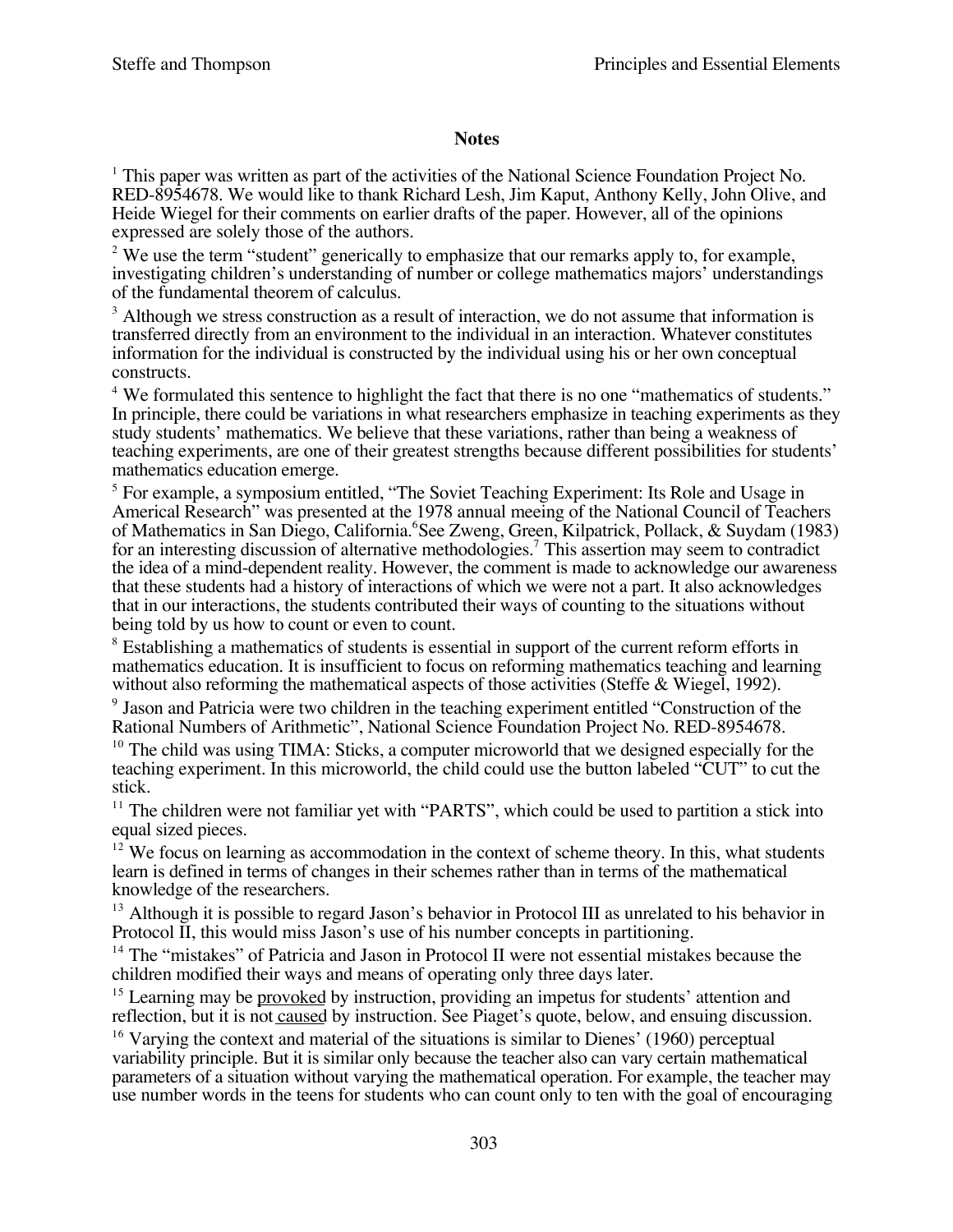them to learn the number words past "ten" without changing anything else about counting.

 $17$  We speak of shared goals in the case of cooperative mathematical activity.

 $18$  A consensual domain is established when the individuals of a group adjust and adapt their actions and reactions to achieve the degree of compatibility necessary for cooperation. This involves the use of language and the adjustments and mutual adaptations of individual meanings to allow effective interaction and cooperation.

<sup>19</sup> By "permanent," we mean that the modification reemerges independently in situations where the scheme is used.

 $20$  The way in which we generate these situations is similar to Dienes' (1960) mathematical variability principle. It differs in that we base our decisions on the students' mathematical schemes as well as on our own mathematical knowledge.

 $2<sup>1</sup>$  We do not specify any minimal duration between the two times. The two times may be distinct moments within a single experiential episode or distinct moments across two different experiential episodes. What happens in between the two moments of time is critical and constitutes the study of the interactions involved. Rather than merely document the observations at the two times, what is of interest is to specify a trajectory of changes from one time to another.

 $22$  This is not to say that we do not seek order and regularity in students' mathematical activity. Quite to the contrary. By making the comment, we intend to highlight that what we experience as students' mathematics is unavoidably dependent upon our actions as researchers. This is the main reason we believe that the researchers in a teaching experiment must be experientially involved themselves in the students' mathematical activity.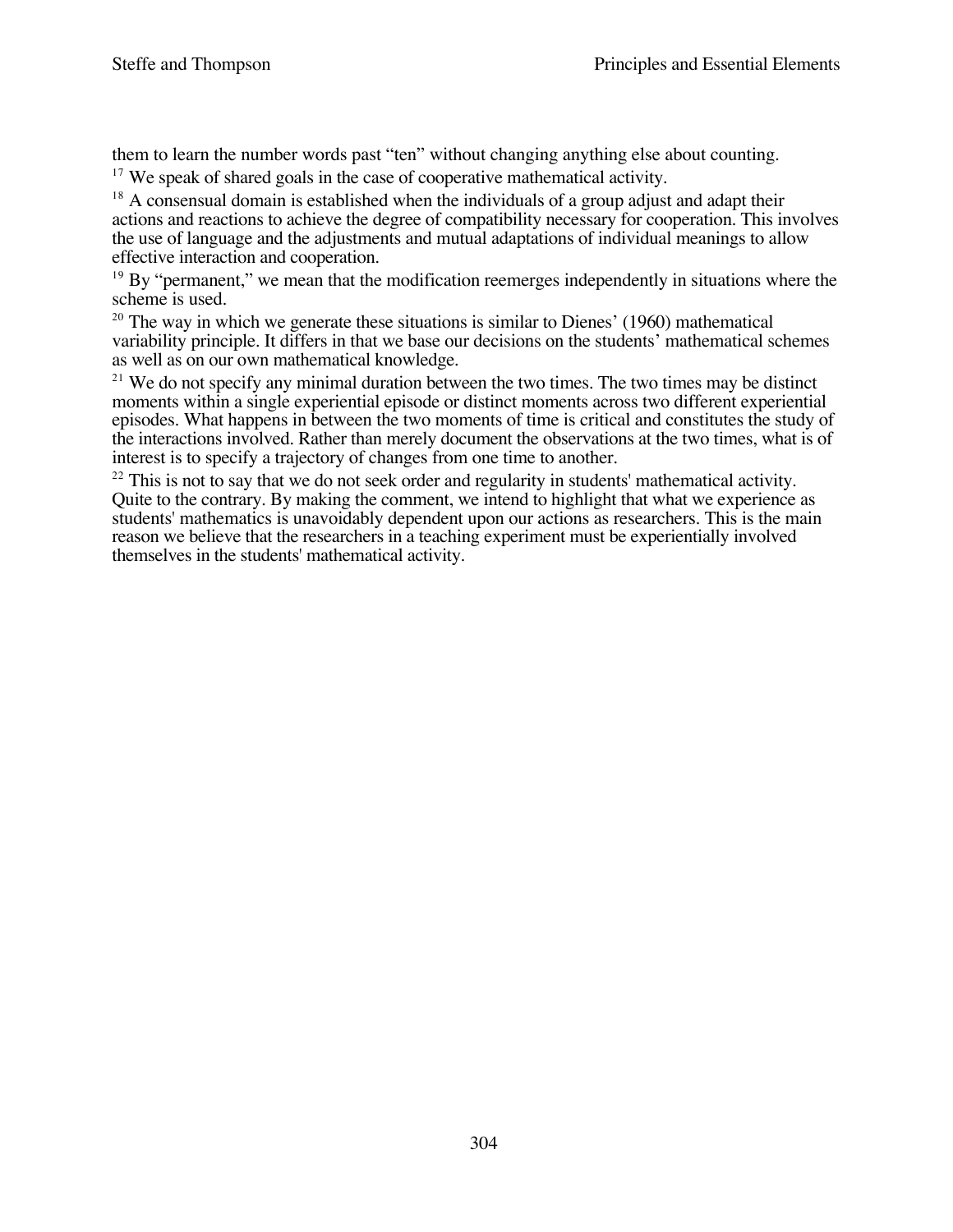#### **References**

- Ackermann, E. (1995). Construction and transference of meaning through form. In L. P. Steffe & J. Gale (Eds.), Constructivism in education (pp. 341-354). Hillsdale, NJ: Lawrence Erlbaum.
- Bauersfeld, H. (1988). Interaction, construction, and knowledge: Alternative perspectives for mathematics education. In T. J. Cooney & D. Grouws (Eds.), Effective mathematics teaching (pp. 27-46) . Reston, VA: National Council of Teachers of Mathematics.
- Brophy, J. (1986). Where are the data? A reply to Confrey. Journal for Research in Mathematics Education, 17(5), 361-368.
- Brownell, W. A. (1928). The development of children's number ideas in the primary grades. Chicago: University of Chicago Press.
- Campbell, D. T., & Stanley, J. C. (1966). Experimental and quasi-experimental designs for research. Chicago: Rand McNally.
- Cobb, P., & Steffe, L. P. (1983). The constructivist researcher as teacher and model builder. Journal for Research in Mathematics Education, 14(2), 83-94.
- Confrey, J. (1986). A critique of teacher effectiveness research in mathematics education. Journal for Research in Mathematics Education, 17(5), 347-360.
- Dienes, Z. P. (1960). Building up mathematics. New York: Hutchinson.
- Einstein, A., & Infeld, L. (1967). The evolution of physics. New York: Simon & Schuster Clarion Book. (Original Work Published in 1938).
- El'konin, D. B. (1967). The problem of instruction and development in the works of L. S. Vygotsky. Soviet Psychology, 5(3) 34-41.
- Ginsburg, H. (1981). The clinical interview in psychological research on mathematical thinking: Aims, rationales, techniques. For the Learning of Mathematics, 1(3), 4-11.
- Hunting, R. (1983). Emerging methodologies for understanding internal processes governing children's mathematical behavior. The Australian Journal of Education, 27 (1), 45-61
- Kieren, T. (1994). Play and mathematical understanding. Journal of Research in Childhood Education, 8(2), 132-141.
- Kilpatrick, J. (1987). What constructivism might mean in mathematics education. In J. C. Bergeron, N. Herscovics, & C. Kieran (Eds.), Proceedings of the Eleventh International Conference on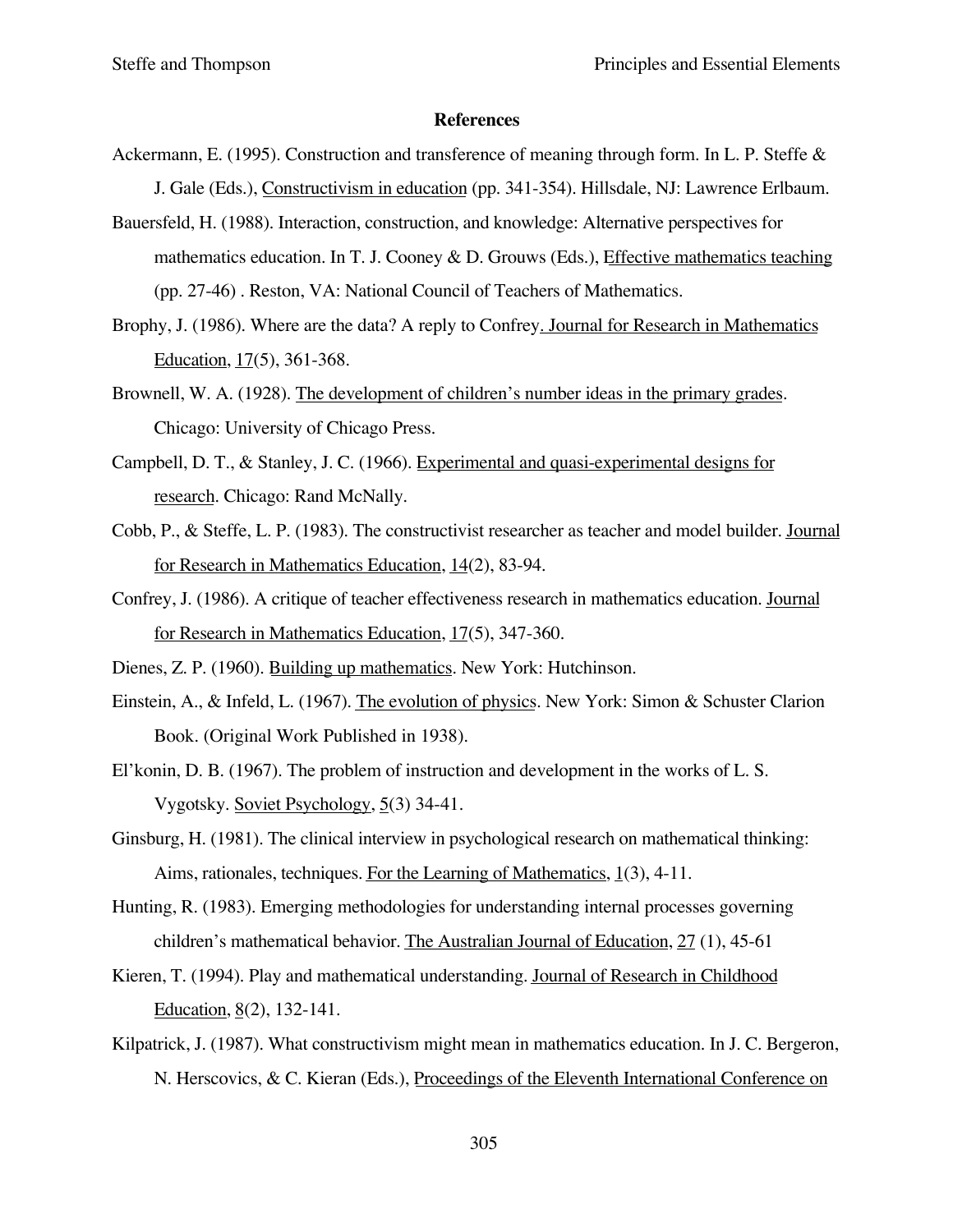the Psychology of Mathematics Education (pp. 2-27). Montreal, Canada: University of Quebec at Montreal.

- Lovell, K. (1972). Intellectual growth and understanding mathematics. Journal for Research in Mathematics Education, 3(3), 164-182.
- Maturana, H. (1978). Biology of language: The epistemology of language. In G. A. Miller & E. Lenneberg (Eds.), Psychology and biology of language and thought: Essays in honor of Eric Lenneberg (pp. 27-63). New York: Academic Press.

McLellan, J. A., & Dewey, J. (1895). The psychology of number. New York: constantly Appleton.

- Piaget, J. (1964). Development and learning. In R. E. Ripple & V. N. Rockcastle (Eds.), Piaget rediscovered: Report of the conference on cognitive studies and curriculum development (pp. 7-20). Ithaca, NY: Cornell University Press.
- Piaget, J. (1980). The psychogenesis of knowledge and its epistemological significance. In M. Piattelli-Palmarini (Ed.), Language and learning: The debate between Jean Piaget and Noam Chomsky (pp. 23-34). Cambridge, MA: Harvard University Press.
- Piaget, J., & Szeminska, A. (1952). The child's conception of number. London: Routledge and Kegan Paul.
- Powers, W. (1973). Behavior: The control of perception. Chicago: Aldine.
- Powers, W. (1978). Quantitative analysis of purposive systems: Some spadework at the foundations of scientific psychology. Psychological Review, 85(5), 417–435.
- Rosenblueth, A., & Wiener, N. (1945). The role of models in science. Philosophy of Science, 12, 316-321.
- Sinclair, H. (1987). Constructivism and the psychology of mathematics. In J. C. Bergeron, N. Herscovics, & C. Kieran (Eds.), Proceedings of the Eleventh International Conference on the Psychology of Mathematics Education (pp. 28-41). Montreal: University of Quebec at Montreal.
- Steffe, L. P. (1983). The teaching experiment in a constructivist research program. In M. Zweng, T. Green, J. Kilpatrick, H. Pollack, & M. Suydam (Eds.), Proceedings of the fourth International Congress on Mathematical Education (pp. 469-471). Boston, MA: Birkhauser.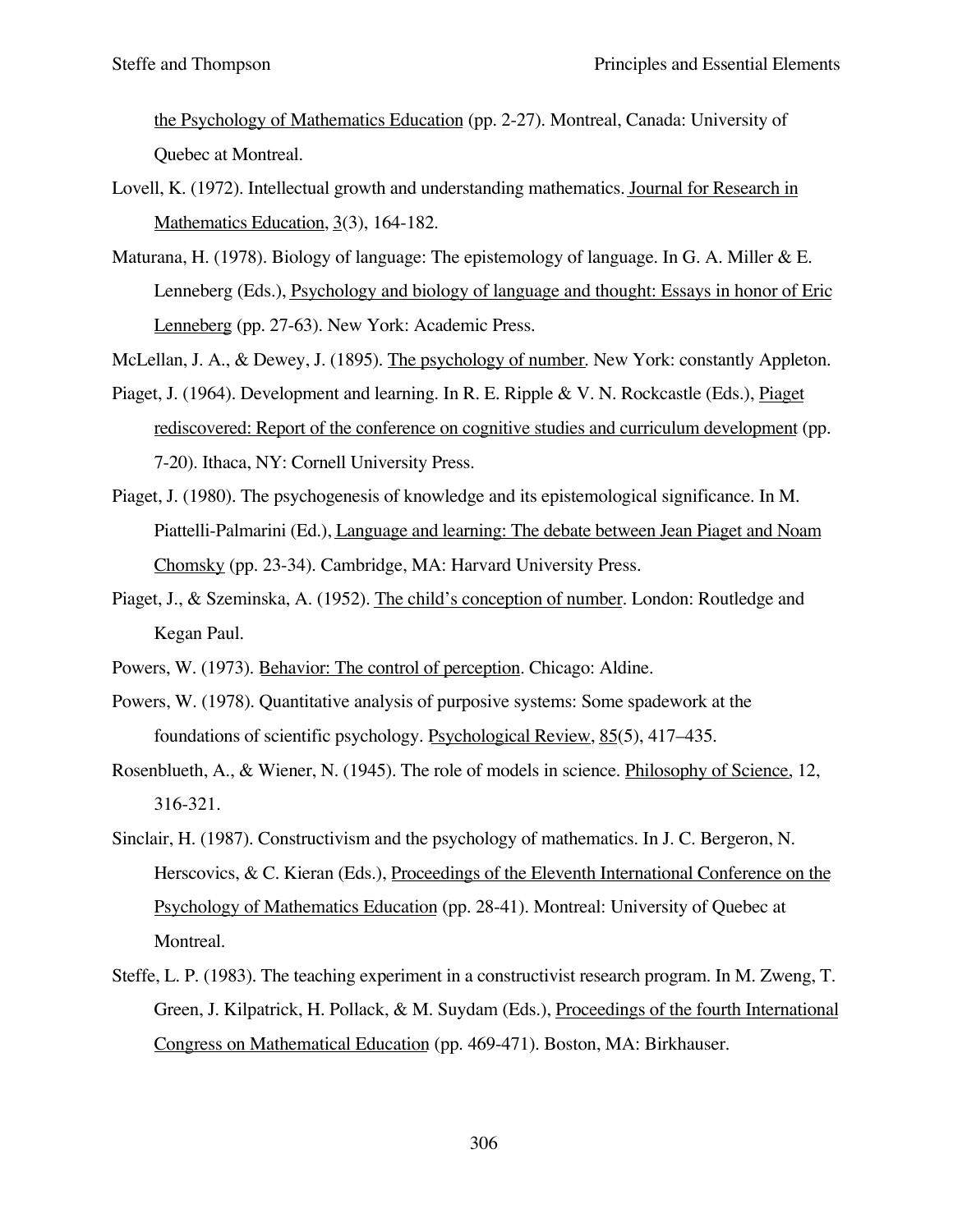- Steffe, L. P. (1988). Children's construction of number sequences and multiplying schemes. In J. Hiebert & M. Behr (Eds.), Number concepts and operations in the middle grades (pp. 119-140). Hillsdale, NJ: Lawrence Erlbaum Associates.
- Steffe, L. P. (1991). The constructivist teaching experiment: Illustrations and implications. In E. von Glasersfeld (Ed.), Radical constructivism in mathematics education (pp. 177-194). Boston, MA: Kluwer Academic Press.
- Steffe, L. P. (1994). Children's multiplying schemes. In G. Harel & J. Confrey (Eds.), The development of multiplicative reasoning in the learning of mathematics (pp. 3-40). Albany, NY: State University of New York Press.
- Steffe, L. P., Hirstein, J., & Spikes, W. C. (1976). Quantitative comparisons and class inclusion as readiness variables for learning first grade arithmetical content. (PMDC Report No. 9). University of Georgia, Department of Mathematics Education., Athens, GA.
- Steffe, L. P., Cobb, P., & von Glasersfeld, E. (1988). Construction of arithmetical meanings and strategies. New York: Springer-Verlag.
- Steffe, L. P., & Wiegel, H. (1992). On reforming practice in mathematics education. Educational Studies in Mathematics, 23, 445-465.
- Steffe, L. P., & Wiegel, H. (1994). Cognitive play and mathematical learning in computer microworlds. In P. Cobb (Ed.), Learning mathematics: Constructivist and interactionist theories of mathematical development (pp. 7-30). Dordrecht, The Netherlands: Kluwer Academic Press.
- Steier, F. (1995). From universing to conversing: An ecological constructionist approach to learning and multiple description. In L. P. Steffe & J. Gale (Eds.), Constructivism in education (pp. 647-84). Hillsdale, NJ: Lawrence Erlbaum.
- Stolzenberg, G. (1984). Can an inquiry into the foundations of mathematics tell us anything interesting about mind? In P. Watzlawick (Ed.), The invented reality: How do we know what we believe we know (pp. 257-308)? New York: W. W. Norton.
- Thompson, P. W. (1979, April). The teaching experiment in mathematics education research. Paper presented at the National Council of Teachers of Mathematics Research Presession, Boston, MA.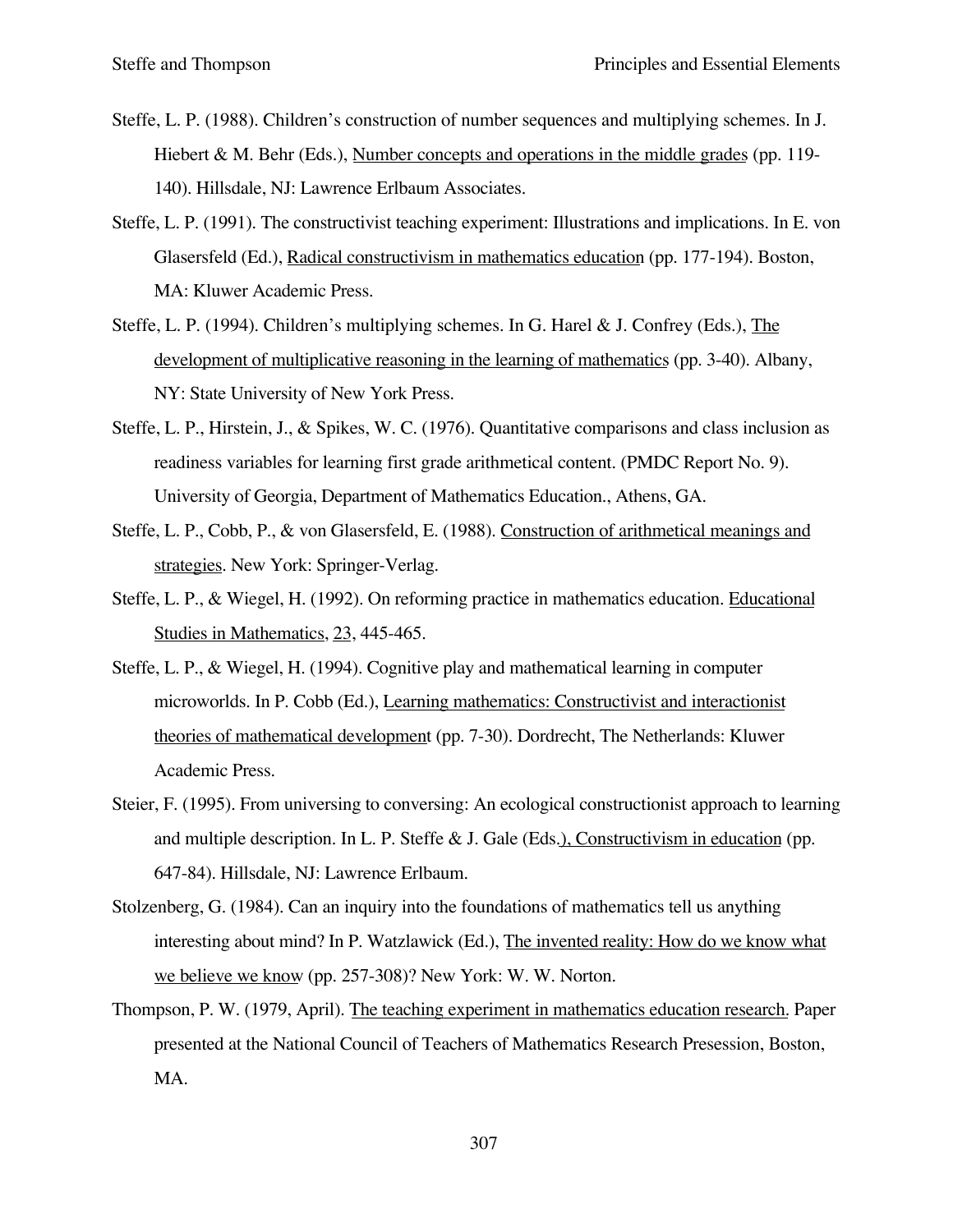- Thompson, P. W. (1982). Were lions to speak, we wouldn't understand. Journal of Mathematical Behavior, 3(2), 147–165.
- Thompson, P. W. (1991, ). Getting ahead, with theories: I have a theory about this. Proceedings of the Annual Meeting of the North American Chapter, International Group for the Psychology of Mathematics Education: Plenary papers (pp. 240-245)*.* Blacksburg, VA: PME-NA.
- Thompson, P. W. (1994). The development of the concept of speed and its relationship to concepts of rate. In G. Harel & J. Confrey (Eds.), The development of multiplicative reasoning in the learning of mathematics (pp. 179–234). Albany, NY: SUNY Press.
- van Manen, M. (1991). The tact of teaching: The meaning of pedagogical thoughtfulness. Albany, NY: SUNY Press.
- Vergnaud, G. (1987). About constructivism. In J. C. Bergeron, N. Herscovics, & C. Kieran (Eds.), Proceedings of the Eleventh International Conference on the Psychology of Mathematics Education (pp. 42-54). Montreal, Canada: University of Quebec at Montreal.
- von Foerster, H. (1984). On constructing a reality. In P. Watzlawick (Ed.), The invented reality: How do we know what we believe we know (pp. 41-61)? New York: W. W. Norton.
- von Glasersfeld, E. (1981). The concept of equilibration in a constructivist theory of knowledge. In F. Beneseler, P. M. Hejl, W. K. Köck (Eds.), Autopoiesis, communication, and society: The theory of autopoietic system in the social sciences (pp. 75-85). New York: Campus Verlag.
- von Glasersfeld, E. (1987). The construction of knowledge. Seaside, CA: Intersystems Publications.
- von Glasersfeld, E. (1990). Environment and communication. In L. P. Steffe & T. Wood (Eds.), Transforming children's mathematics education (pp. 30-38). Hillsdale, NJ: Lawrence Erlbaum Associates.
- von Glasersfeld, E. (1995). Radical constructivism: A way of knowing and learning. Washington, DC: Falmer Press.
- Vygotsky, L. S. (1978). Mind in society. Boston, MA: Harvard University Press.
- Wheeler, D. (1987). The world of mathematics: Dream, myth, or reality. In J. C. Bergeron, N. Herscovics, & C. Kieran (Eds.), Proceedings of the Eleventh International Conference on the